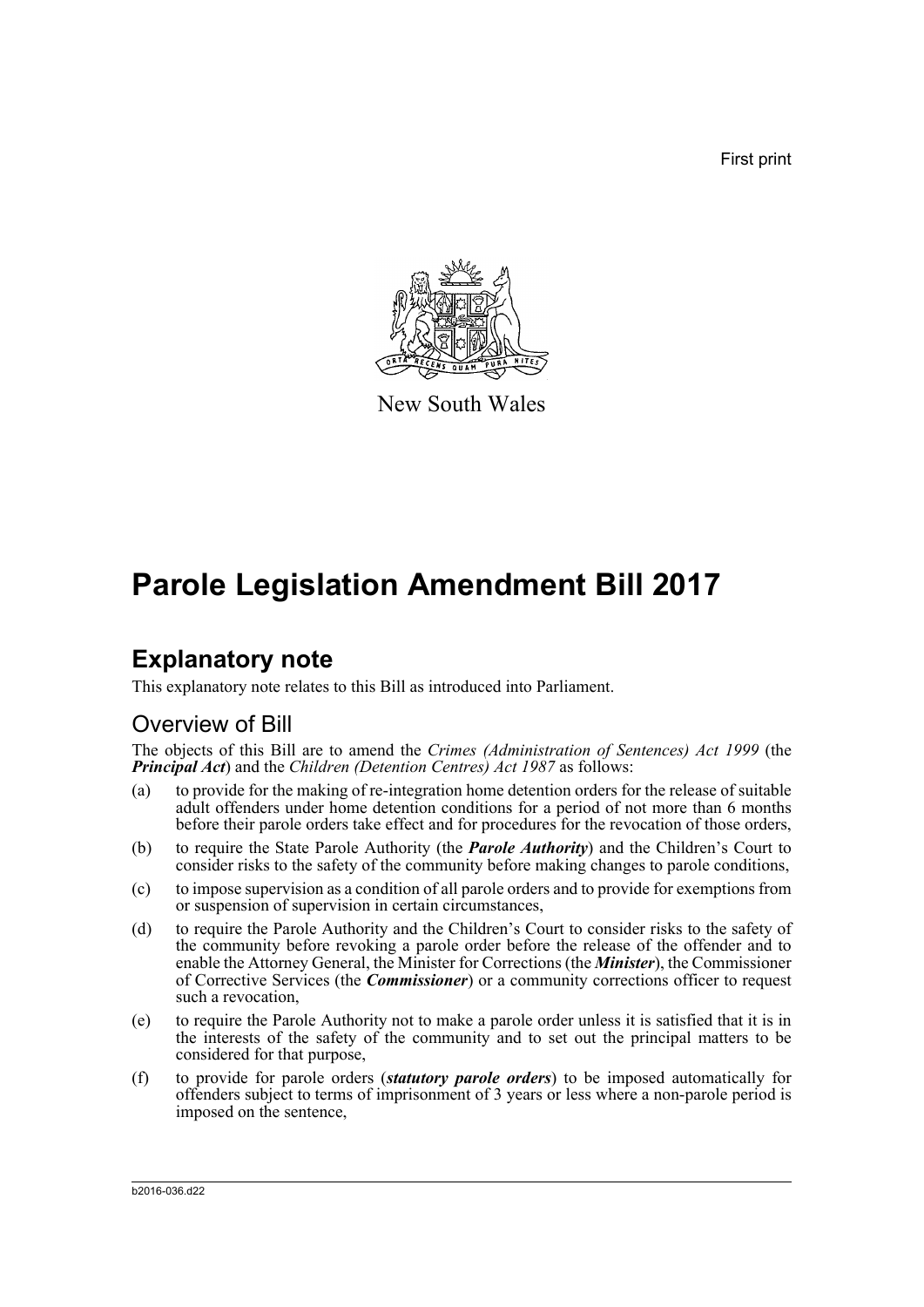- (g) to enable the Governor, in exercising the prerogative of mercy, to make a parole order in respect of an offender and to apply the legislative provisions for parole orders (other than those relating to making orders or restricting the making of orders) to any such parole order,
- (h) to provide for notice to be given to registered victims of an adult offender of parole or re-integration home detention events, to provide an opportunity for victims to make submissions in response and to require or enable other information relating to an adult offender to be given to registered victims of the offender,
- (i) to require health service providers to provide information about whether an adult offender on parole has attended a program or other activity as required under the parole order,
- (j) to confer on the Parole Authority power to impose sanctions (up to and including revocation) for the breach of a re-integration home detention order by an adult offender,
- (k) to confer on community corrections officers additional powers to impose sanctions for the breach of a parole order in less serious cases and to set out sanctions that may be imposed by the Parole Authority or Children's Court in more serious cases (up to and including revocation),
- (l) to confer on the Parole Authority and the Children's Court power to revoke a parole order if satisfied that the offender poses a serious and immediate risk to the community that cannot be sufficiently mitigated or, in the case of an adult offender, if there is a breach of an associated re-integration home detention order,
- (m) to provide for separate legislation for the parole system for juvenile offenders,
- (n) to retain the current jurisdiction of the Children's Court to determine matters relating to the parole of juvenile offenders and to provide for parole proceedings before the Court,
- (o) to provide for the promotion of community safety to be the principal matter when considering parole for juvenile offenders, while also recognising that the rehabilitation and re-integration of juvenile offenders may be highly relevant to the safety of the community,
- (p) to make procedures relating to further applications for parole after refusals more flexible than under the adult parole system,
- (q) to re-enact for juvenile offenders provisions relating to terrorism offenders, parole conditions and the Supreme Court's power to give directions to the Children's Court if it finds that a parole order has been revoked on the basis of false, misleading or irrelevant information,
- (r) to make other consequential amendments and to provide for savings and transitional matters consequent on the enactment of the proposed Act.

# Outline of provisions

**Clause 1** sets out the name (also called the short title) of the proposed Act.

**Clause 2** provides for the commencement of the proposed Act on a day or days to be appointed by proclamation.

# **Schedule 1 Amendment of Crimes (Administration of Sentences) Act 1999 No 93**

#### **Re-integration home detention**

**Schedule 1 [3]** inserts proposed Part 5A into the Principal Act. The proposed Part provides for a scheme for the release of offenders subject to a home detention condition, by order of the Parole Authority (a *re-integration home detention order*), for a period of up to 6 months prior to their release on parole. Offenders serving sentences for certain domestic violence offences, child sexual offences, serious violence offences and terrorism offences will not be eligible for release under the scheme. An order may be made only at the request of a community corrections officer who has prepared an assessment report as to the offender's suitability for the order that states that the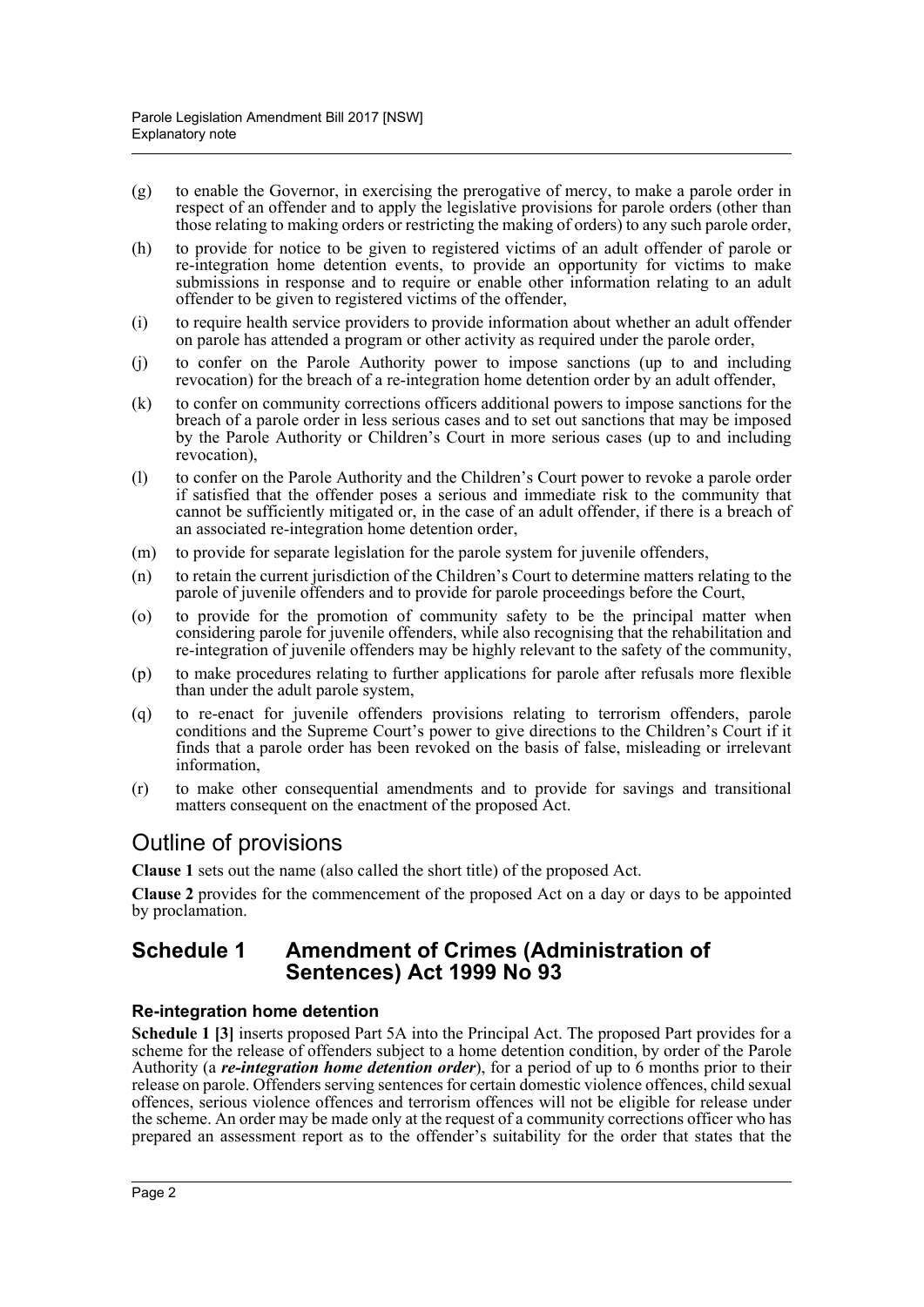offender is suitable for an order. An assessment that an offender is not suitable for an order is to be referred to the Parole Authority which may request further reconsideration of suitability. An order can be made only if a parole order is also made or a statutory parole order is in force in relation to the offender, the Parole Authority is satisfied that it is in the interests of the safety of the community to make the order and the offender signs an undertaking to comply with the obligations under the order. For the purpose of considering whether to make an order relating to an offender who was sentenced to imprisonment for more than 3 years, the Parole Authority must consider the question of whether to grant a parole order at the same time. The standard conditions of re-integration home detention orders are to be prescribed by the regulations and other conditions may be imposed by the Parole Authority.

All offenders with sentences of more than 3 years, and other offenders recommended by community corrections officers, must be assessed and then considered by the Parole Authority for suitability for release on parole before the parole period commences. After considering suitability, the Parole Authority may revoke the parole order or the re-integration home detention order, change the conditions of either order, impose a home detention condition on the parole order or take no further action.

Regulations may also be made about other matters in connection with re-integration home detention orders, including additional matters for consideration by the Parole Authority when determining whether or not to make an order. **Schedule 1 [2]** makes a consequential amendment.

**Schedule 1 [19]** inserts proposed Division 2A of Part 7 into the Principal Act. The proposed Division sets out procedures for dealing with breaches of re-integration home detention orders and for revocation of those orders.

Power is conferred on the Parole Authority to conduct an inquiry into a suspected breach of a re-integration home detention order.

The Parole Authority may revoke a re-integration home detention order for a failure by the offender to comply with obligations under the order or impose lesser sanctions, including merely recording the breach, giving a formal warning or changing the conditions of the order. The Parole Authority may also revoke a re-integration home detention order if satisfied that the offender poses a serious and immediate risk to the safety of the community, that there is a serious and immediate risk that the offender will leave New South Wales or that there has been a significant change in the offender's circumstances that warrants revocation or if the offender's re-integration home detention order is revoked. An order may be revoked if an offender fails to appear for an inquiry before the Parole Authority or applies for the order to be revoked.

A revocation order can be made with or without holding an inquiry and can be made by the Parole Authority on its own initiative or on the recommendation of the Commissioner.

Power is conferred on the Commissioner or a judicial member of the Parole Authority to suspend a re-integration home detention order in the same circumstances in which a parole order may be suspended by those persons (those circumstances include a serious and immediate risk of harm to another person).

**Schedule 1 [22]** applies the requirements that apply to revocation notices for parole orders to revocation notices for re-integration home detention orders.

**Schedule 1 [24]** provides that an offender has no entitlement to seek a review hearing before the Parole Authority about the revocation of a re-integration home detention order.

**Schedule 1 [25] and [26]** enable other orders to which an offender is subject to be revoked if a re-integration home detention order for the offender is revoked.

**Schedule 1 [27]** enables the Parole Authority to issue a warrant to commit an offender to custody if it revokes a re-integration home detention order.

**Schedule 1 [28]** permits the Parole Authority to exercise functions relating to sanctions and other matters even if a re-integration home detention order has expired.

**Schedule 1 [29]** confers general power on the Parole Authority to determine matters with respect to the granting of re-integration home detention orders and the conditions of orders.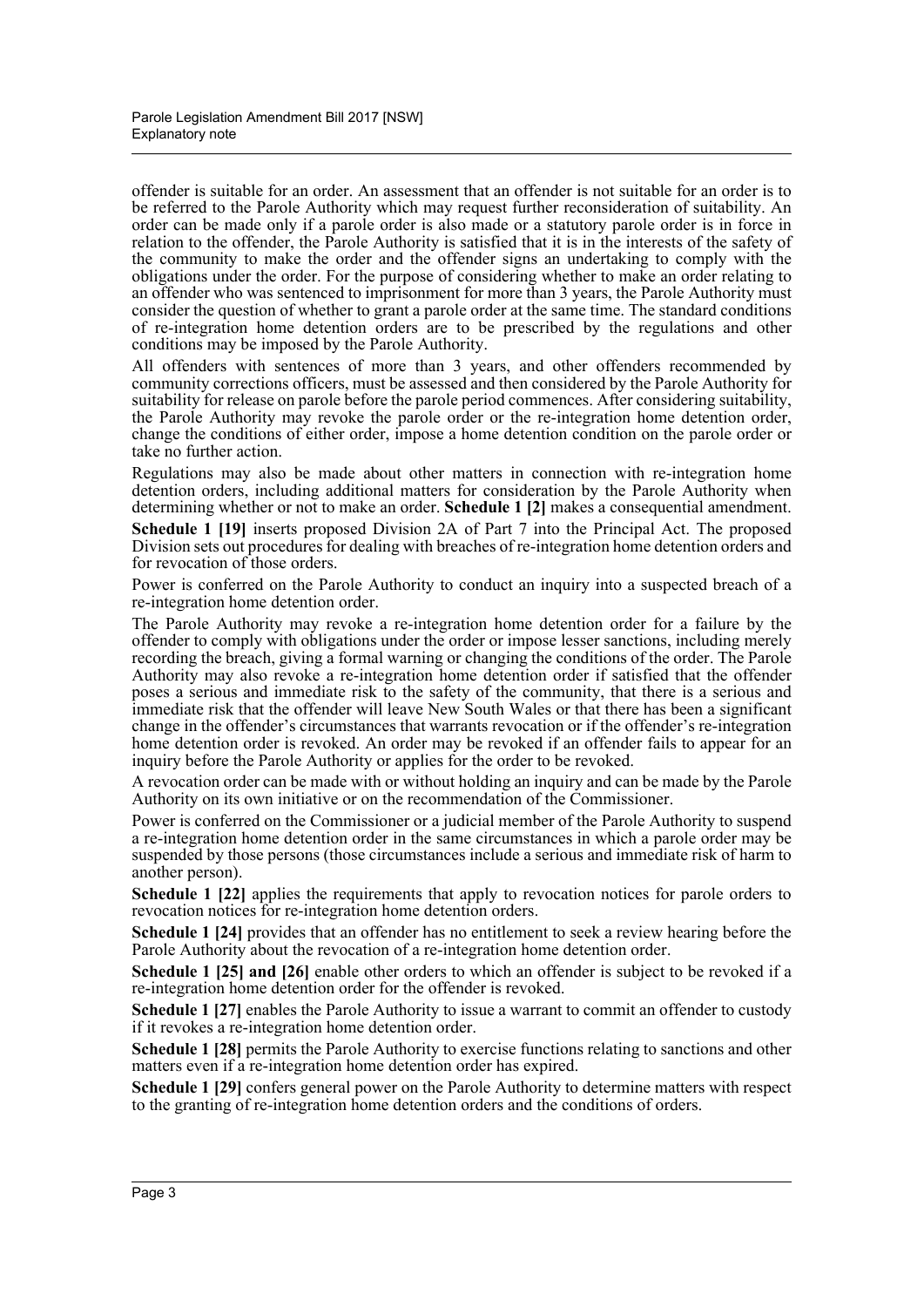**Schedule 1 [30]** authorises a member of the Parole Authority, or a person authorised by the Parole Authority, to have access to an offender whose release under a re-integration home detention order is being considered.

**Schedule 1 [31]** requires the Commissioner of Corrective Services to provide reports on the character and conduct of an offender who is subject to consideration for a re-integration home detention order or who is subject to such an order.

**Schedule 1 [32]–[36]** require the Parole Authority to record its reasons for making decisions relating to the making, refusal to make or revocation of a re-integration home detention order in the minutes of its meetings.

**Schedule 1 [37]** enables the Commissioner to approve of the use of residential facilities for accommodating offenders who are subject to re-integration home detention orders.

#### **Parole orders**

**Schedule 1 [4], [5], [8] and [14]** make amendments that are consequential on the establishment of statutory parole orders.

**Schedule 1 [6]** requires the Parole Authority, when determining whether to impose a condition on a parole order or to vary or revoke a condition of a parole order, to have regard to whether the change will assist in the management of a risk to community safety arising from the offender's release on parole, the likely effect on any victim of the offender and whether the change will assist in the management of the risk of breaches of parole.

**Schedule 1 [7]** makes it clear that the powers to change parole conditions after reconsideration of parole where an offender is subject to a re-integration home detention order or where the offender has breached a parole order do not enable a change that affects a standard condition of parole.

**Schedule 1 [9]** makes it a condition of parole that the offender be subject to supervision for the period specified by the parole order. A person released for exceptional health reasons will be supervised for the whole of the parole period. The Parole Authority may grant exemptions from supervision conditions in exceptional circumstances. A community corrections officer may suspend the operation of a supervision condition for a period or periods or indefinitely. A community corrections officer may also suspend the operation of a non-association, place restriction or curfew condition for a period or periods. Regulations may be made limiting the periods of exemption or suspension and for other purposes. The power to suspend a condition will not apply to an offender subject to lifetime supervision or released on the ground that the offender is dying or there are exceptional extenuating circumstances.

**Schedule 1 [10]** extends the circumstances in which a parole order may be revoked before the release of the offender to include where the Parole Authority is satisfied that the offender, if released, would pose a serious identifiable risk to the safety of the community and the risk cannot be sufficiently mitigated by directions from a community corrections officer or changing the conditions of parole. A parole order may also be revoked if there has been a failure to comply with a re-integration home detention order or a re-integration home detention order has been revoked.

**Schedule 1 [11]** enables the Parole Authority to revoke a parole order on its own initiative or on the recommendation of the Commissioner or a community corrections officer. It also enables the Attorney General or the Minister to request the Parole Authority to revoke a parole order before the release of the offender. The grounds for release are limited to those for which the Parole Authority may revoke the order.

**Schedule 1 [12]** replaces the test for the granting of a parole order with a requirement that the Parole Authority must be satisfied that it is in the interests of the safety of the community. The principal matters to be taken into account for this purpose are the risk to the safety of members of the community of releasing the offender, whether release on parole is likely to address the risk of re-offending and the risk to community safety of releasing the offender at the end of the sentence without a period of supervised parole or for a shorter supervised period. Other matters that are currently to be considered by the Parole Authority have also been retained as matters for consideration. The Parole Authority will not be required to consider parole under the provisions if it determines that parole cannot be granted on terrorism grounds under other provisions relating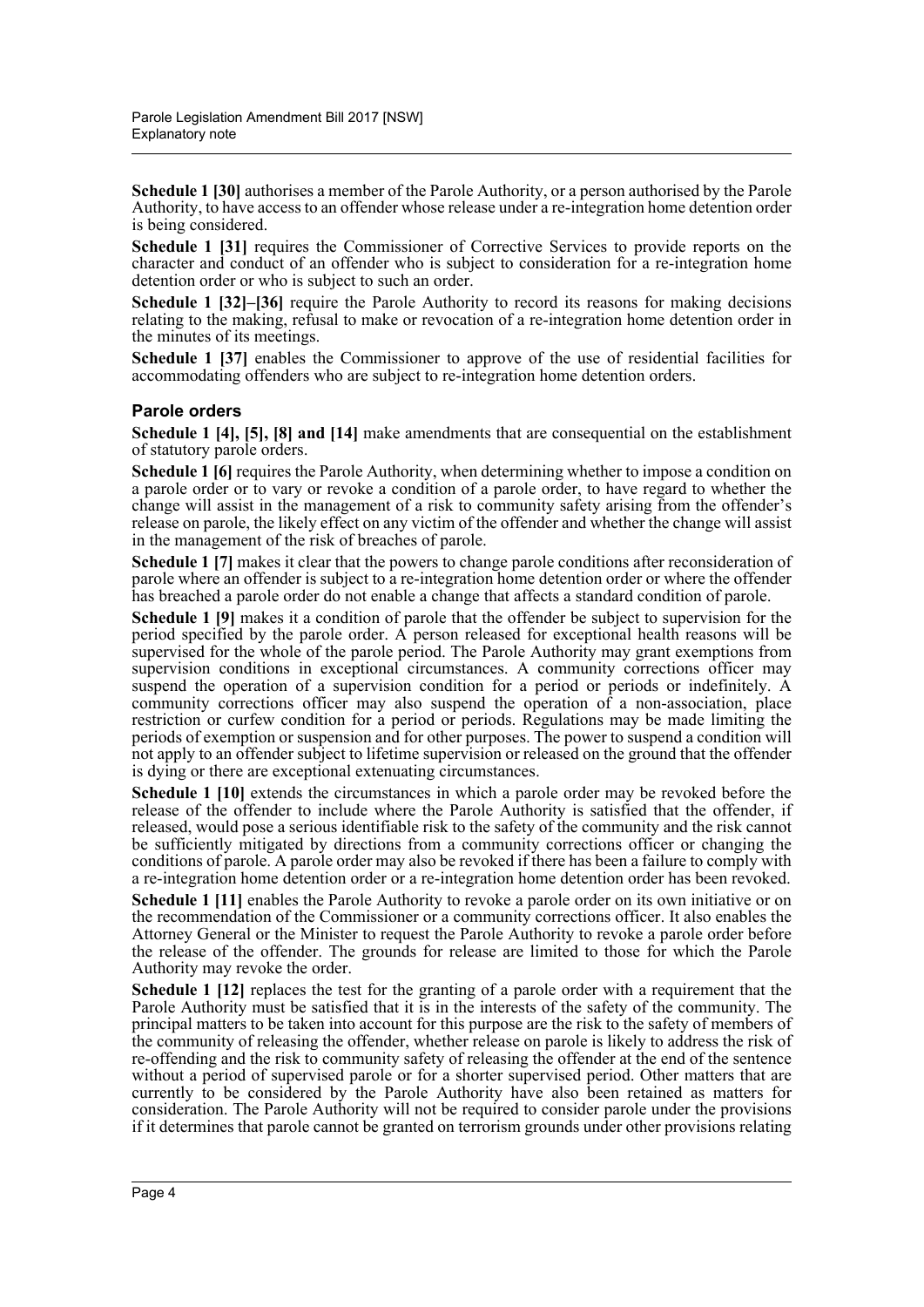to terrorism offenders. The provision setting out requirements or assessment reports is repealed by the amendment and will be re-made under the regulations.

**Schedule 1 [13]** deems a person to be subject to a statutory parole order, directing the person's release on parole at the end of the person's non-parole period, if the person is serving a sentence of 3 years or less. Release under a statutory parole order is subject to the offender being otherwise entitled to release.

**Schedule 1 [15]** enables the Governor, when exercising the prerogative of mercy, to make a parole order in respect of an offender, whether or not the offender is eligible for release on parole. Provisions that are generally applicable to parole, including provisions relating to conditions and revocation, apply to parole orders made by the Governor. The Parole Authority is to exercise functions in relation to the parole orders as if the orders had been made by the Parole Authority, subject to any direction by the Governor.

**Schedule 1 [16]** imposes a duty on a health service provider who provides services to an offender who is on parole to provide information about the offender's attendance or participation in a program, activity or appointment required under the conditions of the parole or by a direction of a community corrections officer, if the provider is requested to do so by a community corrections officer.

**Schedule 1 [20]** provides for a hierarchy of actions that can be taken in the event of a failure by an offender to comply with a parole order. A community corrections officer may record the non-compliance with no further action, give an informal warning, give or arrange for a formal warning, give a reasonable direction about the non-compliant behaviour or impose a curfew. If the failure to comply is more serious, the Commissioner or a community corrections officer may refer the matter to the Parole Authority. The Parole Authority may deal with a failure to comply with the obligations of a parole order by recording the breach with no further action, giving a formal warning, changing the conditions of the order or revoking the order. Express authority is conferred to impose a condition of home detention, a requirement to submit to the use of an electronic monitoring device and other ancillary related conditions.

The power of the Parole Authority to revoke a parole order is extended to include circumstances where it is satisfied that the offender poses a serious and immediate risk to the safety of the community, or that there is a serious and immediate risk that the offender will leave New South Wales in contravention of the order, and the risk cannot be sufficiently mitigated by directions by a community corrections officer or changing the conditions of parole. A parole order may also be revoked if there has been a failure to comply with a re-integration home detention order.

**Schedule 1 [21]** enables the Minister to request the Parole Authority to revoke a parole order on the ground that it was obtained on the basis of false, misleading or irrelevant information.

**Schedule 1 [23]** makes it clear that the Parole Authority may consider the behaviour of the offender, including any offences alleged to have been committed by the offender during parole or after revocation of parole, when reviewing the decision to revoke parole.

#### **Information for victims**

**Schedule 1 [38]** confers on members of staff of the government agency that keeps the Victims Register the function of assisting the Parole Authority to give notice to victims of matters that are required to be notified under proposed sections 256A and 256B (inserted by **Schedule 1 [40]**).

**Schedule 1 [39]** enables the Serious Offenders Review Council or the Parole Authority to delegate to members of staff of the government agency that keeps the Victims Register any of the functions relating to the provision of information or documents that those staff members are authorised to assist the Serious Offenders Review Council or the Parole Authority with. Functions may only be delegated in relation to adult offenders.

**Schedule 1 [40]** requires the Parole Authority to give notice to any registered victim of an offender when the offender is due for consideration for release under a re-integration home detention order or if the offender is eligible for or has applied for release on parole. The victim is to be notified that the victim may make a submission to the Parole Authority about the matter and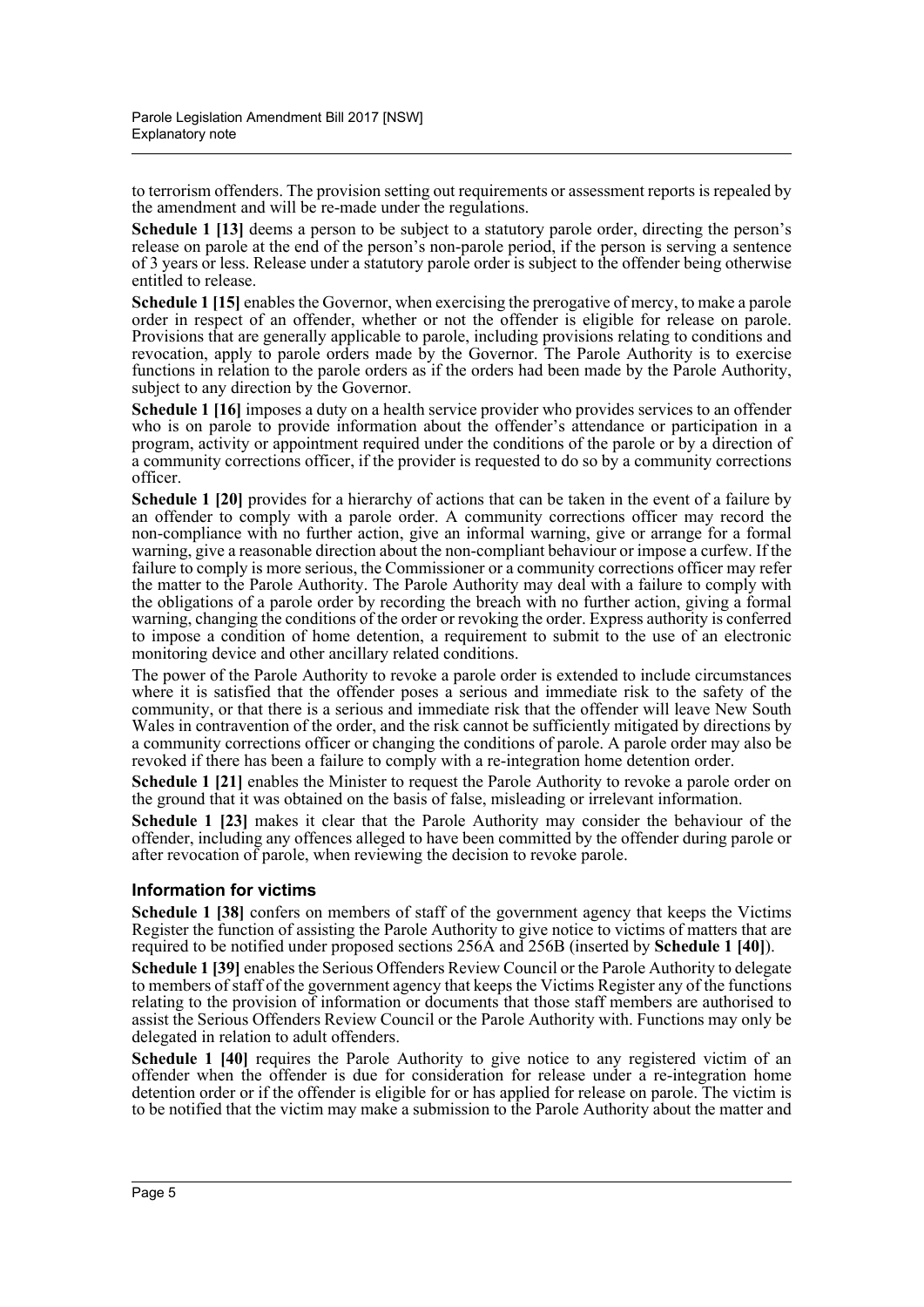any submission made by the victim within the period specified for making a submission is to be considered by the Parole Authority.

The amendment also enables the Commissioner, at the request of a registered victim of an adult offender, to provide information relating to the offender, including changes to possible release dates, the correctional centre in which the offender is serving a sentence, the offender's security classification and the death or escape of the offender. The amendment also requires the Parole Authority to notify the victim of an adult offender if a re-integration home detention order or parole order is granted or revoked or if additional conditions are imposed on the order or conditions of the order are changed.

#### **Miscellaneous**

**Schedule 1 [1]** substitutes the definition of *parole order* and inserts definitions of *parole revocation order*, *re-integration home detention order* and *statutory parole order*.

**Schedule 1 [17]** amends a Part heading as a consequence of the amendments made by the proposed Act.

**Schedule 1 [18]** omits an introductory note.

**Schedule 1 [41]** enables the Commissioner to issue a certificate, that may be used as evidence in proceedings, certifying that a person was or was not subject to a re-integration home detention order, that the order did or did not contain specified terms and that the person failed to comply with the person's obligations under the order.

**Schedule 1 [42]** inserts provisions of a savings or transitional nature consequent on the enactment of the proposed Act.

## **Schedule 2 Amendment of Children (Detention Centres) Act 1987 No 57**

**Schedule 2 [2]** amends the *Children (Detention Centres) Act 1987* (the *Detention Centres Act*) to repeal the provision that applies the parole provisions of the *Crimes (Administration of Sentences) Act 1999* to juvenile offenders.

**Schedule 2 [3]** inserts proposed Part 4C into the Detention Centres Act, containing parole provisions for juvenile offenders.

#### **Division 1 Preliminary**

The proposed Division sets out the principles to be applied by persons exercising parole functions, including that the purpose of parole is to promote community safety, recognising the relevance for that purpose of the rehabilitation and re-integration of children into the community. The parole provisions will apply to offenders who were under 18 years when they committed the offence and when they first become eligible for parole and cease to apply once offenders reach 18 years (unless that age is reached during the last 12 weeks of the parole period). There will be an exception for an offender, or a class of offenders, if the Secretary of the Department of Justice (the *Secretary*) considers it appropriate for those offenders to continue to be dealt with under the juvenile offender provisions. The Children's Court (constituted by the President of the Court or a Children's Magistrate) will have jurisdiction to determine parole matters for juvenile offenders. The proposed Division also re-enacts adult parole provisions relating to eligibility for parole.

#### **Division 2 Making of parole orders**

The proposed Division deems a juvenile offender to be subject to a statutory parole order directing the release of a juvenile offender at the end of the offender's non-parole period, if the offender is subject to a detention order for a period of 3 years or less. In the case of a juvenile offender sentenced to a detention order for a period of more than 3 years, the Children's Court is to consider whether to grant parole and must not make an order unless it is satisfied that it is in the interests of the safety of the community, while recognising that the rehabilitation and re-integration of the offender into the community may be highly relevant to promoting community safety. The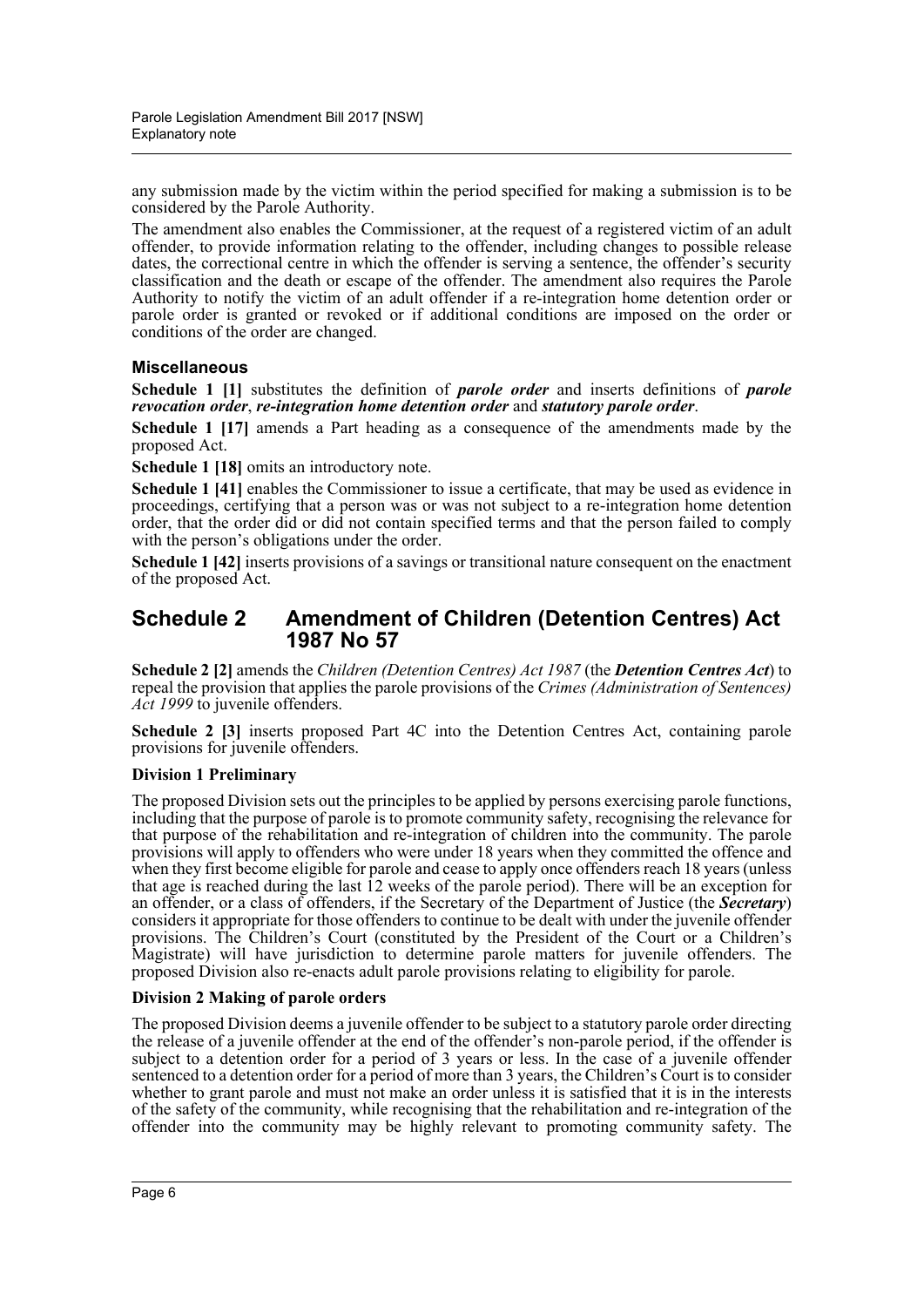principal matters to be considered by the Court when making a decision about granting parole are the risk to the safety of members of the community of release, whether release on parole is likely to address the risk of re-offending and the risk to community safety of releasing the offender without a period of supervised parole or for a shorter supervised period. Other factors that are currently required to be considered, such as the offender's criminal history and post-sentence assistance by the offender, have been re-enacted as factors for consideration. The Children's Court will not be required to consider parole under the provisions if it determines that parole cannot be granted on terrorism grounds under other provisions relating to terrorism offenders. The proposed Division also re-enacts an adult parole provision that enables the making of a parole order by the Court if an offender is dying or there are exceptional extenuating circumstances.

#### **Division 3 Release under parole orders**

The proposed Division re-enacts for juvenile offenders machinery provisions relating to the release of offenders on parole, including considerations for the release date, release near public holidays and weekends and the continuance of a detention order while an offender is released on parole.

#### **Division 4 Conditions and obligations of parole orders**

The proposed Division provides for the conditions of parole orders, and re-enacts the adult parole condition provisions permitting non-association and place restriction conditions to be imposed. When determining whether to impose a condition or to vary or revoke a condition of a parole order, the Children's Court is to have regard to whether the change will assist in the management of a risk to community safety arising from the juvenile offender's release on parole, the likely effect on any victim of the offender and whether the change will assist in the management of the risk of breaches of parole and supporting the offender's participation in rehabilitation programs and re-integration into the community. It will be a condition of parole that a juvenile offender is to be subject to supervision. The Children's Court may grant exemptions from supervision conditions in exceptional circumstances. A juvenile justice officer may suspend the operation of a supervision condition for a period or periods or indefinitely. A juvenile justice officer may also suspend the operation of a non-association or place restriction condition for a period or periods. Regulations may be made limiting the periods of exemption from or suspension of conditions and for other purposes. The power to suspend a condition will not apply to a juvenile offender released on the ground that the offender is dying or there are exceptional extenuating circumstances.

#### **Division 5 Parole orders for terrorism related offenders**

The proposed Division re-enacts adult parole provisions that restrict release on parole for terrorism related offenders.

#### **Division 6 Revocation of parole orders and other sanctions**

The proposed Division enables the Children's Court to revoke any parole order before the juvenile offender is released if satisfied that the offender would pose a serious identifiable risk to the community or the offender's safety and that the risk cannot be mitigated sufficiently by directions by a juvenile justice officer or changing the conditions of parole. A parole order may also be revoked on the offender's request or if there has been a substantial change in a matter considered by the Court when making a parole order. The proposed Division also provides for a hierarchy of actions that can be taken in the event of a failure by an offender to comply with a parole order. The Secretary, in the case of non-compliance with a parole order, may record the non-compliance without further action, give an informal warning to the offender or, in a more serious case, refer the matter to the Court with a recommendation as to the action that may be taken. The Court may deal with non-compliance with a parole order by recording the non-compliance without further action, giving a formal warning to the offender, changing the conditions of the parole order or revoking the parole order. The Court may also revoke a parole order after the offender's release if satisfied that the offender poses a serious and immediate risk to the community, or that there is a serious and immediate risk that the offender will leave New South Wales, and that the risk cannot be mitigated sufficiently by directions by a juvenile justice officer or changing the conditions of parole. Other circumstances for revocation by the Court include where the grounds for granting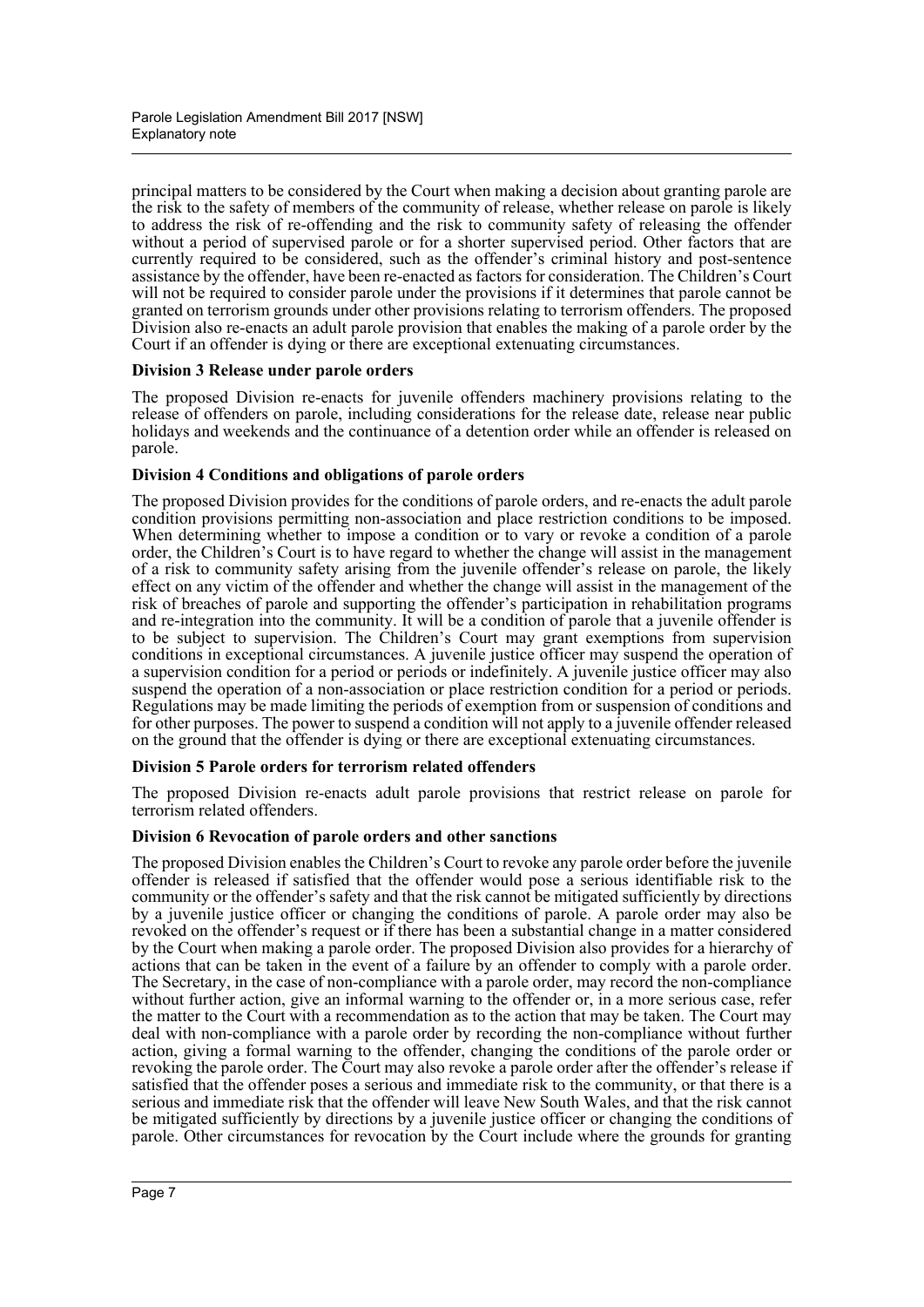parole in exceptional circumstances no longer exist, if the offender fails to appear before the Court when required to do so or the offender applies for the revocation. A hearing may be held by the Court at any time into whether an offender has failed to comply with the offender's obligations under a parole order. An order revoking a parole order because of non-compliance is to take effect no earlier than the date of the last occasion on which there was a non-compliance on which the revocation was based. Power is conferred on the Attorney General, the Minister or the Director of Public Prosecutions to request the Court to exercise the power to revoke a parole order for an offender serving a sentence for a serious children's indictable offence on the ground that the order was made on the basis of false, misleading or irrelevant information. The proposed Division also re-enacts the adult parole provision that permits an offender to seek to have the Supreme Court give a direction that information on which a revocation of a parole order was based was false, misleading or irrelevant.

#### **Division 7 Reconsideration of parole**

The proposed Division contains provisions relating to the reconsideration of parole. If the Children's Court refuses to make a parole order, the Court must specify a new eligibility date for parole, a new date for a parole hearing or a date after which the juvenile offender may apply for parole. If the Court revokes a parole order, the Court must specify a new eligibility date for parole, a new date for a parole hearing, a date after which the juvenile offender may apply for parole or defer determining any of those matters for up to 3 months. A juvenile offender may apply to the Court for reconsideration of a decision about parole or conditions of parole, or to revoke parole, on or after the specified date (if any) or before the date specified for making an application on the ground that new information has become available or the situation of the offender in relation to granting parole has materially changed since the decision to be reconsidered. If an application for reconsideration is made, the Court may defer making a decision about release on parole for up to 3 months and may defer a decision on 1 or more occasions. On reconsideration of a parole decision, the Court may confirm the original decision or grant, or reinstate, a parole order. On reconsideration of a parole conditions decision, the Court may confirm the original decision, impose new conditions or vary or revoke conditions (other than statutory conditions). The proposed Division also re-enacts the adult parole provision about the release date after an application to grant parole is successful.

#### **Division 8 Procedure at hearings**

The proposed Division sets out procedural provisions relating to the exercise of the Children's Court's jurisdiction under the Part. Hearings of the Court must be held with the same persons present as for other children's criminal proceeding, unless the Court otherwise orders. The Court has power to require a juvenile offender on parole to attend the Court at a specified time and place and to require other persons to attend as witnesses and to produce relevant documents. A juvenile offender may make submissions at a hearing as to release on parole and may be represented by an Australian legal practitioner, call witnesses and give evidence on oath. The Court may postpone or adjourn a hearing. A Children's Magistrate may issue a warrant of arrest if a juvenile offender fails to appear in answer to a requirement to attend or if of the opinion that the offender will not attend. A Children's Magistrate may issue a warrant of commitment for a juvenile offender if the offender's parole is revoked. Witnesses at hearings of the Court are entitled to be paid any allowances and expenses that may be determined by the Minister.

#### **Division 9 Prerogative of mercy**

The proposed Division enables the Governor, when exercising the prerogative of mercy, to make a parole order in respect of a juvenile offender, whether or not the offender is eligible for release on parole. Provisions that are generally applicable to parole, including provisions relating to conditions and revocation, apply to parole orders made by the Governor. The Children's Court is to exercise functions in relation to the parole orders as if they had been made by the Court, subject to any direction by the Governor.

#### **Division 10 Miscellaneous**

The proposed Division contains miscellaneous provisions providing for the following: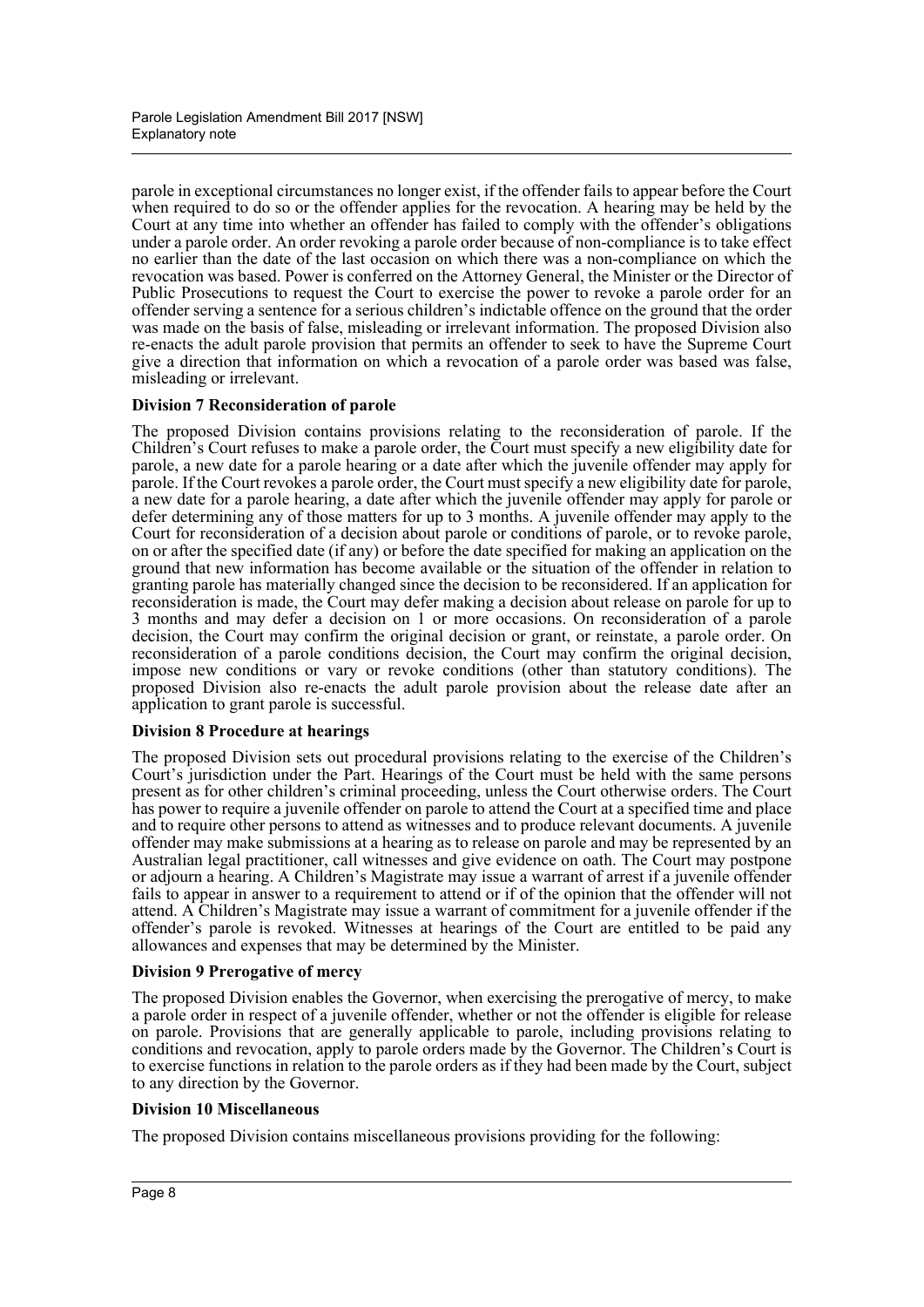- (a) enabling the State to make submissions about the granting of parole to a juvenile offender,
- (b) enabling the Secretary to make submissions to the Court before it makes a final decision about the release of a juvenile offender on parole,
- (c) empowering the Children's Court to exercise functions under the proposed Part even if a parole order has expired,
- (d) requiring the Court to notify juvenile offenders of parole decisions,
- (e) making it clear that a failure by the Court to comply with a procedural requirement does not invalidate a parole order and that a decision by the Court under the proposed Part is final,
- (f) setting out the limits on requirements to provide copies of reports or other documents, or information contained in them, if compliance may affect certain security or safety matters,
- (g) empowering the Secretary to delegate functions under the proposed Part to juvenile justice officers, correctional officers or other persons prescribed by the regulations,
- (h) service of notices under the proposed Part,
- (i) requiring the Court to keep records of parole decisions,
- (j) enabling regulations to be made with respect to parole orders and other matters related to the proposed Part.

**Schedule 2 [4]** renumbers provisions as a consequence of the insertion of proposed Part 4C. **Schedule 2 [1]** makes a consequential amendment.

**Schedule 2** [5] inserts savings and transitional provisions consequential on the enactment of the proposed Act.

## **Schedule 3 Amendment of other Acts consequential on amendments made to Crimes (Administration of Sentences) Act 1999**

**Schedule 3.2 [1]** repeals the provision that directs a court imposing a sentence of imprisonment for a term of 3 years or less that has a non-parole period to impose a parole order directing the release of the offender at the end of the non-parole period. Parole orders for those sentences will instead be imposed by operation of proposed Division 3 of Part 6 of the *Crimes (Administration of Sentences) Act 1999* (inserted by **Schedule 1 [13]**).

**Schedule 3.2 [2]–[4]** repeal provisions as a consequence of the repeal made by **Schedule 3.2 [1]**.

**Schedules 3.1 and 3.3** update references as a consequence of the amendments made by **Schedule 3.2** and the proposed provisions relating to statutory parole orders.

## **Schedule 4 Amendment of other Acts consequential on amendments made to Children (Detention Centres) Act 1987**

**Schedule 4.1** amends the *Children (Criminal Proceedings) Act 1987* to make it clear that restrictions on publication of criminal proceedings involving children also apply to parole-related hearings.

**Schedule 4.2** amends the *Children's Court Act 1987* to enable rules to be made for the Children's Court in respect of its juvenile offender parole functions.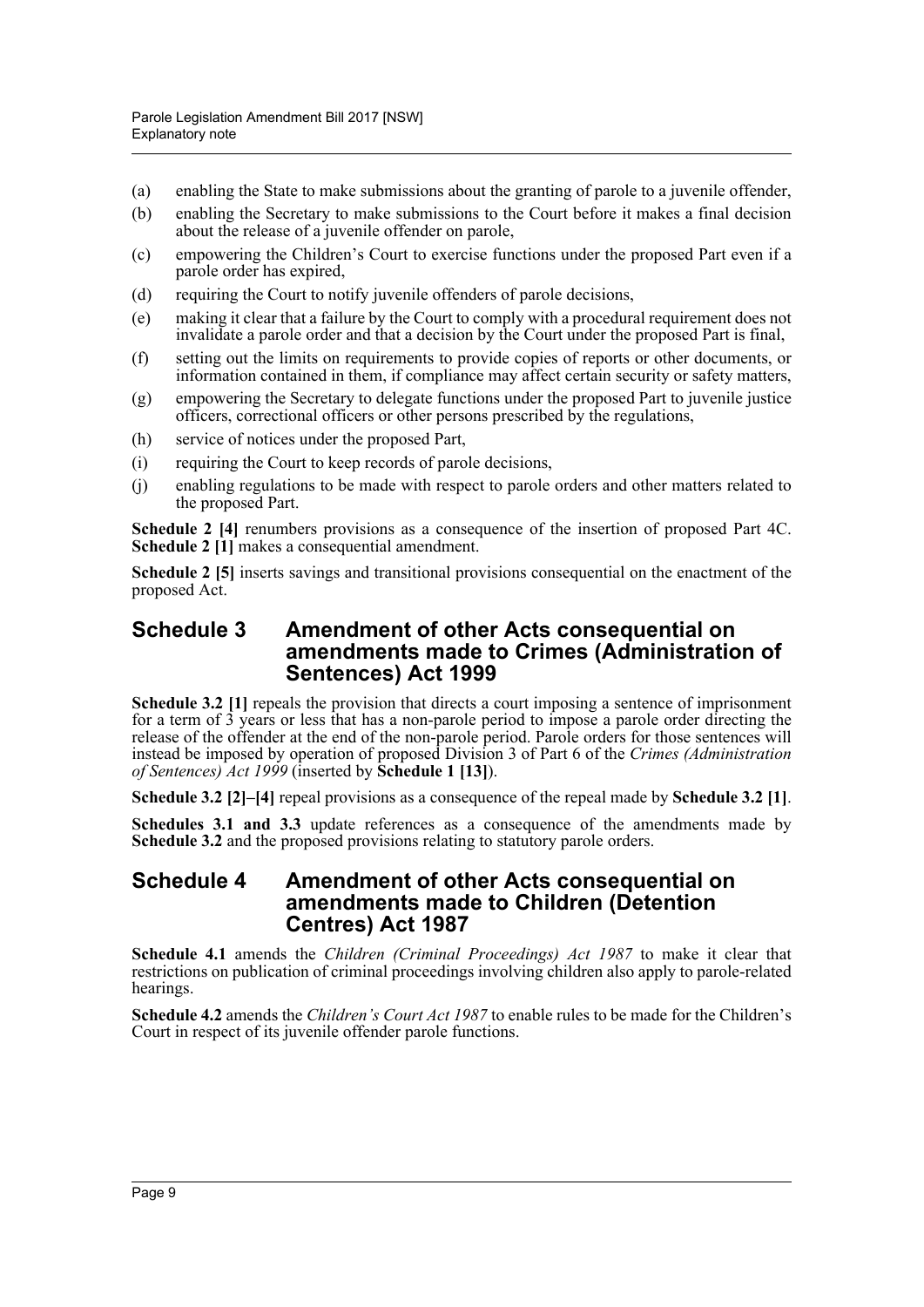First print



New South Wales

# **Parole Legislation Amendment Bill 2017**

# **Contents**

|                   |   |                                                                                                                | Page            |
|-------------------|---|----------------------------------------------------------------------------------------------------------------|-----------------|
|                   |   | Name of Act                                                                                                    | 2               |
|                   | 2 | Commencement                                                                                                   | $\overline{2}$  |
| <b>Schedule 1</b> |   | Amendment of Crimes (Administration of Sentences) Act 1999                                                     |                 |
|                   |   | <b>No 93</b>                                                                                                   | 3               |
| <b>Schedule 2</b> |   | Amendment of Children (Detention Centres) Act 1987 No 57                                                       | 22 <sub>2</sub> |
| Schedule 3        |   | Amendment of other Acts consequential on amendments to<br><b>Crimes (Administration of Sentences) Act 1999</b> | 42              |
| <b>Schedule 4</b> |   | Amendment of other Acts consequential on amendments to<br><b>Children (Detention Centres) Act 1987</b>         | 43              |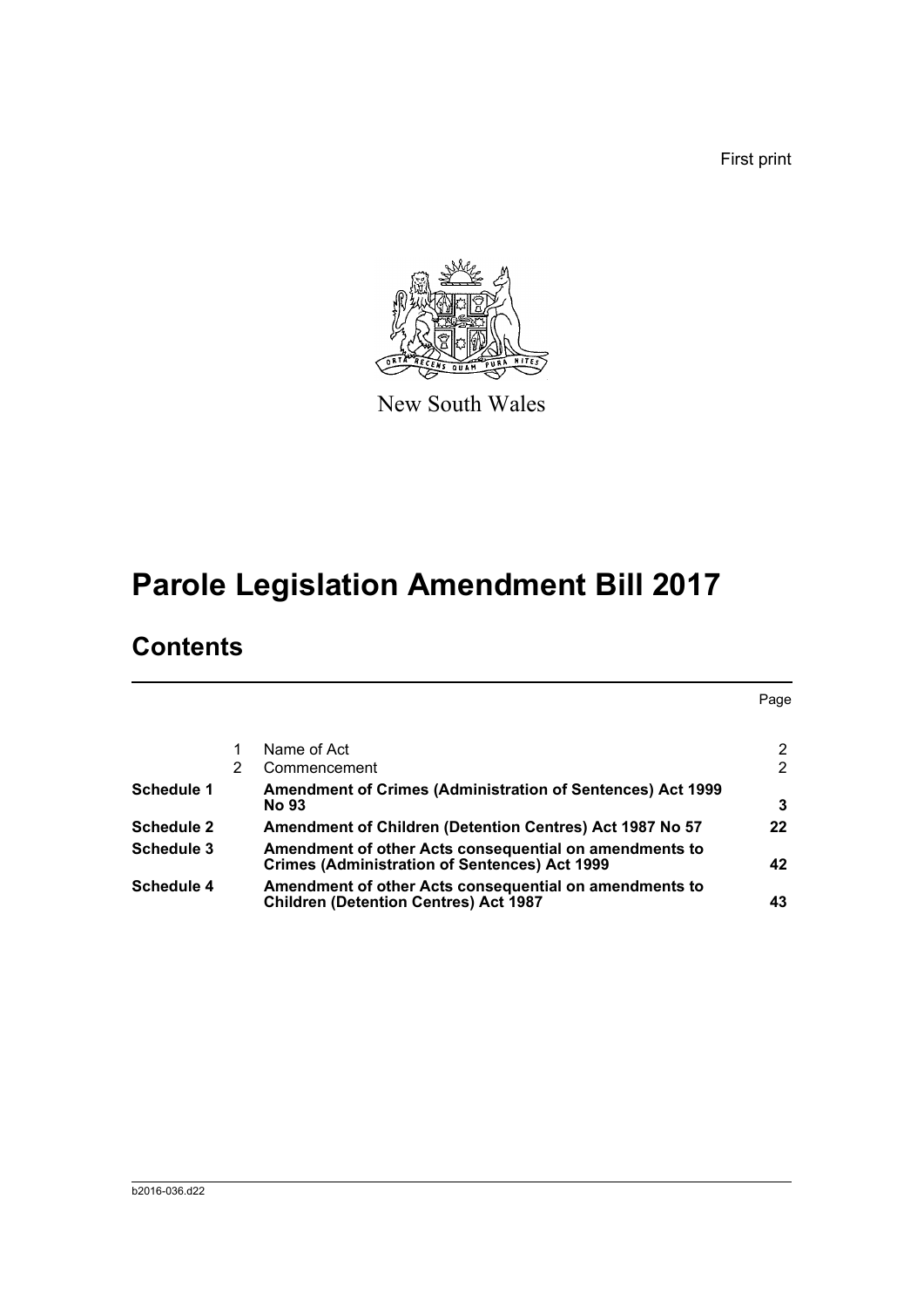

New South Wales

# **Parole Legislation Amendment Bill 2017**

No , 2017

# **A Bill for**

An Act to amend the *Crimes (Administration of Sentences) Act 1999* and the *Children (Detention Centres) Act 1987* with respect to parole for adult and juvenile offenders and re-integration home detention orders for adult offenders; and for other purposes.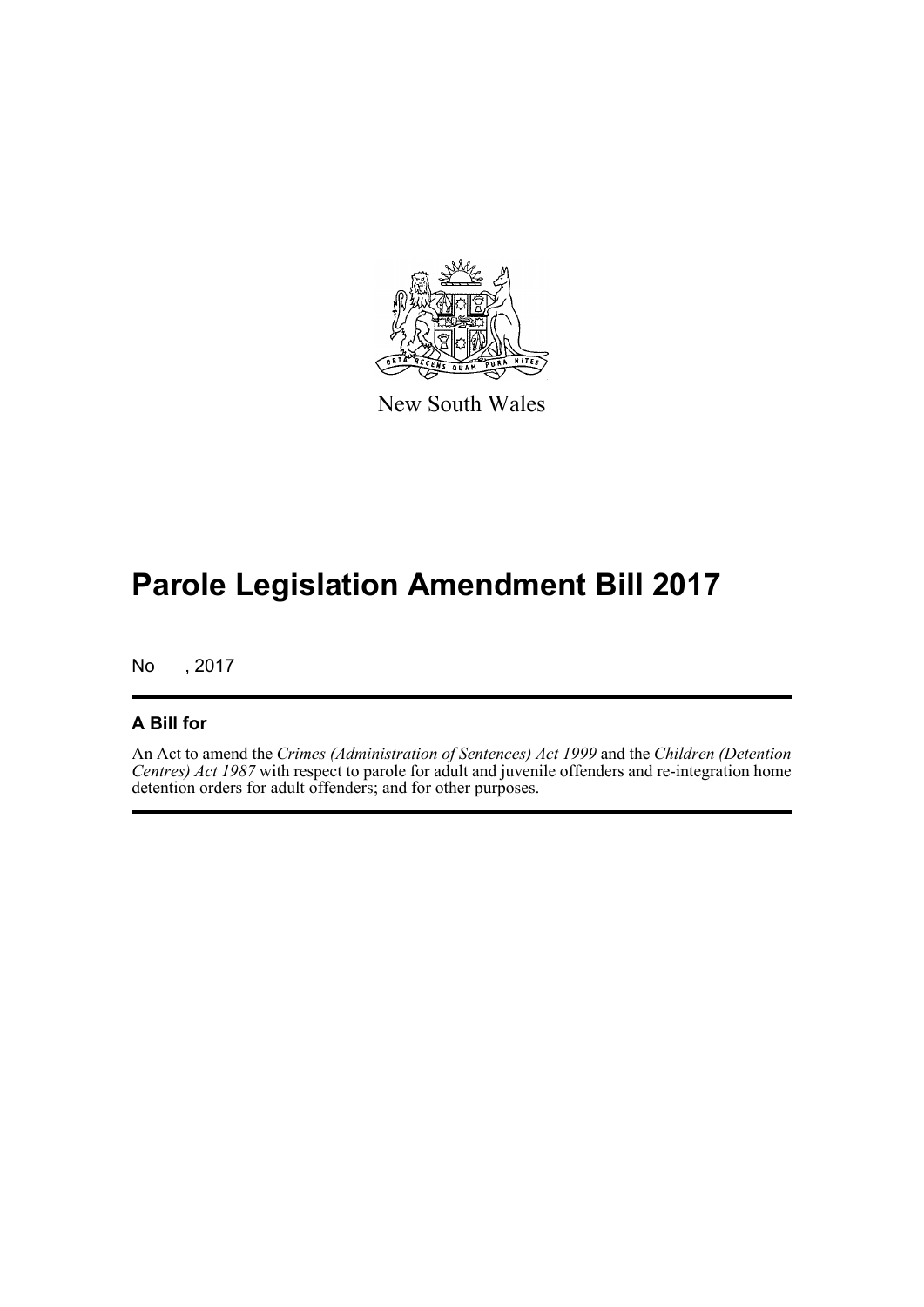# <span id="page-11-0"></span>**The Legislature of New South Wales enacts:**

<span id="page-11-1"></span>

| Name of Act                                                          | $\mathcal{P}$  |
|----------------------------------------------------------------------|----------------|
| This Act is the <i>Parole Legislation Amendment Act 2017</i> .       | 3              |
| <b>Commencement</b>                                                  | $\overline{4}$ |
| This Act commences on a day or days to be appointed by proclamation. | 5              |

1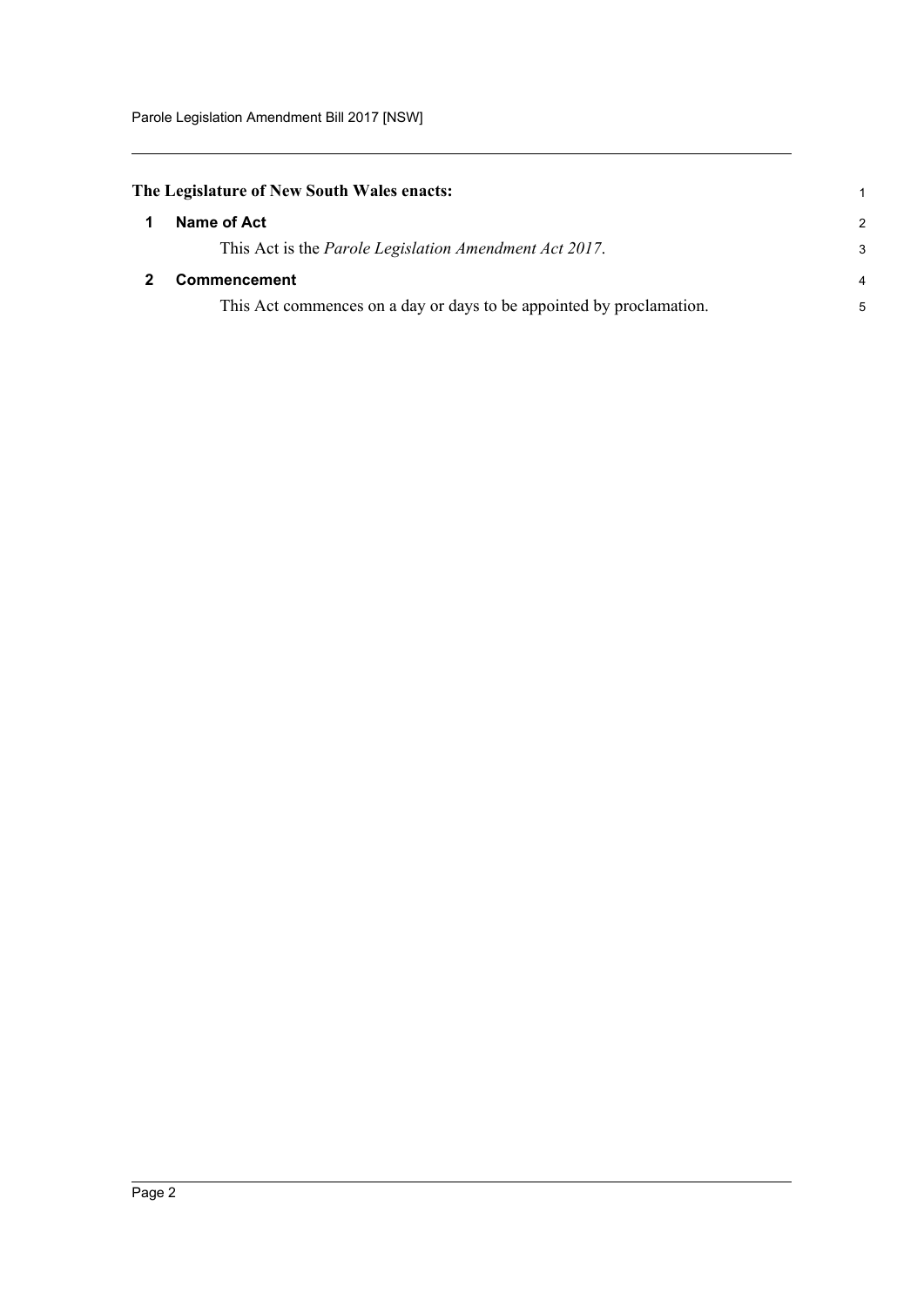<span id="page-12-0"></span>

| Schedule 1 |         |                       |                    | <b>Amendment of Crimes (Administration of</b><br>Sentences) Act 1999 No 93                                                                                                                                                                                                 |                      |  |
|------------|---------|-----------------------|--------------------|----------------------------------------------------------------------------------------------------------------------------------------------------------------------------------------------------------------------------------------------------------------------------|----------------------|--|
| [1]        |         |                       |                    | <b>Section 3 Interpretation</b>                                                                                                                                                                                                                                            | 3                    |  |
|            |         |                       |                    | Omit the definition of <i>parole order</i> from section $3(1)$ . Insert in alphabetical order:                                                                                                                                                                             | $\overline{4}$       |  |
|            |         |                       |                    | <i>parole order</i> means an order in force under section 138, 141, 149, 150, 154A,<br>158 or 160 of this Act.                                                                                                                                                             | $\,$ 5 $\,$<br>6     |  |
|            |         |                       |                    | <i>parole revocation order</i> means an order made under Division 3 of Part 7<br>revoking a parole order.                                                                                                                                                                  | $\overline{7}$<br>8  |  |
|            |         |                       |                    | <i>re-integration home detention order</i> means an order made under<br>section 124D.                                                                                                                                                                                      | 9<br>10              |  |
|            |         |                       |                    | statutory parole order—see section 158.                                                                                                                                                                                                                                    | 11                   |  |
| [2]        |         |                       |                    | <b>Section 8 Release from custody</b>                                                                                                                                                                                                                                      | 12                   |  |
|            |         |                       |                    | Insert "under a re-integration home detention order or" before "on parole" in section 8 (1).                                                                                                                                                                               | 13                   |  |
| [3]        | Part 5A |                       |                    |                                                                                                                                                                                                                                                                            | 14                   |  |
|            |         | Insert before Part 6: |                    |                                                                                                                                                                                                                                                                            | 15                   |  |
|            |         |                       |                    | Part 5A Re-integration home detention                                                                                                                                                                                                                                      | 16                   |  |
|            | 124A    |                       | <b>Definitions</b> |                                                                                                                                                                                                                                                                            | 17                   |  |
|            |         |                       |                    | In this Part:                                                                                                                                                                                                                                                              | 18                   |  |
|            |         |                       |                    | <b>assessment report</b> means a report prepared under section 124C (1).                                                                                                                                                                                                   | 19                   |  |
|            |         |                       |                    | <i>initiating request</i> means a request made by a community corrections officer<br>under section 124C (2) that the Parole Authority make a re-integration home<br>detention order.                                                                                       | 20<br>21<br>22       |  |
|            | 124B    |                       |                    | Offenders for whom re-integration home detention order cannot be made                                                                                                                                                                                                      | 23                   |  |
|            |         | (1)                   |                    | A re-integration home detention order cannot be made for a serious offender<br>or for an offender who is serving a sentence for any of the following offences<br>(an excluded offence):                                                                                    | 24<br>25<br>26       |  |
|            |         |                       | (a)                | a domestic violence offence within the meaning of the Crimes<br>(Domestic and Personal Violence) Act 2007,                                                                                                                                                                 | 27<br>28             |  |
|            |         |                       | (b)                | a child sexual offence within the meaning of section 21A of the Crimes<br>(Sentencing Procedure) Act 1999,                                                                                                                                                                 | 29<br>30             |  |
|            |         |                       | (c)                | a serious sex offence or a serious violence offence within the meaning<br>of the Crimes (High Risk Offenders) Act 2006,                                                                                                                                                    | 31<br>32             |  |
|            |         |                       | (d)                | a terrorism offence within the meaning of Division 3A of Part 6.                                                                                                                                                                                                           | 33                   |  |
|            |         | (2)                   |                    | Subsection (1) does not prevent:                                                                                                                                                                                                                                           | 34                   |  |
|            |         |                       | (a)                | the carrying out of an assessment of the suitability of an offender (other<br>than a serious offender) for a re-integration home detention order in<br>respect of an offence other than an excluded offence, or                                                            | 35<br>36<br>37       |  |
|            |         |                       | (b)                | the making of a re-integration home detention order for an offender who<br>has been convicted of an excluded offence (other than a serious<br>offender) if the offender will no longer be serving a sentence for any<br>excluded offence on the commencement of the order. | 38<br>39<br>40<br>41 |  |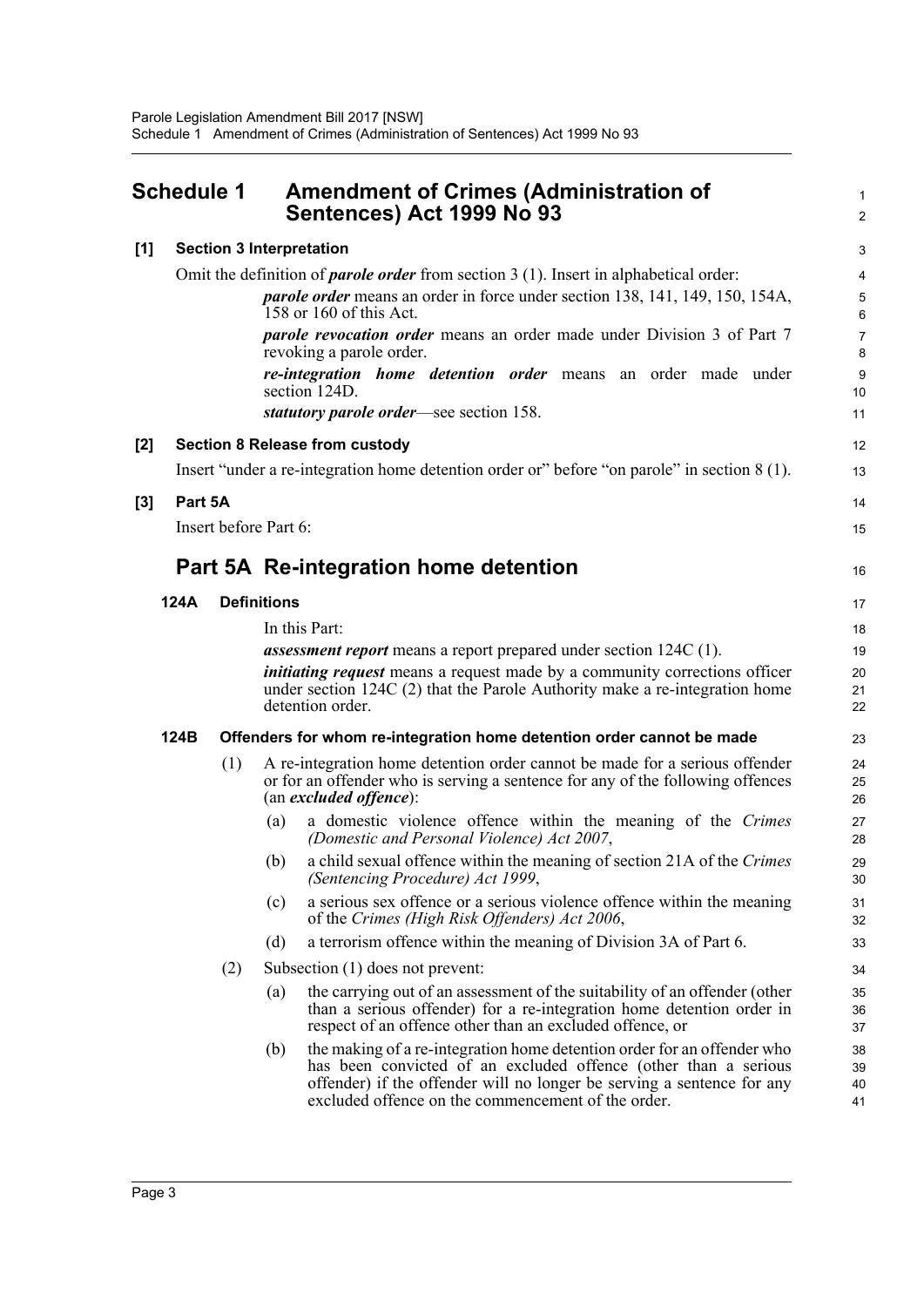#### **124C Assessment of offender**

(1) A community corrections officer who considers that an offender may be suitable for a re-integration home detention order may arrange for the preparation of an assessment report as to the suitability of the offender for home detention for the purposes of re-integration into the community.

- (2) If an assessment report states that an offender is a suitable person to be subject to home detention for the purposes of re-integration into the community, a community corrections officer:
	- (a) may request the Parole Authority to make a re-integration home detention order for the offender, and
	- (b) must provide the report to the Parole Authority before the Parole Authority considers whether or not to make the order.
- (3) If an assessment report does not state that an offender is a suitable person to be subject to home detention for the purposes of re-integration into the community, the report is to be provided to the Parole Authority. The Parole Authority may refer the matter back to a community corrections officer for further consideration of the offender's suitability for home detention.

#### **124D Offenders may be released subject to home detention conditions**

- (1) The Parole Authority may make an order (a *re-integration home detention order*) directing that an offender be released subject to a home detention condition if:
	- (a) an initiating request has been made relating to the offender, and
	- (b) the offender is serving at least 1 sentence for which the non-parole period has not expired and would be eligible to be released on parole on the expiry of the re-integration home detention order, and
	- (c) the Parole Authority has decided to make a parole order that takes effect at the end of the re-integration home detention order (in the case of a sentence of more than 3 years) or has not revoked the statutory parole order directing the release of the offender on parole (in the case of a sentence of 3 years or less), and
	- (d) the Parole Authority is satisfied that it is in the interests of the safety of the community to make the order, and
	- (e) the assessment report on the offender states that the offender is a suitable person to be subject to home detention for re-integration purposes, and
	- (f) the offender has signed an undertaking to comply with the offender's obligations under the order.
- (2) For the purpose of being satisfied that it is in the interests of the safety of the community to make a re-integration home detention order, the Parole Authority is to consider the matters set out in section 135 (2) and (3) as if they applied to the offender's release under the order.
- (3) A re-integration home detention order may be made only in respect of a period that occurs before the parole eligibility date of an offender.
- (4) An offender's re-integration home detention order is sufficient warrant for any person having custody of the offender to release the offender in accordance with the terms of the order.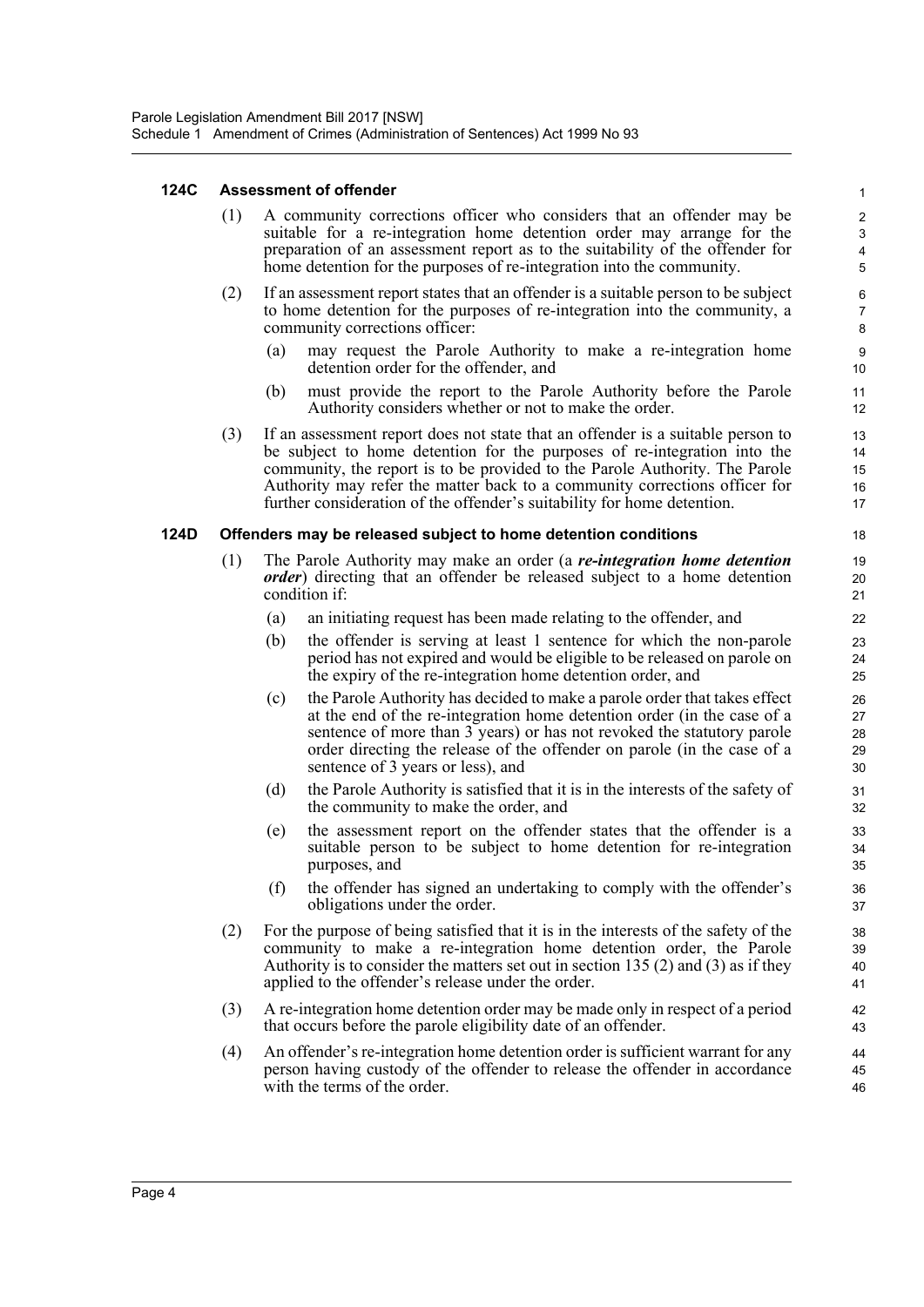#### **124E Order may be refused despite favourable assessment report**

The Parole Authority may, for any reason it thinks fit, refuse to make a re-integration home detention order despite the contents of an assessment report.

#### **124F Sentences of more than 3 years**

- (1) This section applies if an initiating request is made relating to an offender serving a sentence of more than 3 years for which a non-parole period has been set.
- (2) The Parole Authority is to consider whether or not to make a parole order for the offender when considering whether or not to make a re-integration home detention order for the offender.
- (3) Despite any other provision of this Act, the Parole Authority may consider whether or not an offender should be released on parole, and may make a parole order, at any time necessary to allow a re-integration home detention order to take effect before the offender's parole eligibility date.

#### **124G Duration of orders**

- (1) A re-integration home detention order must not take effect earlier than 6 months before the day on which the parole order directing the release of the offender is to take effect.
- (2) A re-integration home detention order takes effect on a day specified by the Parole Authority and ceases to have effect:
	- (a) when a parole order directing the release of the offender takes effect, or
	- (b) if it is revoked before the parole order takes effect.

#### **124H Conditions of orders**

- (1) The regulations may prescribe the standard conditions to be imposed on re-integration home detention orders.
- (2) The Parole Authority may from time to time, by notice given to the offender, impose additional conditions on, or vary or revoke conditions of, a re-integration home detention order.
- (3) The Parole Authority must not take any action under subsection (2) or section 124I (4) or 168D (2) that is inconsistent with the application of conditions prescribed under subsection (1).

#### **124I Review of suitability for parole during re-integration period**

- (1) This section applies:
	- (a) to an offender who is serving a sentence of more than 3 years and who is subject to a re-integration home detention order, or
	- (b) to any offender who is subject to a re-integration home detention order, if a community corrections officer recommends to the Parole Authority that the offender should be subject to a review under this section.
- (2) A community corrections officer is to arrange for the preparation of a report as to the suitability of the offender for release on parole and is to provide the report to the Parole Authority before the re-integration home detention order expires.
- (3) The report is to address the matters prescribed by the regulations for the purposes of this section.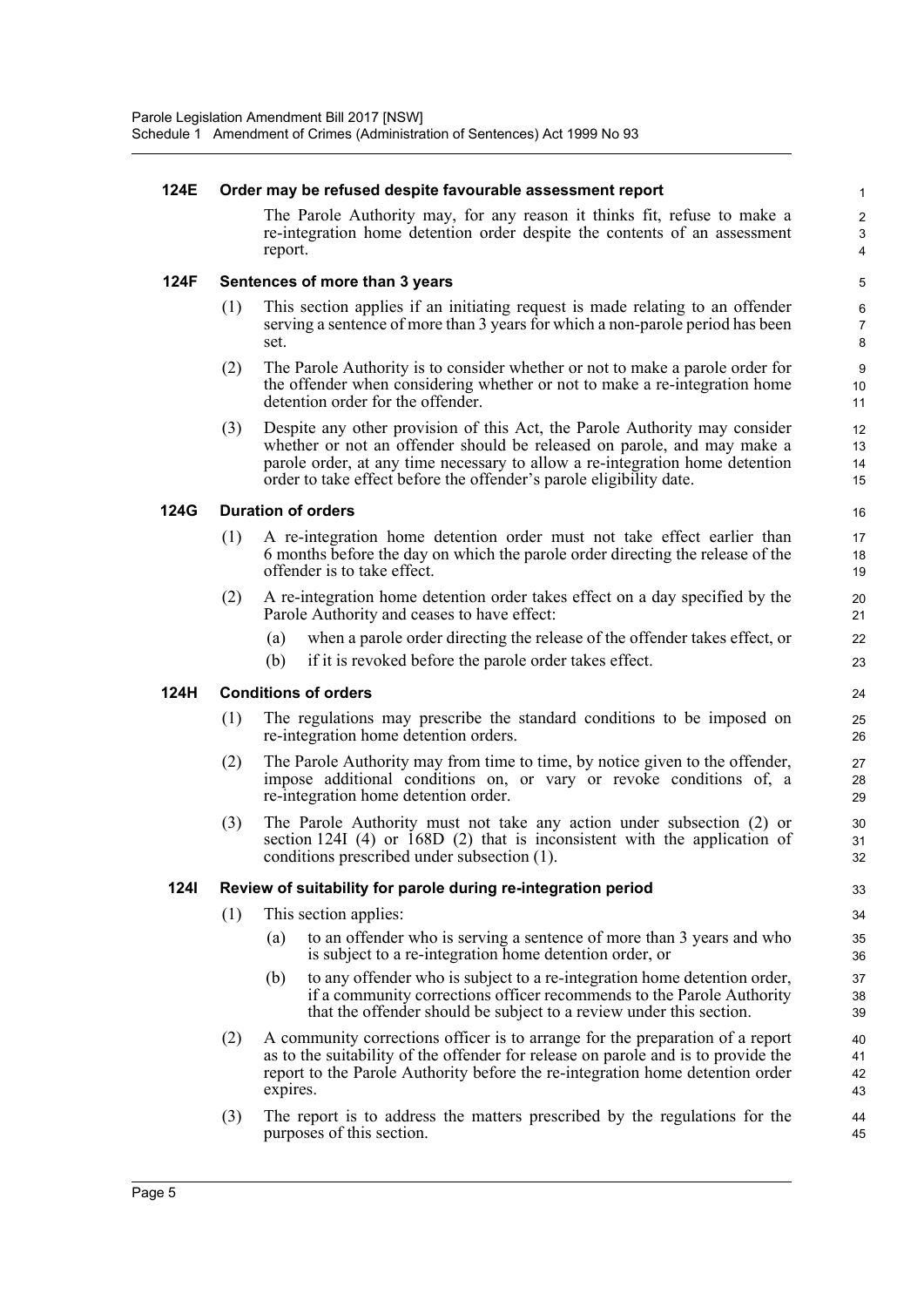|      |     | (a) |                                                                                                                                                                                                                                                 |                                                                                                                                                                                                                                                                                                                                                                                                                                                                                                                                                                                                                                                                                                                                                                                                           |
|------|-----|-----|-------------------------------------------------------------------------------------------------------------------------------------------------------------------------------------------------------------------------------------------------|-----------------------------------------------------------------------------------------------------------------------------------------------------------------------------------------------------------------------------------------------------------------------------------------------------------------------------------------------------------------------------------------------------------------------------------------------------------------------------------------------------------------------------------------------------------------------------------------------------------------------------------------------------------------------------------------------------------------------------------------------------------------------------------------------------------|
|      |     |     | take no further action, or                                                                                                                                                                                                                      | 3                                                                                                                                                                                                                                                                                                                                                                                                                                                                                                                                                                                                                                                                                                                                                                                                         |
|      |     | (b) | impose additional conditions on the re-integration home detention order<br>or parole order, or                                                                                                                                                  | $\overline{\mathbf{4}}$<br>5                                                                                                                                                                                                                                                                                                                                                                                                                                                                                                                                                                                                                                                                                                                                                                              |
|      |     | (c) | vary or revoke conditions of the re-integration home detention order or<br>parole order, or                                                                                                                                                     | 6<br>$\overline{7}$                                                                                                                                                                                                                                                                                                                                                                                                                                                                                                                                                                                                                                                                                                                                                                                       |
|      |     | (d) | without limiting paragraph (b) or (c), make an order amending the<br>parole order to impose a requirement that the offender remain at a<br>specified place of residence for a specified period of home detention, or                            | 8<br>9<br>10                                                                                                                                                                                                                                                                                                                                                                                                                                                                                                                                                                                                                                                                                                                                                                                              |
|      |     | (e) | make an order revoking the re-integration home detention order, or                                                                                                                                                                              | 11                                                                                                                                                                                                                                                                                                                                                                                                                                                                                                                                                                                                                                                                                                                                                                                                        |
|      |     | (f) | make an order revoking the parole order.                                                                                                                                                                                                        | 12                                                                                                                                                                                                                                                                                                                                                                                                                                                                                                                                                                                                                                                                                                                                                                                                        |
|      | (5) |     |                                                                                                                                                                                                                                                 | 13<br>14<br>15<br>16                                                                                                                                                                                                                                                                                                                                                                                                                                                                                                                                                                                                                                                                                                                                                                                      |
| 124J |     |     |                                                                                                                                                                                                                                                 | 17                                                                                                                                                                                                                                                                                                                                                                                                                                                                                                                                                                                                                                                                                                                                                                                                        |
|      |     |     |                                                                                                                                                                                                                                                 | 18                                                                                                                                                                                                                                                                                                                                                                                                                                                                                                                                                                                                                                                                                                                                                                                                        |
|      |     | (a) | consent to the making of a re-integration home detention order for an<br>offender by or on behalf of a child, or a person who has impaired<br>intellectual functioning (within the meaning of Part 13A), who is to<br>reside with the offender, | 19<br>20<br>21<br>22                                                                                                                                                                                                                                                                                                                                                                                                                                                                                                                                                                                                                                                                                                                                                                                      |
|      |     | (b) | additional matters for consideration by the Parole Authority when<br>making a re-integration home detention order,                                                                                                                              | 23<br>24                                                                                                                                                                                                                                                                                                                                                                                                                                                                                                                                                                                                                                                                                                                                                                                                  |
|      |     | (c) | the matters to be addressed by an assessment report,                                                                                                                                                                                            | 25                                                                                                                                                                                                                                                                                                                                                                                                                                                                                                                                                                                                                                                                                                                                                                                                        |
|      |     | (d) | the preparation and furnishing of an assessment report,                                                                                                                                                                                         | 26                                                                                                                                                                                                                                                                                                                                                                                                                                                                                                                                                                                                                                                                                                                                                                                                        |
|      |     | (e) | the obligations of an offender while released on home detention under<br>a re-integration home detention order,                                                                                                                                 | 27<br>28                                                                                                                                                                                                                                                                                                                                                                                                                                                                                                                                                                                                                                                                                                                                                                                                  |
|      |     | (f) | the giving of notice of decisions under this Part to an offender.                                                                                                                                                                               | 29                                                                                                                                                                                                                                                                                                                                                                                                                                                                                                                                                                                                                                                                                                                                                                                                        |
|      |     |     |                                                                                                                                                                                                                                                 | 30                                                                                                                                                                                                                                                                                                                                                                                                                                                                                                                                                                                                                                                                                                                                                                                                        |
|      |     |     |                                                                                                                                                                                                                                                 | 31                                                                                                                                                                                                                                                                                                                                                                                                                                                                                                                                                                                                                                                                                                                                                                                                        |
|      |     |     |                                                                                                                                                                                                                                                 | 32                                                                                                                                                                                                                                                                                                                                                                                                                                                                                                                                                                                                                                                                                                                                                                                                        |
|      |     |     |                                                                                                                                                                                                                                                 | 33                                                                                                                                                                                                                                                                                                                                                                                                                                                                                                                                                                                                                                                                                                                                                                                                        |
|      |     |     |                                                                                                                                                                                                                                                 | 34                                                                                                                                                                                                                                                                                                                                                                                                                                                                                                                                                                                                                                                                                                                                                                                                        |
|      |     |     |                                                                                                                                                                                                                                                 | 35                                                                                                                                                                                                                                                                                                                                                                                                                                                                                                                                                                                                                                                                                                                                                                                                        |
|      | (3) |     |                                                                                                                                                                                                                                                 | 36<br>37<br>38                                                                                                                                                                                                                                                                                                                                                                                                                                                                                                                                                                                                                                                                                                                                                                                            |
|      |     | (a) | whether the new condition, variation or revocation will assist in the<br>management of a risk to community safety arising from the release of<br>the offender on parole,                                                                        | 39<br>40<br>41                                                                                                                                                                                                                                                                                                                                                                                                                                                                                                                                                                                                                                                                                                                                                                                            |
|      |     | (b) | the likely effect on any victim of the offender, and on any such victim's<br>family, of the new condition, variation or revocation,                                                                                                             | 42<br>43                                                                                                                                                                                                                                                                                                                                                                                                                                                                                                                                                                                                                                                                                                                                                                                                  |
|      |     |     | <b>Section 128 (3)</b>                                                                                                                                                                                                                          | Section 124H and any regulations made under section 124J (e) apply to an<br>offender who is subject to a condition of home detention imposed under this<br>section in the same way as they apply to an offender who is subject to a<br>re-integration home detention order.<br><b>Regulations</b><br>Regulations may be made for or with respect to the following matters:<br>Section 128 Conditions of parole generally<br>Omit section $128(1)$ (b).<br>Section 128 (2) (b)<br>Omit "or by the sentencing court".<br>Omit the subsection. Insert instead:<br>In determining whether to impose a condition on, or vary or revoke a condition<br>of, a parole order under this section or any other provision of this Act or the<br>regulations, the Parole Authority is to have regard to the following: |

 $[5]$ 

**[6] Section 128 (3)**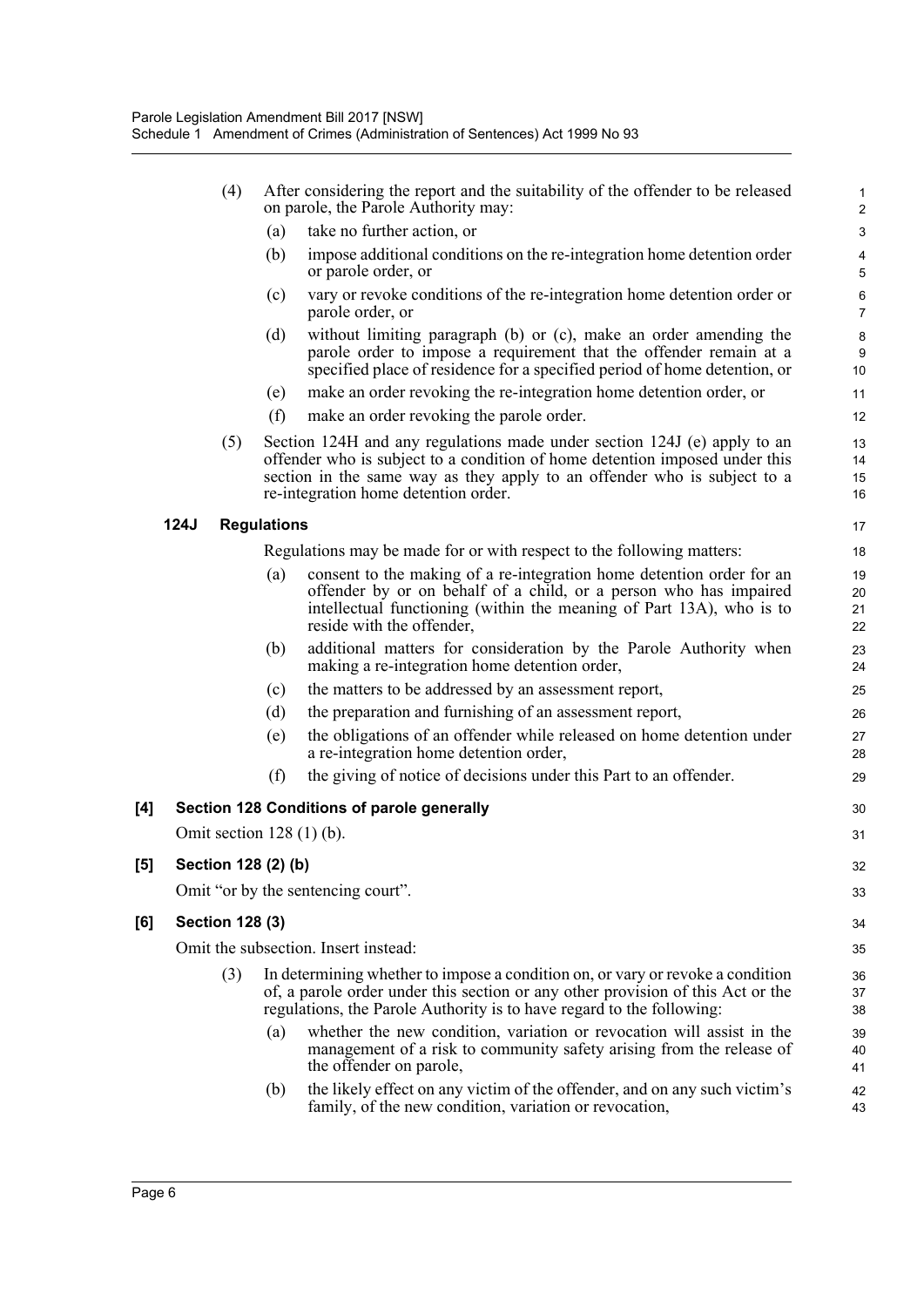|       |      |                        | (c)           | whether the new condition, variation or revocation will assist in the<br>management of the risk of breaches of parole by the offender.                                                                                                                                    | $\mathbf{1}$<br>$\overline{2}$ |
|-------|------|------------------------|---------------|---------------------------------------------------------------------------------------------------------------------------------------------------------------------------------------------------------------------------------------------------------------------------|--------------------------------|
| $[7]$ |      | <b>Section 128 (4)</b> |               |                                                                                                                                                                                                                                                                           | 3                              |
|       |      |                        |               | Omit "This section does not permit".                                                                                                                                                                                                                                      | $\overline{\mathbf{4}}$        |
|       |      |                        |               | Insert instead "Nothing in this section or section 1241 or Division 3 of Part 7 permits".                                                                                                                                                                                 | 5                              |
| [8]   |      | Section 128 (4) (b)    |               |                                                                                                                                                                                                                                                                           | 6                              |
|       |      |                        |               | Omit "or by the sentencing court".                                                                                                                                                                                                                                        | 7                              |
| [9]   |      | Sections 128C-128E     |               |                                                                                                                                                                                                                                                                           | 8                              |
|       |      |                        |               | Omit section 128C. Insert instead:                                                                                                                                                                                                                                        | 9                              |
|       | 128C |                        |               | <b>Conditions as to supervision</b>                                                                                                                                                                                                                                       | 10                             |
|       |      | (1)                    |               | It is a condition of a parole order that the offender is to be subject to<br>supervision, as prescribed by the regulations.                                                                                                                                               | 11<br>12                       |
|       |      | (2)                    |               | The period of supervision is to be the period specified by or under the order or<br>under the regulations, except as provided by subsection (3).                                                                                                                          | 13<br>14                       |
|       |      | (3)                    | force.        | The period of supervision for an offender released under a parole order made<br>under section $160$ is the whole of the period for which the parole order is in                                                                                                           | 15<br>16<br>17                 |
|       |      | (4)                    |               | If the offender is subject to a community supervision order under Part 4A, the<br>conditions of that order prevail to the extent of any inconsistency with<br>conditions imposed by or under this section.                                                                | 18<br>19<br>20                 |
|       |      | (5)                    |               | The condition imposed by subsection (1) does not apply to an offender to<br>whom section 128B applies.                                                                                                                                                                    | 21<br>22                       |
|       | 128D |                        | circumstances | Parole Authority may exempt from supervision condition in exceptional                                                                                                                                                                                                     | 23<br>24                       |
|       |      | (1)                    |               | The Parole Authority may, by order in writing, exempt an offender for a<br>specified period from the condition imposed by section $128C(1)$ if the Parole<br>Authority is satisfied that the exceptional circumstances of the case justify the<br>exemption.              | 25<br>26<br>27<br>28           |
|       |      | (2)                    |               | The exemption may be unconditional or subject to conditions.                                                                                                                                                                                                              | 29                             |
|       |      | (3)                    |               | The order is to specify the purpose for which it is granted.                                                                                                                                                                                                              | $30\,$                         |
|       |      | (4)                    |               | For the purposes of this Act, a failure to comply with a condition of the<br>exemption is taken to be a failure to comply with the obligations of the parole<br>order. This subsection does not limit the power of the Parole Authority to<br>revoke the exemption order. | 31<br>32<br>33<br>34           |
|       |      | (5)                    |               | An offender is not required to comply with the condition imposed under<br>section $128C(1)$ if the offender is subject to an exemption.                                                                                                                                   | 35<br>36                       |
|       |      | (6)                    |               | The regulations may make provision for or with respect to the following:                                                                                                                                                                                                  | 37                             |
|       |      |                        | (a)           | the periods for which an exemption may be ordered,                                                                                                                                                                                                                        | 38                             |
|       |      |                        | (b)           | notice to an offender of the making or revocation of an exemption order.                                                                                                                                                                                                  | 39                             |
|       | 128E |                        |               | Suspension of certain parole conditions                                                                                                                                                                                                                                   | 40                             |
|       |      | (1)                    |               | This section applies to the following conditions of a parole order:                                                                                                                                                                                                       | 41                             |
|       |      |                        | (a)           | a condition referred to in section $128A(1)$ ,                                                                                                                                                                                                                            | 42                             |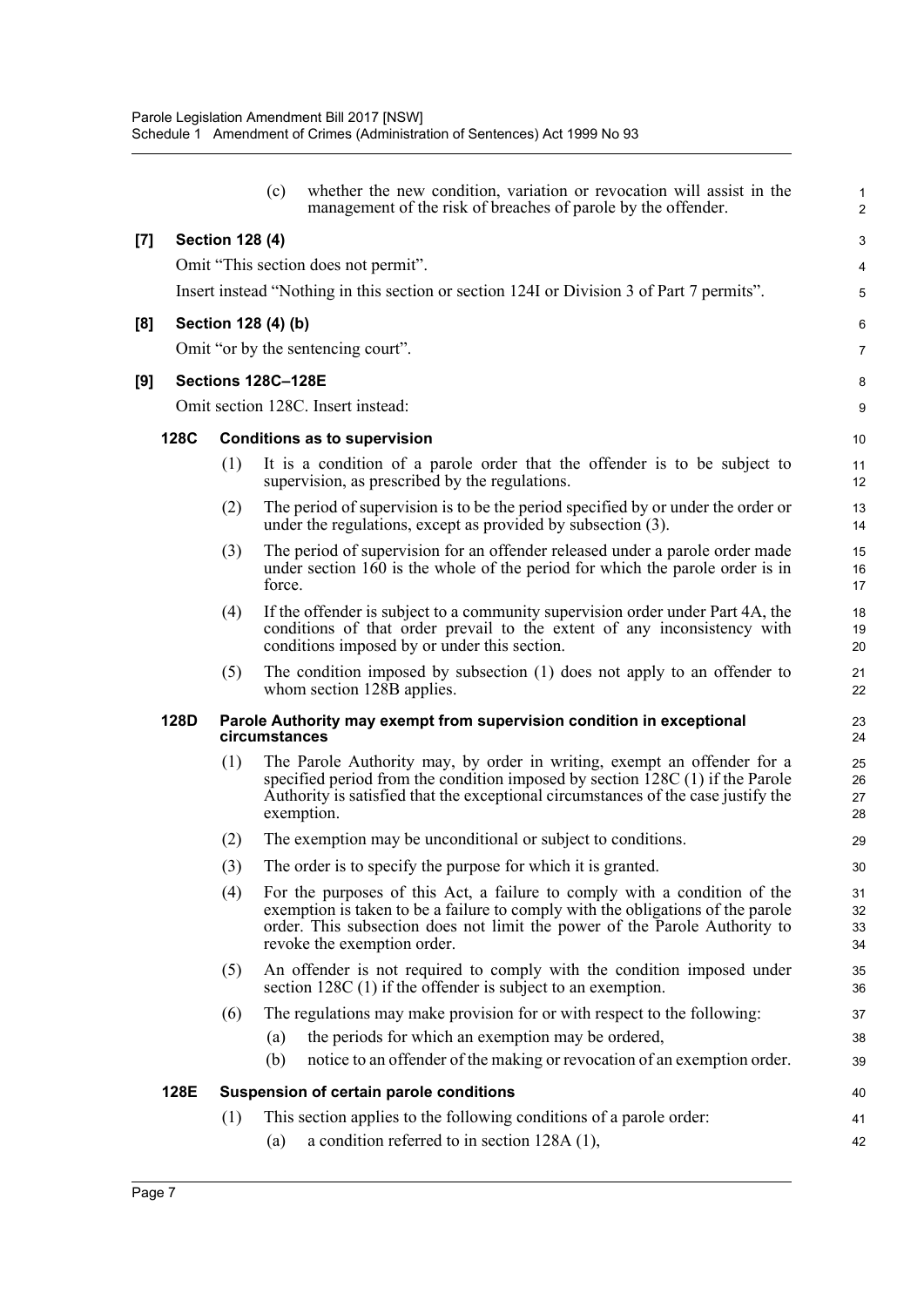|      |     | (b)<br>(c) | a condition referred to in section $128C(1)$ (a supervision condition),<br>a curfew.                                                                                                                                                                                                     | $\mathbf{1}$<br>$\boldsymbol{2}$      |
|------|-----|------------|------------------------------------------------------------------------------------------------------------------------------------------------------------------------------------------------------------------------------------------------------------------------------------------|---------------------------------------|
|      | (2) |            | A community corrections officer may, by order in writing and subject to the<br>regulations, suspend the application of a supervision condition to an offender                                                                                                                            | $\sqrt{3}$<br>$\overline{\mathbf{4}}$ |
|      | (3) |            | for a period or periods or indefinitely.<br>A community corrections officer may, by order given orally or in writing and<br>subject to the regulations, suspend the application of any other condition to<br>which this section applies to an offender for a period or periods.          | 5<br>6<br>$\overline{7}$<br>8         |
|      | (4) |            | The suspension may be unconditional or subject to conditions.                                                                                                                                                                                                                            | 9                                     |
|      | (5) |            | For the purposes of this Act, a failure to comply with a condition of the<br>suspension is taken to be a failure to comply with the obligations of the parole<br>order. This subsection does not limit the power of the community corrections<br>officer to revoke the suspension order. | 10<br>11<br>12<br>13                  |
|      | (6) |            | The regulations may make provision for or with respect to the following:                                                                                                                                                                                                                 | 14                                    |
|      |     | (a)        | the periods for which a condition may be suspended,                                                                                                                                                                                                                                      | 15                                    |
|      |     | (b)        | notice to an offender of the making or revocation of a suspension order,                                                                                                                                                                                                                 | 16                                    |
|      |     | (c)        | requiring the power to make, amend or revoke a suspension order to be<br>exercised subject to and in accordance with any specified conditions.                                                                                                                                           | 17<br>18                              |
|      | (7) |            | This section does not apply to a condition imposed on the following offenders:                                                                                                                                                                                                           | 19                                    |
|      |     | (a)        | an offender to whom section 128B applies,                                                                                                                                                                                                                                                | 20                                    |
|      |     | (b)        | an offender released under a parole order made under section 160.                                                                                                                                                                                                                        | 21                                    |
| [10] |     |            | Section 130 Revocation of parole order before release                                                                                                                                                                                                                                    | 22                                    |
|      |     |            | Omit section 130 (1). Insert instead:                                                                                                                                                                                                                                                    | 23                                    |
|      | (1) |            | The Parole Authority may, by order in writing, revoke a parole order at any<br>time before the offender to whom the order relates is released under the order,<br>if the Parole Authority is satisfied that:                                                                             | 24<br>25<br>26                        |
|      |     | (a)        | the offender, if released, would pose a serious identifiable risk to the<br>safety of the community and that the risk cannot be sufficiently<br>mitigated by directions from a community corrections officer or by<br>changing the conditions of parole, or                              | 27<br>28<br>29<br>30                  |
|      |     | (b)        | the offender, if released, would pose a serious and immediate risk to the<br>offender's safety and that the risk cannot be sufficiently mitigated by<br>directions from a community corrections officer or by changing the<br>conditions of parole, or                                   | 31<br>32<br>33<br>34                  |
|      |     | (c)        | the offender has failed to comply with the offender's obligations under<br>a re-integration home detention order, or                                                                                                                                                                     | 35<br>36                              |
|      |     | (d)        | a re-integration home detention order applying to the offender has been<br>revoked, or                                                                                                                                                                                                   | 37<br>38                              |
|      |     | (e)        | the offender has requested the revocation, or                                                                                                                                                                                                                                            | 39                                    |
|      |     | (f)        | in the case of a parole order made by the Parole Authority, there has<br>been a substantial change to a matter considered by the Parole Authority<br>in making the order, or                                                                                                             | 40<br>41<br>42                        |
|      |     | (g)        | any other circumstance prescribed by the regulations for the purpose of<br>this section exists.                                                                                                                                                                                          | 43<br>44                              |
|      |     |            | Note. A reference to a parole order includes a statutory parole order imposed under<br>section 158 where the sentence is 3 years or less (see definition of <b>parole order</b> in<br>section $3(1)$ ).                                                                                  | 45<br>46<br>47                        |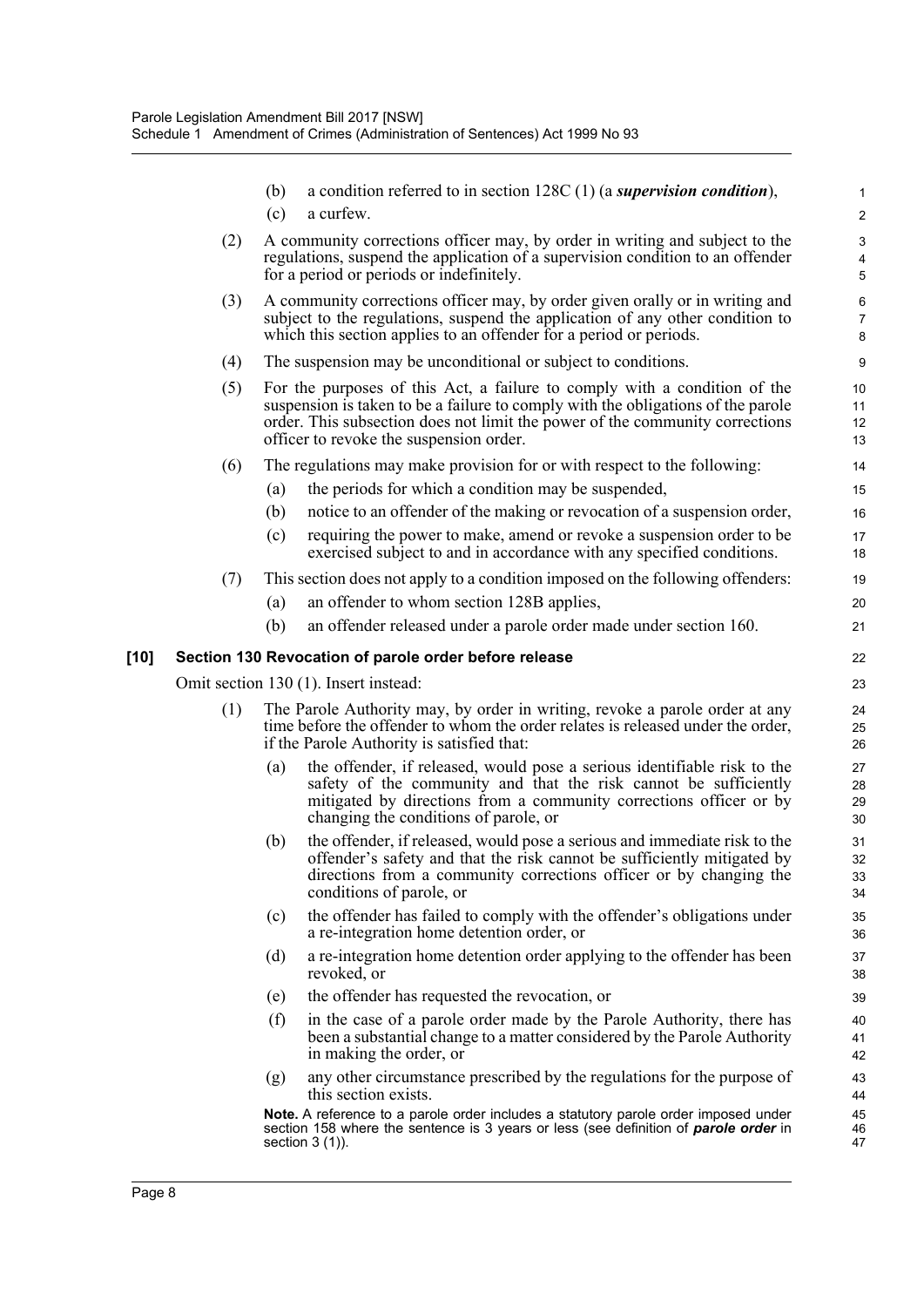#### **[11] Section 130 (3) and (4)**

Insert after section 130 (2):

(3) The Parole Authority may revoke a parole order under this section on its own initiative or on the recommendation of the Commissioner or a community corrections officer. **Note.** Division 3A of Part 6 sets out additional circumstances relating to the safety of the community in which the parole of individuals may be revoked before or after release if there are terrorism concerns.

(4) The Attorney General or the Minister may request the Parole Authority to revoke a parole order under this section and may make any submissions they think fit to support the request.

#### **[12] Section 135**

Omit sections 135 and 135A. Insert instead:

#### **135 General duty of Parole Authority relating to release of offenders**

- (1) The Parole Authority must not make a parole order directing the release of an offender unless it is satisfied that it is in the interests of the safety of the community.
- (2) In considering whether it is in the interests of the safety of the community to release an offender, the Parole Authority must have regard to the following principal matters:
	- (a) the risk to the safety of members of the community of releasing the offender on parole,
	- (b) whether the release of the offender on parole is likely to address the risk of the offender re-offending,
	- (c) the risk to community safety of releasing the offender at the end of the sentence without a period of supervised parole or at a later date with a shorter period of supervised parole.
- (3) In considering whether it is in the interests of the safety of the community to release an offender, the Parole Authority must also have regard to the following matters:
	- (a) the nature and circumstances of the offence to which the offender's sentence relates,
	- (b) any relevant comments made by the sentencing court,
	- (c) the offender's criminal history,
	- (d) the likely effect on any victim of the offender, and on any such victim's family, of the offender being released on parole,
	- (e) if applicable, whether the offender has failed to disclose the location of the remains of a victim,
	- (f) any report in relation to the granting of parole that has been prepared by a community corrections officer,
	- (g) any other report in relation to the granting of parole to the offender that has been prepared by or on behalf of the Review Council or any other authority of the State,
	- (h) if the Drug Court has notified the Parole Authority that it has declined to make a compulsory drug treatment order in relation to the offender's sentence on the ground that it is not satisfied as to the matters referred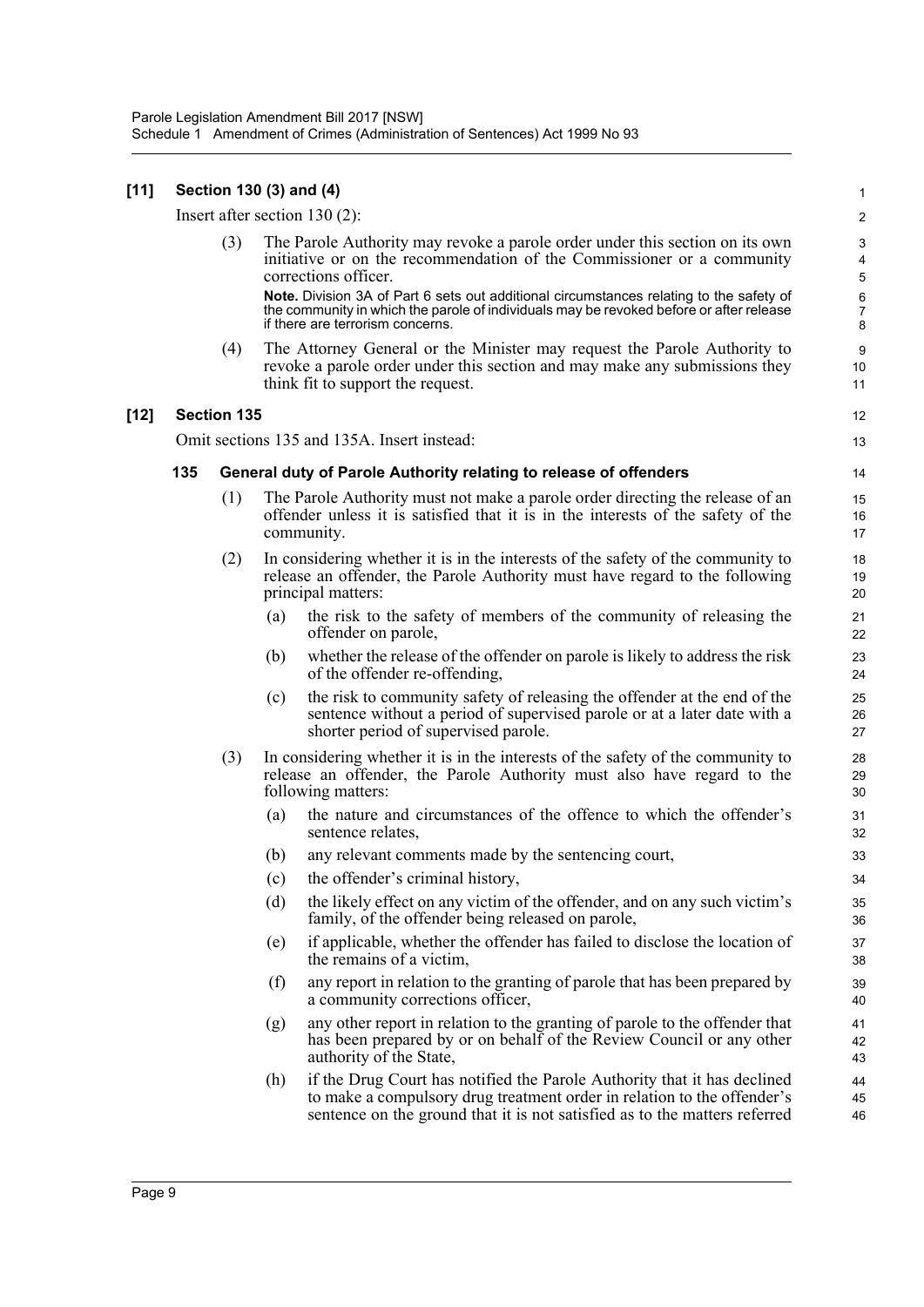to in section 18D (1) (b) (vi) of the *Drug Court Act 1998*, the circumstances of that decision to decline to make that order,

27

44 45

- (i) any other matters that the Parole Authority considers to be relevant.
- (4) Without limiting subsection (3) (e) or (i), if the offender has provided post-sentence assistance, the Parole Authority may have regard to the following:
	- (a) the nature and extent of the assistance (including the reliability and value of any information or evidence provided by the offender),
	- (b) the degree to which the offender's willingness to provide assistance reflects the offender's progress to rehabilitation.
- (5) Except in exceptional circumstances, the Parole Authority must not make a parole order for a serious offender unless the Review Council advises that it is appropriate for the offender to be released on parole.
- (6) A report prepared by a community corrections officer for the purposes of subsection (3) must address the matters prescribed by the regulations for the purposes of this section.
- (7) The Parole Authority is not required to consider the matters specified by this section in relation to an offender if it determines under Division 3A that it cannot make a parole order for the offender.
- (8) In this section:

*post-sentence assistance* means assistance in the prevention, detection or investigation of, or in proceedings relating to, any offence, provided by an offender to law enforcement authorities after the offender was sentenced and that was not taken into account or considered by the sentencing court.

#### **[13] Part 6, Division 3**

Omit the Division. Insert instead:

### **Division 3 Parole orders for sentences of 3 years or less**

#### **158 Statutory parole order**

(1) An offender who is subject to a sentence of 3 years or less, being a sentence for which a non-parole period has been set, is taken to be subject to a parole order (a *statutory parole order*) directing the release of the offender on parole at the end of the non-parole period. **Note.** The provisions of Divisions 1, 3A and 5 of this Part and of Part 7 applying to

parole orders, including provisions relating to conditions, revocation and release, apply to statutory parole orders (see definition of *parole order* in section 3 (1)).

- (2) A statutory parole order is conditional on the offender being eligible for release on parole in accordance with section 126 at the end of the non-parole period of the sentence.
- (3) If the offender is not eligible for release at that time, the offender is entitled to be released on parole as soon as the offender becomes so eligible.
- (4) This section does not authorise the release on parole of an offender who is also serving a sentence of more than 3 years for which a non-parole period has been set unless the offender is entitled to be released under Division 2.

#### **[14] Section 159C Limitation on release on parole of terrorism related offenders**

Omit section 159C (4).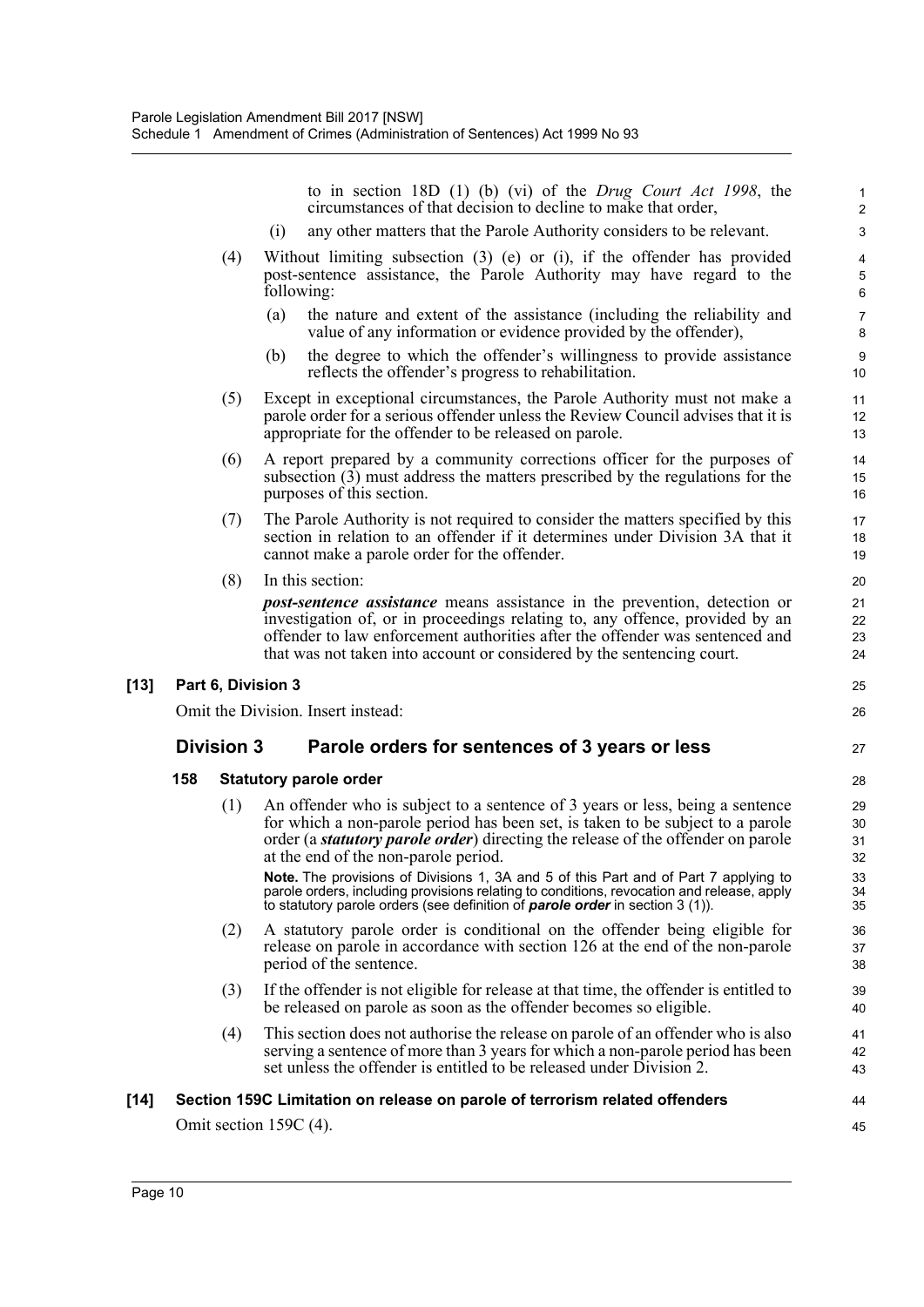#### **[15] Part 6, Division 4B**

Insert after Division 4A of Part 6:

### **Division 4B Prerogative of mercy**

#### **160AD Governor may make parole order**

(1) The Governor may, in exercising the prerogative of mercy, make a parole order in respect of an offender.

1  $\mathfrak{p}$ 

- (2) The parole order may be made whether or not the offender is eligible for release on parole.
- (3) An offender may be released on parole in accordance with a parole order made by the Governor.
- (4) Division 1 of this Part (other than section 126) and Divisions 3–6 of Part 7 (the *applied provisions*) apply to a parole order made by the Governor in the same way as they apply to a parole order made by the Parole Authority.
- (5) Except to the extent that the Governor otherwise directs, the Parole Authority is to exercise functions under the applied provisions as if the parole order were a parole order made by the Parole Authority.
- (6) The Governor may revoke or vary a direction given to the Parole Authority under this section.

#### **[16] Section 161A**

Insert after section 161:

#### **161A Provision of information by health service providers**

- (1) It is the duty of a health service provider involved in the provision of services to or in respect of an offender to provide the following information on request by a community corrections officer:
	- (a) whether or not the offender has attended a program or any appointment in which the health service provider is involved that is required by a condition of the offender's parole order or by a direction of a community corrections officer,
	- (b) whether or not the offender has participated in any other activity in which the health service provider is involved as required by a condition of the offender's parole order or by a direction of a community corrections officer.
- (2) Nothing in this section requires a health service provider to provide any information relating to events that occurred during any treatment, program or activity in which the offender participated.
- (3) The offender is taken to have authorised the provision of information in accordance with this section by the health service provider.
- (4) The provision of information under this section by a health service provider does not constitute:
	- (a) a contravention of the *Health Records and Information Privacy Act 2002* or the *Privacy and Personal Information Protection Act 1998*, or
	- (b) a breach of professional etiquette or ethics or a departure from accepted standards of professional conduct.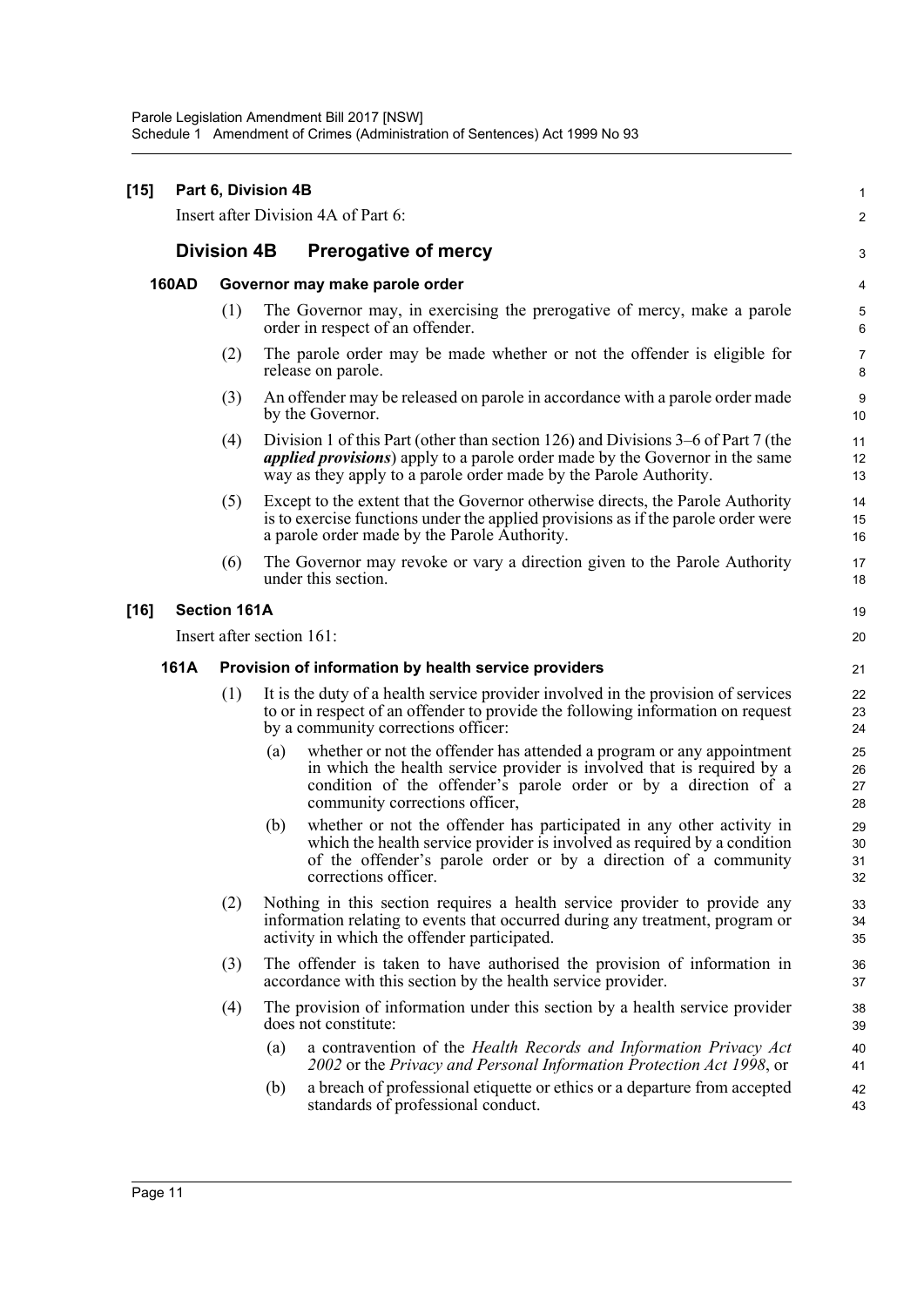|        |                | (5)                       |          | In this section:                                                                                                                                                                                                                                                              | 1                       |  |
|--------|----------------|---------------------------|----------|-------------------------------------------------------------------------------------------------------------------------------------------------------------------------------------------------------------------------------------------------------------------------------|-------------------------|--|
|        |                |                           |          | <i>health service provider means:</i>                                                                                                                                                                                                                                         | $\overline{\mathbf{c}}$ |  |
|        |                |                           | (a)      | a health service provider within the meaning of the Health Records and<br>Information Privacy Act 2002, or                                                                                                                                                                    | 3<br>$\overline{4}$     |  |
|        |                |                           | (b)      | an individual who provides a health service within the meaning of that<br>Act.                                                                                                                                                                                                | $\sqrt{5}$<br>6         |  |
| $[17]$ |                | Part 7, heading           |          |                                                                                                                                                                                                                                                                               | $\overline{7}$          |  |
|        |                |                           |          | Omit the heading. Insert instead:                                                                                                                                                                                                                                             | 8                       |  |
|        | Part 7         |                           |          | Revocation and reinstatement, and sanctions for<br>breaches, of certain orders                                                                                                                                                                                                | 9<br>10                 |  |
| [18]   |                |                           |          | Part 7, introductory note                                                                                                                                                                                                                                                     | 11                      |  |
|        | Omit the note. |                           |          |                                                                                                                                                                                                                                                                               |                         |  |
| [19]   |                | Part 7, Division 2A       |          |                                                                                                                                                                                                                                                                               | 13                      |  |
|        |                | Insert before Division 3: |          |                                                                                                                                                                                                                                                                               |                         |  |
|        |                | <b>Division 2A</b>        |          | Re-integration home detention orders                                                                                                                                                                                                                                          | 15                      |  |
|        | 168B           |                           |          | Definition of "revocation order"                                                                                                                                                                                                                                              | 16                      |  |
|        |                |                           |          | In this Division:                                                                                                                                                                                                                                                             | 17                      |  |
|        |                |                           |          | <i>revocation order</i> means an order made by the Parole Authority under this<br>Division revoking a re-integration home detention order.                                                                                                                                    | 18<br>19                |  |
|        | 168C           |                           |          | Conduct of inquiry into suspected breach of obligations                                                                                                                                                                                                                       | 20                      |  |
|        |                | (1)                       |          | If the Parole Authority has reason to suspect that an offender has failed to<br>comply with the offender's obligations under a re-integration home detention<br>order, the Parole Authority may, whether or not the order has expired, conduct<br>an inquiry into the matter. | 21<br>22<br>23<br>24    |  |
|        |                | (2)                       | inquiry. | The offender to whom the re-integration home detention order relates may<br>make submissions to the Parole Authority in relation to the matters under                                                                                                                         | 25<br>26<br>27          |  |
|        | 168D           |                           |          | Actions by Parole Authority on non-compliance with re-integration home<br>detention order                                                                                                                                                                                     | 28<br>29                |  |
|        |                | (1)                       |          | This section applies if the Parole Authority is satisfied that an offender has<br>failed to comply with the offender's obligations under a re-integration home<br>detention order.                                                                                            | 30<br>31<br>32          |  |
|        |                | (2)                       |          | The Parole Authority may take any of the following actions:                                                                                                                                                                                                                   | 33                      |  |
|        |                |                           | (a)      | record the breach and take no further action,                                                                                                                                                                                                                                 | 34                      |  |
|        |                |                           | (b)      | give a formal warning to the offender,                                                                                                                                                                                                                                        | 35                      |  |
|        |                |                           | (c)      | impose additional conditions on the re-integration home detention<br>order,                                                                                                                                                                                                   | 36<br>37                |  |
|        |                |                           | (d)      | vary or revoke conditions of the re-integration home detention order,                                                                                                                                                                                                         | 38                      |  |
|        |                |                           |          |                                                                                                                                                                                                                                                                               |                         |  |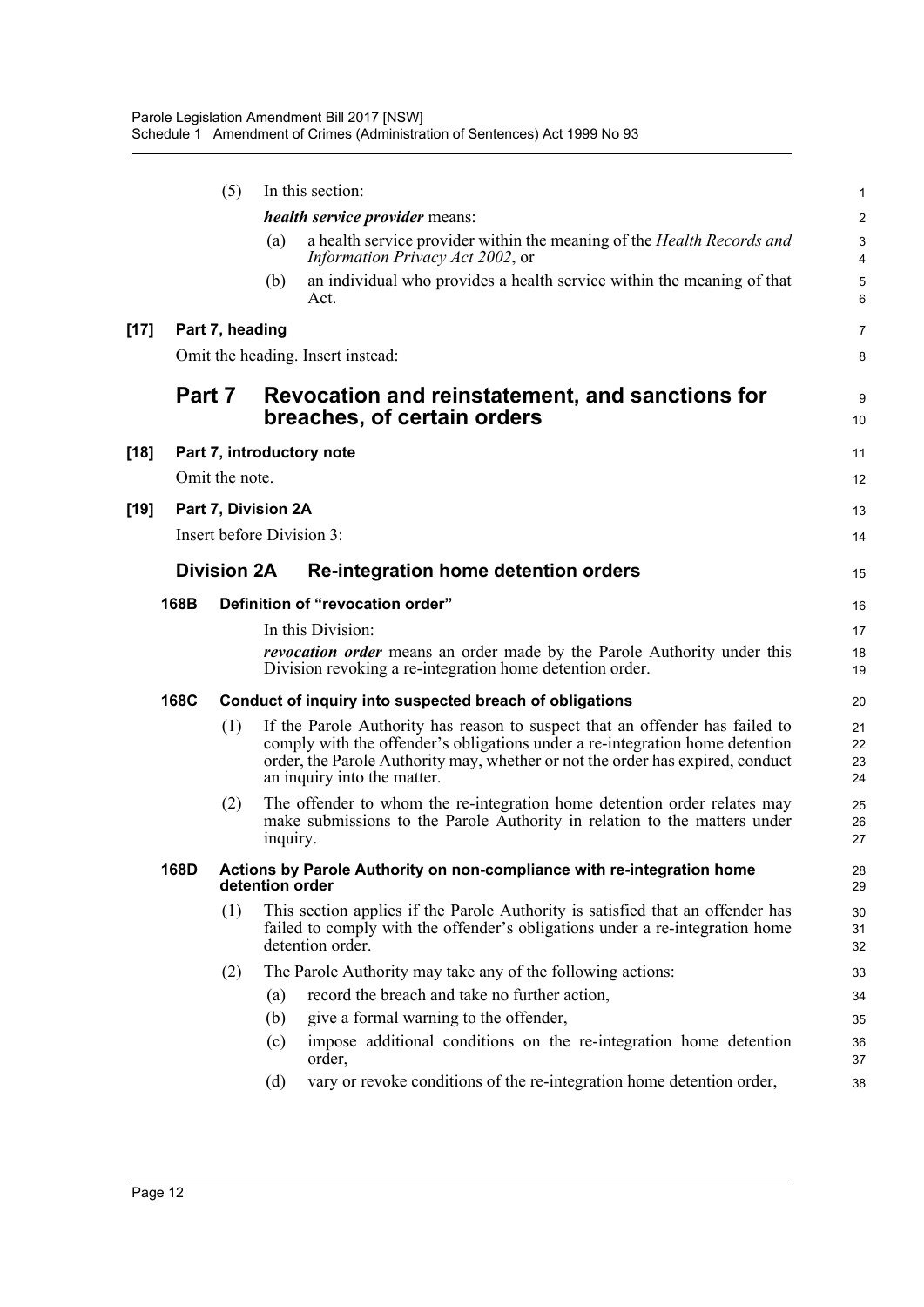|      |     | (e) | make an order revoking the re-integration home detention order.<br>Note. The Parole Authority may also revoke the offender's parole order if it is satisfied<br>that the offender has failed to comply with the offender's obligations under a                                  | 1<br>$\overline{\mathbf{c}}$<br>3 |
|------|-----|-----|---------------------------------------------------------------------------------------------------------------------------------------------------------------------------------------------------------------------------------------------------------------------------------|-----------------------------------|
|      |     |     | re-integration home detention order (see sections 130 (1) (c) and 170B (1) (c)).                                                                                                                                                                                                | 4                                 |
|      | (3) |     | In deciding whether and what action should be taken in respect of the<br>offender's breach of the re-integration home detention order, the Parole<br>Authority may have regard to any action previously taken in respect of the<br>breach or any earlier breaches of the order. | 5<br>6<br>7<br>8                  |
| 168E |     |     | Circumstances for revocation in addition to non-compliance with<br>re-integration home detention order                                                                                                                                                                          | 9<br>10                           |
|      | (1) |     | The Parole Authority may make an order revoking a re-integration home<br>detention order:                                                                                                                                                                                       | 11<br>12                          |
|      |     | (a) | if it is satisfied that the offender poses a serious and immediate risk to<br>the safety of the community, or                                                                                                                                                                   | 13<br>14                          |
|      |     | (b) | if it is satisfied that there is a serious and immediate risk that the<br>offender will leave New South Wales, or                                                                                                                                                               | 15<br>16                          |
|      |     | (c) | if it is satisfied that there has been a significant change in the<br>circumstances of the offender that warrants revocation of the order, or                                                                                                                                   | 17<br>18                          |
|      |     | (d) | if the parole order directing the release of the offender is revoked, or                                                                                                                                                                                                        | 19                                |
|      |     | (e) | if the offender fails to appear before the Parole Authority when called<br>on to do so under section 180, or                                                                                                                                                                    | 20<br>21                          |
|      |     | (f) | if the offender has applied for the order to be revoked.                                                                                                                                                                                                                        | 22                                |
|      | (2) |     | The Parole Authority may make a revocation order on its own initiative or on<br>the recommendation of the Commissioner or a community corrections officer.                                                                                                                      | 23<br>24                          |
| 168F |     |     | <b>Revocation orders</b>                                                                                                                                                                                                                                                        | 25                                |
|      | (1) |     | A revocation order may be made:                                                                                                                                                                                                                                                 | 26                                |
|      |     | (a) | whether or not the offender has been called on to appear before the<br>Parole Authority, and                                                                                                                                                                                    | 27<br>28                          |
|      |     | (b) | whether or not the Parole Authority has held an inquiry.                                                                                                                                                                                                                        | 29                                |
|      | (2) |     | A revocation order takes effect, or is taken to have effect, on the date on which<br>it is made or on any earlier date that the Parole Authority thinks fit.                                                                                                                    | 30<br>31                          |
|      | (3) |     | If an offender is not taken into custody until after the day on which the<br>revocation order takes effect:                                                                                                                                                                     | 32<br>33                          |
|      |     | (a) | the term of the offender's sentence, and                                                                                                                                                                                                                                        | 34                                |
|      |     | (b) | the non-parole period of the sentence,                                                                                                                                                                                                                                          | 35                                |
|      |     |     | are, by this subsection, extended by the number of days the person was at large<br>after the order took effect.                                                                                                                                                                 | 36<br>37                          |
| 168G |     |     | Interim suspension of re-integration home detention order                                                                                                                                                                                                                       | 38                                |
|      | (1) |     | On the application of the Commissioner, a judicial member of the Parole<br>Authority:                                                                                                                                                                                           | 39<br>40                          |
|      |     | (a) | may make an order suspending an offender's re-integration home<br>detention order (a <i>suspension order</i> ), and                                                                                                                                                             | 41<br>42                          |
|      |     | (b) | if the offender is not then in custody, may issue a warrant for the<br>offender's arrest.                                                                                                                                                                                       | 43<br>44                          |
|      |     |     |                                                                                                                                                                                                                                                                                 |                                   |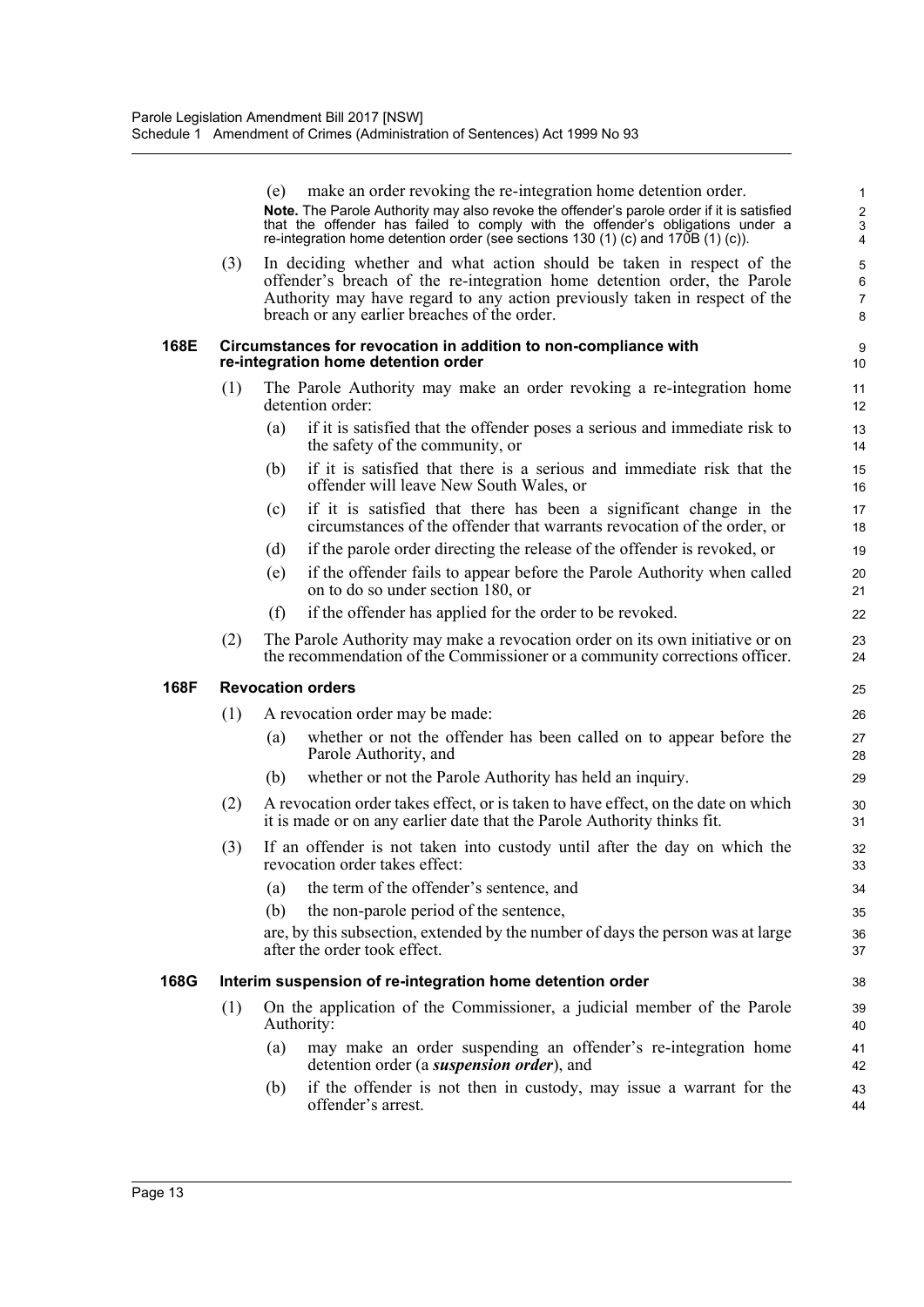- (2) An application may be made in person or by telephone, electronic mail or facsimile transmission.
- (3) The judicial member may only take action under this section if the judicial member is satisfied:
	- (a) that the Commissioner has reasonable grounds for believing:
		- (i) that the offender has failed to comply with the offender's obligations under the re-integration home detention order, or

- (ii) that there is a serious and immediate risk that the offender will leave New South Wales in contravention of the conditions of the order, or
- (iii) that there is a serious and immediate risk that the offender will harm another person, or
- (iv) that there is a serious and immediate risk that the offender will commit an offence, and
- (b) that, because of the urgency of the circumstances, there is insufficient time for a meeting of the Parole Authority to be convened to deal with the matter.
- (4) If an application under this section is made otherwise than in person, the judicial member may furnish the applicant with a suspension order or arrest warrant:
	- (a) by sending a copy of the order or warrant to the applicant by electronic mail or facsimile transmission, or
	- (b) by dictating the terms of the order or warrant to the applicant by telephone.
- (5) A document:
	- (a) that contains:
		- (i) a copy of a suspension order or arrest warrant that the judicial member has sent by electronic mail or facsimile transmission, or
		- (ii) the terms of a suspension order or arrest warrant that the judicial member has dictated by telephone, and
	- (b) that bears a notation as to the identity of the judicial member and as to the time at which the copy was sent or the terms dictated,

has the same effect as the original suspension order or arrest warrant.

- (6) A suspension order may be revoked by any judicial member of the Parole Authority or by the Commissioner.
- (7) Unless sooner revoked, a suspension order ceases to have effect at the end of 28 days after it is made or, if the offender is not in custody when it is made, at the end of 28 days after the offender is taken into custody.
- (8) While a suspension order is in force, the re-integration home detention order to which it relates does not have effect.
- (9) An arrest warrant under this section is sufficient authority for a police officer to arrest the offender named in the warrant, to convey the offender to the correctional centre specified in the warrant and to deliver the offender into the custody of the governor of that correctional centre.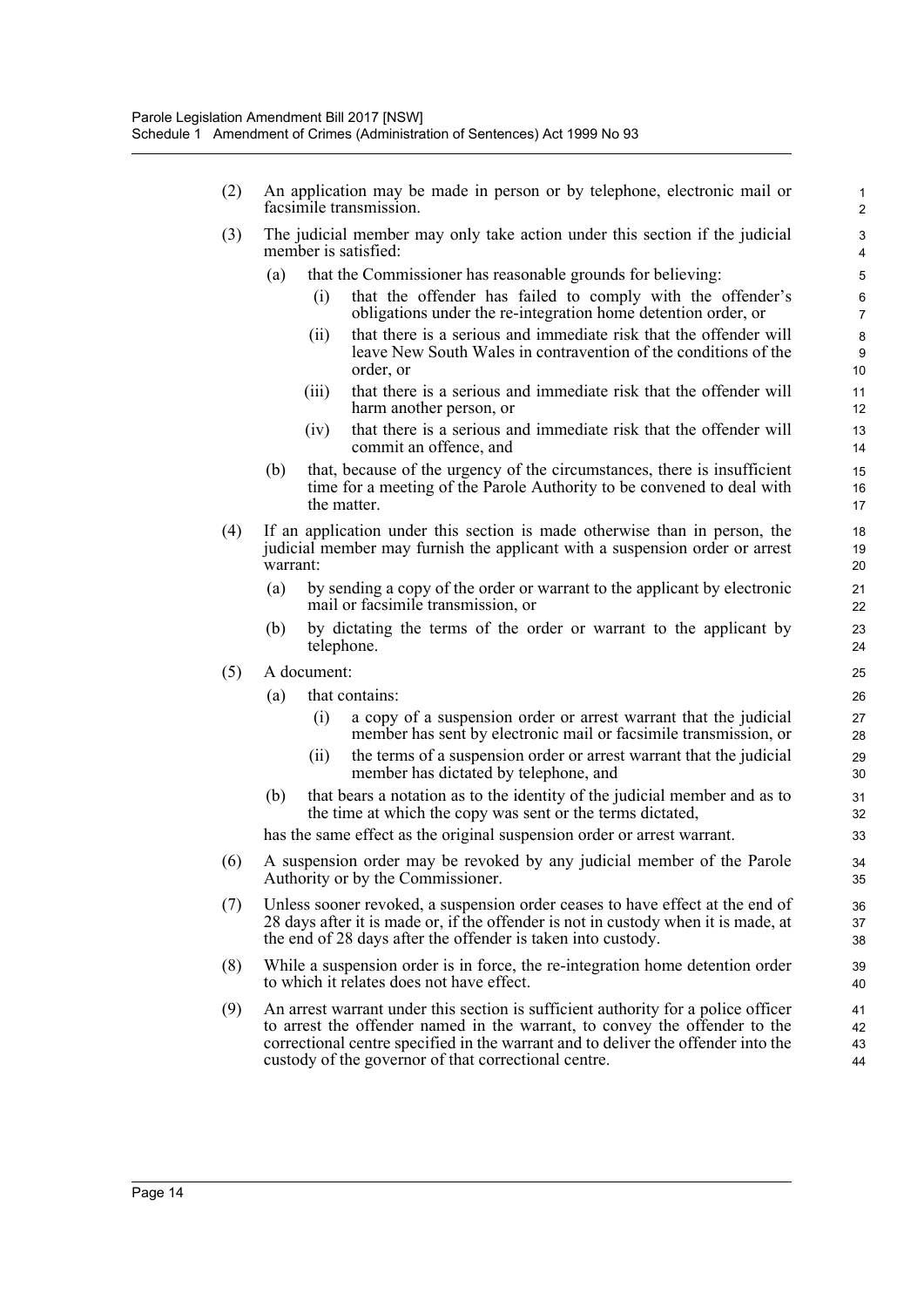| $[20]$ | <b>Sections 170-171</b> |     |     |                                                                                                                                                                                                                                                                                                                                                     |                                         |  |
|--------|-------------------------|-----|-----|-----------------------------------------------------------------------------------------------------------------------------------------------------------------------------------------------------------------------------------------------------------------------------------------------------------------------------------------------------|-----------------------------------------|--|
|        |                         |     |     | Omit sections 170 and 171. Insert instead:                                                                                                                                                                                                                                                                                                          | $\overline{c}$                          |  |
|        | 170                     |     |     | Actions by Commissioner or community corrections officer on<br>non-compliance with parole order                                                                                                                                                                                                                                                     | 3<br>4                                  |  |
|        |                         | (1) |     | This section applies if the Commissioner or a community corrections officer<br>is satisfied that an offender has failed to comply with the offender's<br>obligations under a parole order.                                                                                                                                                          | $\sqrt{5}$<br>$\,6\,$<br>$\overline{7}$ |  |
|        |                         | (2) |     | A community corrections officer may take any of the following actions:                                                                                                                                                                                                                                                                              | 8                                       |  |
|        |                         |     | (a) | record the breach and take no further action,                                                                                                                                                                                                                                                                                                       | 9                                       |  |
|        |                         |     | (b) | give an informal warning to the offender,                                                                                                                                                                                                                                                                                                           | 10                                      |  |
|        |                         |     | (c) | give, or arrange to be given to, the offender a formal warning that<br>further breaches will result in referral to the Parole Authority,                                                                                                                                                                                                            | 11<br>12                                |  |
|        |                         |     | (d) | give a reasonable direction to the offender relating to the kind of<br>behaviour by the offender that caused the breach,                                                                                                                                                                                                                            | 13<br>14                                |  |
|        |                         |     | (e) | impose a curfew on the offender of up to 12 hours in any 24 hour period.                                                                                                                                                                                                                                                                            | 15                                      |  |
|        |                         | (3) |     | As an alternative, or in addition, to taking any such action, the Commissioner<br>or a community corrections officer may decide to refer the breach to the Parole<br>Authority because of the serious nature of the breach and may also make a<br>recommendation as to the action that the Parole Authority may take in respect<br>of the offender. | 16<br>17<br>18<br>19<br>20              |  |
|        |                         | (4) |     | In deciding whether and what action should be taken in respect of the<br>offender's breach of the parole order, the Commissioner or a community<br>corrections officer may have regard to any action previously taken in respect<br>of the breach or any earlier breaches of the order.                                                             | 21<br>22<br>23<br>24                    |  |
|        |                         | (5) |     | The regulations may make provision for or with respect to any action that may<br>be taken by a community corrections officer under this section.                                                                                                                                                                                                    | 25<br>26                                |  |
|        | 170A                    |     |     | Actions by Parole Authority on non-compliance with parole order                                                                                                                                                                                                                                                                                     | 27                                      |  |
|        |                         | (1) |     | This section applies if the Parole Authority is satisfied that an offender has<br>failed to comply with the offender's obligations under a parole order.                                                                                                                                                                                            | 28<br>29                                |  |
|        |                         | (2) |     | The Parole Authority may take any of the following actions:                                                                                                                                                                                                                                                                                         | 30                                      |  |
|        |                         |     | (a) | record the breach and take no further action,                                                                                                                                                                                                                                                                                                       | 31                                      |  |
|        |                         |     | (b) | give a formal warning to the offender,                                                                                                                                                                                                                                                                                                              | 32                                      |  |
|        |                         |     | (c) | impose additional conditions on the parole order,                                                                                                                                                                                                                                                                                                   | 33                                      |  |
|        |                         |     | (d) | vary or revoke conditions of the parole order,                                                                                                                                                                                                                                                                                                      | 34                                      |  |
|        |                         |     | (e) | make an order revoking the parole order.                                                                                                                                                                                                                                                                                                            | 35                                      |  |
|        |                         | (3) |     | Without affecting the generality of subsection (2), the Parole Authority may<br>impose a condition on the parole order of the following kind:                                                                                                                                                                                                       | 36<br>37                                |  |
|        |                         |     | (a) | a condition imposing a requirement that the offender remain at the<br>offender's place of residence for a period of home detention of up to<br>$30$ days,                                                                                                                                                                                           | 38<br>39<br>40                          |  |
|        |                         |     | (b) | a condition that the offender must submit to the use of an electronic<br>monitoring device,                                                                                                                                                                                                                                                         | 41<br>42                                |  |
|        |                         |     | (c) | ancillary conditions relating to any condition imposed under this<br>section.                                                                                                                                                                                                                                                                       | 43<br>44                                |  |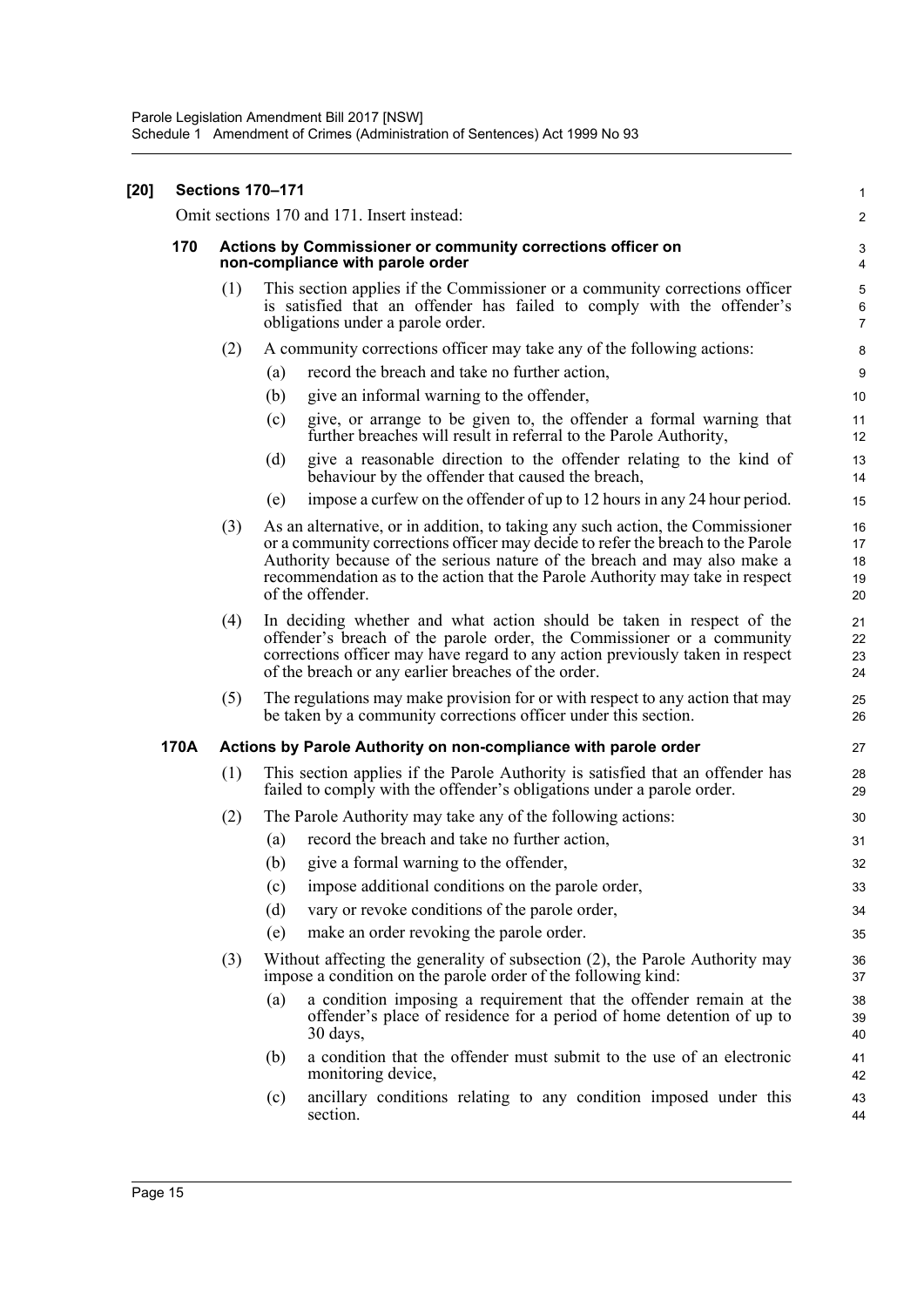(4) In deciding whether and what action should be taken in respect of the offender's breach of the parole order, the Parole Authority may have regard to any action previously taken in respect of the breach or any earlier breaches of the order.

- (5) Section 124H and any regulations made under section 124J (e) apply to an offender who is subject to a condition of home detention imposed under this section in the same way as they apply to an offender who is subject to a re-integration home detention order.
- (6) Before determining whether to impose a condition imposing a period of home detention under this section, the Parole Authority is to obtain, and consider, a report prepared by a community corrections officer as to the suitability of the offender for home detention.

#### **170B Circumstances for revocation in addition to non-compliance with parole order**

- (1) The Parole Authority may make an order revoking a parole order after the release of the offender under the order or a re-integration home detention order:
	- (a) if it is satisfied that the offender poses a serious and immediate risk to the safety of the community and that the risk cannot be sufficiently mitigated by directions from a community corrections officer or by changing the conditions of parole, or
	- (b) if it is satisfied that there is a serious and immediate risk that the offender will leave New South Wales in contravention of the conditions of the parole order and that the risk cannot be sufficiently mitigated by directions from a community corrections officer or by changing the conditions of parole, or
	- (c) if it is satisfied that the offender has failed to comply with the offender's obligations under a re-integration home detention order, or
	- (d) if a re-integration home detention order applying to the offender is revoked, or
	- (e) in the case of an offender who has been granted parole on the grounds that he or she is in imminent danger of dying or is incapacitated to the extent that he or she no longer has the physical ability to do harm to any person, as referred to in section 154A (3) (a), if it is satisfied that those grounds no longer exist, or
	- (f) in the case of an offender who has been granted parole under section  $160$ on the grounds that he or she is dying or because of exceptional extenuating circumstances, if it is satisfied that those grounds or circumstances no longer exist, or
	- (g) if the offender fails to appear before the Parole Authority when called on to do so under section 180, or
	- (h) if the offender has applied for the order to be revoked.
- (2) The Parole Authority may make a parole revocation order on its own initiative or on the recommendation of the Commissioner or a community corrections officer.

**Note.** Division 3A of Part 6 sets out additional circumstances relating to the safety of the community in which the parole of individuals may be revoked if there are terrorism concerns.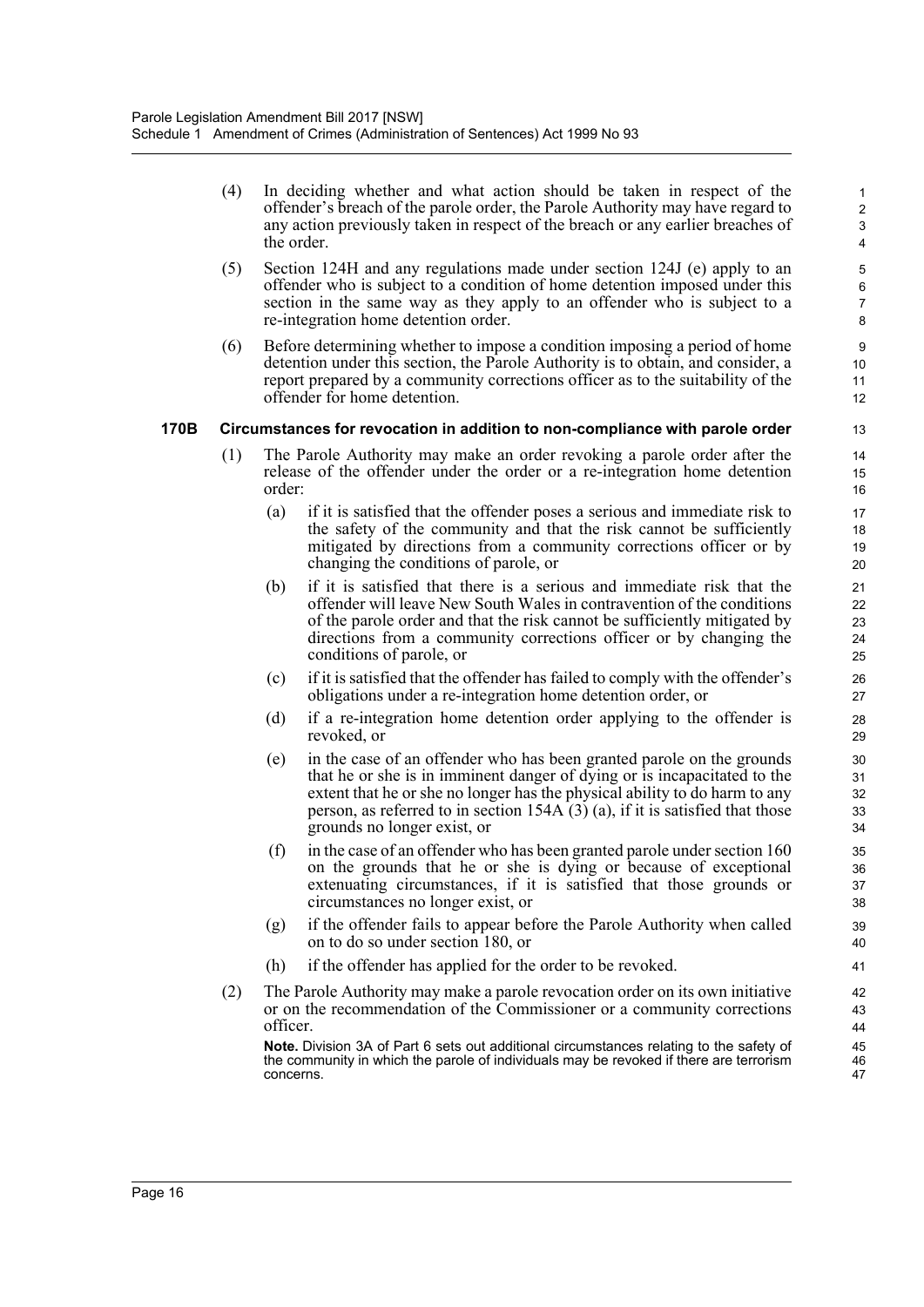|        | 171                                      |     |        | <b>Parole revocation orders</b>                                                                                                                                                                                                                                                                                                        | $\mathbf{1}$                                         |  |
|--------|------------------------------------------|-----|--------|----------------------------------------------------------------------------------------------------------------------------------------------------------------------------------------------------------------------------------------------------------------------------------------------------------------------------------------|------------------------------------------------------|--|
|        |                                          | (1) |        | A parole revocation order may be made:                                                                                                                                                                                                                                                                                                 | $\sqrt{2}$                                           |  |
|        |                                          |     | (a)    | whether or not the offender has been called on to appear before the<br>Parole Authority, and                                                                                                                                                                                                                                           | $\ensuremath{\mathsf{3}}$<br>$\overline{\mathbf{4}}$ |  |
|        |                                          |     | (b)    | whether or not the Parole Authority has held an inquiry.                                                                                                                                                                                                                                                                               | $\mathbf 5$                                          |  |
|        |                                          | (2) | fit.   | A parole revocation order takes effect, or is taken to have taken effect, on the<br>date on which it is made or on any earlier date that the Parole Authority thinks                                                                                                                                                                   | 6<br>$\overline{7}$<br>8                             |  |
|        |                                          | (3) | order. | The earliest date on which a parole revocation order resulting from a breach of<br>the obligations of the offender under the parole order may take effect is the<br>date of the first occasion on which it appears to the Parole Authority that the<br>offender failed to comply with the offender's obligations under the parole      | $\boldsymbol{9}$<br>10<br>11<br>12<br>13             |  |
|        |                                          | (4) |        | If an offender is not taken into custody until after the day on which the parole<br>revocation order takes effect, the term of the offender's sentence is, by this<br>subsection, extended by the number of days the person was at large after the<br>order took effect.                                                               | 14<br>15<br>16<br>17                                 |  |
| [21]   |                                          |     |        | Section 172 Request by Attorney General, Minister or DPP to revoke parole                                                                                                                                                                                                                                                              | 18                                                   |  |
|        |                                          |     |        | Insert ", the Minister" after "The Attorney General".                                                                                                                                                                                                                                                                                  | 19                                                   |  |
| [22]   |                                          |     |        | <b>Section 173 Notice of revocation</b>                                                                                                                                                                                                                                                                                                | 20                                                   |  |
|        |                                          |     |        | Insert ", re-integration home detention order" before "or parole order" in section 173 (1).                                                                                                                                                                                                                                            | 21                                                   |  |
| [23]   | <b>Section 175 Decision after review</b> |     |        |                                                                                                                                                                                                                                                                                                                                        |                                                      |  |
|        | Insert after section $175$ (1A):         |     |        |                                                                                                                                                                                                                                                                                                                                        |                                                      |  |
|        |                                          | (2) |        | In determining a review of the revocation of a parole order, and without<br>limiting subsection (1), the Parole Authority may take into account any<br>behaviour of the offender, including whether the offender is alleged to have<br>committed any offences while released on parole or after the revocation of the<br>parole order. | 24<br>25<br>26<br>27<br>28                           |  |
| $[24]$ |                                          |     |        | Section 175A Review not available in certain circumstances                                                                                                                                                                                                                                                                             | 29                                                   |  |
|        |                                          |     |        | Insert at the end of the section:                                                                                                                                                                                                                                                                                                      | 30                                                   |  |
|        |                                          |     |        | (2) If a re-integration home detention order is revoked, the revocation notice<br>referred to in section 173 is not required to comply with the requirements of<br>section 173 $(2)$ (b) or (c) and the offender is not entitled to seek a review under<br>section 174.                                                                | 31<br>32<br>33<br>34                                 |  |
| $[25]$ |                                          |     |        | Section 179 Consequential revocation of other orders                                                                                                                                                                                                                                                                                   | 35                                                   |  |
|        |                                          |     |        | Insert ", re-integration home detention order" before "or parole order" wherever occurring.                                                                                                                                                                                                                                            | 36                                                   |  |
| [26]   | <b>Section 179 (1)</b>                   |     |        |                                                                                                                                                                                                                                                                                                                                        | 37                                                   |  |
|        |                                          |     |        | Insert ", re-integration home detention orders" before "or parole orders".                                                                                                                                                                                                                                                             | 38                                                   |  |
| $[27]$ |                                          |     |        | Section 181 Warrants committing offenders to correctional centres                                                                                                                                                                                                                                                                      | 39                                                   |  |
|        |                                          |     |        | Insert ", re-integration home detention order" before "or parole order" in section $181(1)(a)$ .                                                                                                                                                                                                                                       | 40                                                   |  |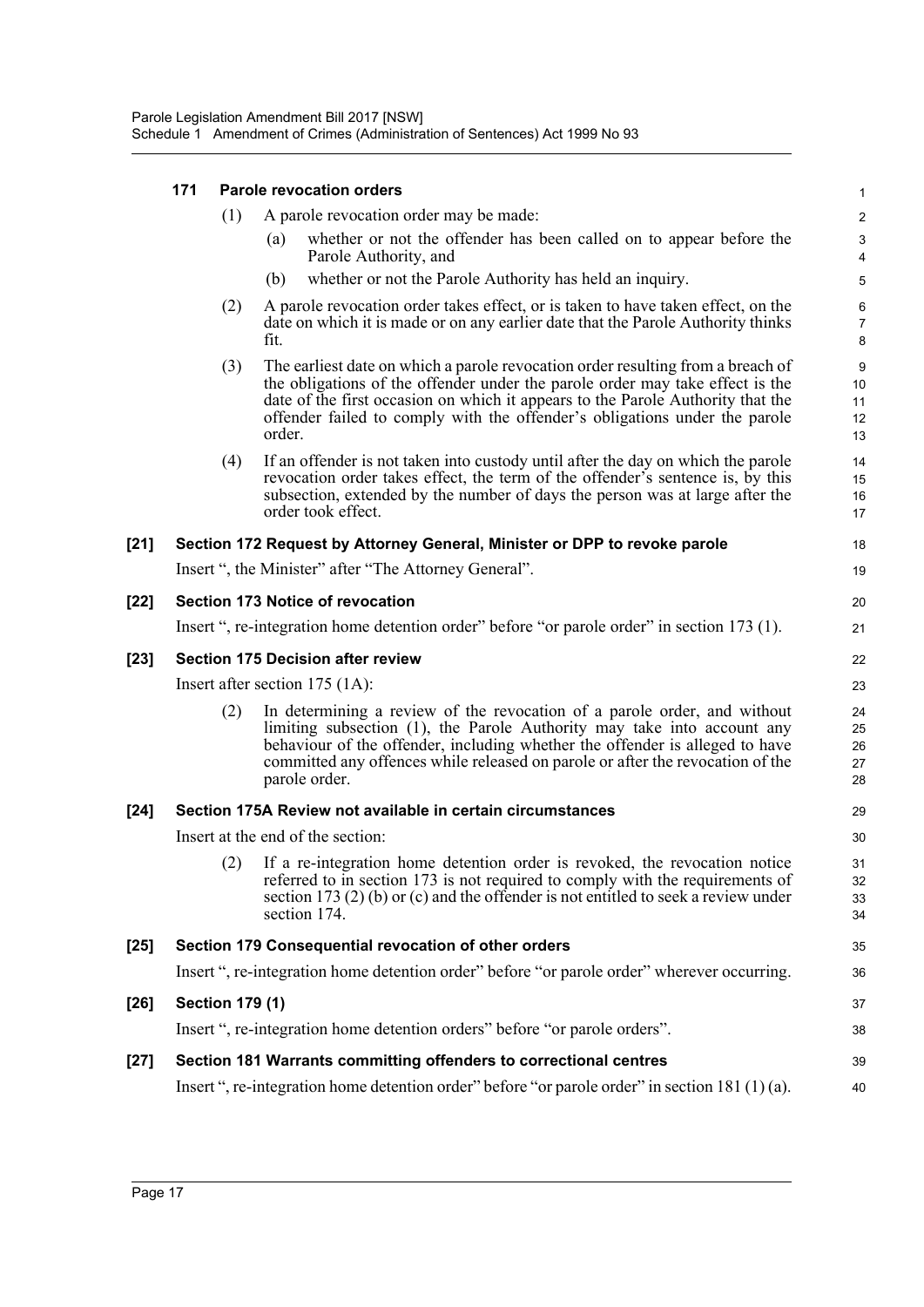| $[28]$ | Section 182 Functions may be exercised after order has expired                                                                                                                                                                                          |                                  |  |  |  |  |  |
|--------|---------------------------------------------------------------------------------------------------------------------------------------------------------------------------------------------------------------------------------------------------------|----------------------------------|--|--|--|--|--|
|        | Insert ", re-integration home detention order" before "or parole order".                                                                                                                                                                                | 2                                |  |  |  |  |  |
| $[29]$ | <b>Section 185 Functions of Parole Authority</b>                                                                                                                                                                                                        | G                                |  |  |  |  |  |
|        | Insert after section $185(1)(a)$ :                                                                                                                                                                                                                      | 4                                |  |  |  |  |  |
|        | (a1)<br>to determine matters with respect to the granting of re-integration home<br>detention orders and the conditions on which the orders are granted,                                                                                                | $\epsilon$                       |  |  |  |  |  |
| $[30]$ | Section 193 Information concerning offenders and correctional centres                                                                                                                                                                                   | 7                                |  |  |  |  |  |
|        | Insert "under a re-integration home detention order or" before "on parole" in<br>section 193 $(1)$ $(a)$ .                                                                                                                                              | ε<br>ç                           |  |  |  |  |  |
| $[31]$ | Section 193 (2) (b)                                                                                                                                                                                                                                     | 10                               |  |  |  |  |  |
|        | Insert "re-integration home detention order or" before "parole order".                                                                                                                                                                                  | 11                               |  |  |  |  |  |
| $[32]$ | <b>Section 193C Parole Authority decisions</b>                                                                                                                                                                                                          | 12                               |  |  |  |  |  |
|        | Insert "a re-integration home detention order or" before "parole" in section 193C (1) (a).                                                                                                                                                              | 13                               |  |  |  |  |  |
| $[33]$ | Section 193C (1) (b)                                                                                                                                                                                                                                    | 14                               |  |  |  |  |  |
|        | Insert ", re-integration home detention order" before "or parole order".                                                                                                                                                                                | 15                               |  |  |  |  |  |
| $[34]$ | Section 193C (1) (d) (ii)                                                                                                                                                                                                                               | 16                               |  |  |  |  |  |
|        | Omit "section 170 (1)". Insert instead "section 170 (3) or 170B (2)".                                                                                                                                                                                   | 17                               |  |  |  |  |  |
| $[35]$ | Section 193C (1) (e)                                                                                                                                                                                                                                    | 18                               |  |  |  |  |  |
|        | Insert after section 193C $(1)$ $(d)$ :                                                                                                                                                                                                                 |                                  |  |  |  |  |  |
|        | all decisions that result in a refusal to revoke a re-integration home<br>(e)<br>detention order following a recommendation referred to in<br>section 168E (2).                                                                                         | 1 <sup>c</sup><br>20<br>21<br>22 |  |  |  |  |  |
| $[36]$ | <b>Section 193C (2A)</b>                                                                                                                                                                                                                                | 23                               |  |  |  |  |  |
|        | Insert after section 193C (2):                                                                                                                                                                                                                          | 24                               |  |  |  |  |  |
|        | In recording its reasons for a decision relating to re-integration home detention<br>(2A)<br>for the purposes of this section, the Parole Authority must address the matters<br>that it is required to consider when making the decision.               | 25<br>26<br>27                   |  |  |  |  |  |
| $[37]$ | Section 236M Accommodation of offenders in residential facilities                                                                                                                                                                                       | 28                               |  |  |  |  |  |
|        | Insert "a re-integration home detention order," before "a parole order" in<br>section $236M(5)$ (b).                                                                                                                                                    | 29<br>30                         |  |  |  |  |  |
| $[38]$ | <b>Section 256 Victims Register</b>                                                                                                                                                                                                                     | 31                               |  |  |  |  |  |
|        | Omit "sections 67 and 145" from section 256 (4A) (a).                                                                                                                                                                                                   | 32                               |  |  |  |  |  |
|        | Insert instead "sections 67, 145, 256A and 256B".                                                                                                                                                                                                       | 33                               |  |  |  |  |  |
| $[39]$ | <b>Section 256 (4B)</b>                                                                                                                                                                                                                                 | 34                               |  |  |  |  |  |
|        | Insert after section $256$ (4A):                                                                                                                                                                                                                        | 35                               |  |  |  |  |  |
|        | (4B)<br>The Review Council or the Parole Authority may delegate to members of staff<br>of the government agency that keeps the Victims Register any of the functions<br>of the Review Council or the Parole Authority specified in subsection (4A) (a), | 36<br>37<br>38                   |  |  |  |  |  |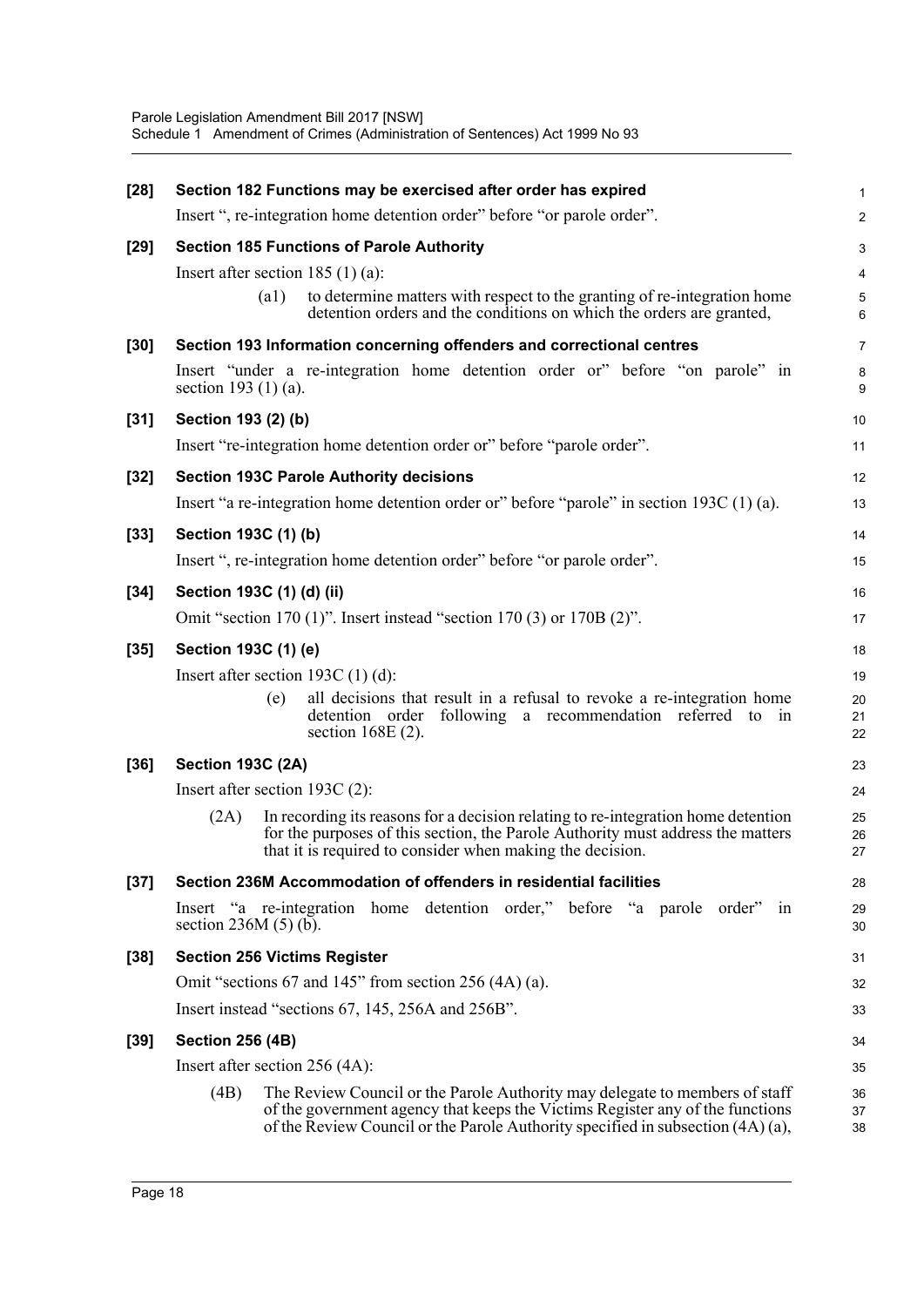|        |      |                           |               | (b) or (c), but only in relation to the victim of an adult offender (whether or not<br>the offender committed the relevant offence as an adult).                                                                                                                                        | $\mathbf{1}$<br>$\overline{2}$ |  |  |
|--------|------|---------------------------|---------------|-----------------------------------------------------------------------------------------------------------------------------------------------------------------------------------------------------------------------------------------------------------------------------------------|--------------------------------|--|--|
| $[40]$ |      | Sections 256A and 256B    |               |                                                                                                                                                                                                                                                                                         |                                |  |  |
|        |      | Insert after section 256: |               |                                                                                                                                                                                                                                                                                         |                                |  |  |
|        | 256A |                           | consideration | Notification to victims of re-integration home detention and parole                                                                                                                                                                                                                     | 5<br>6                         |  |  |
|        |      | (1)                       |               | The Parole Authority must give notice to any victim of an offender whose<br>name is recorded in the Victims Register if:                                                                                                                                                                | $\overline{7}$<br>8            |  |  |
|        |      |                           | (a)           | the offender is due for consideration of whether or not the offender<br>should be released under a re-integration home detention order or on<br>parole, or                                                                                                                              | $\boldsymbol{9}$<br>10<br>11   |  |  |
|        |      |                           | (b)           | the offender is eligible for or has applied for release on parole.                                                                                                                                                                                                                      | 12                             |  |  |
|        |      | (2)                       |               | The notice is to be given subject to and in accordance with the regulations.                                                                                                                                                                                                            | 13                             |  |  |
|        |      | (3)                       |               | Without limiting subsection $(2)$ , the notice must contain the following<br>information:                                                                                                                                                                                               | 14<br>15                       |  |  |
|        |      |                           | (a)           | the matter being notified,                                                                                                                                                                                                                                                              | 16                             |  |  |
|        |      |                           | (b)           | that the victim may make a submission to the Parole Authority about the<br>matter,                                                                                                                                                                                                      | 17<br>18                       |  |  |
|        |      |                           | (c)           | the form that a submission may take,                                                                                                                                                                                                                                                    | 19                             |  |  |
|        |      |                           | (d)           | the period within which a submission must be made,                                                                                                                                                                                                                                      | 20                             |  |  |
|        |      |                           | (e)           | that the Parole Authority will consider a submission made before the<br>end of that period.                                                                                                                                                                                             | 21<br>22                       |  |  |
|        |      | (4)                       |               | The Parole Authority must consider any submission made in accordance with<br>this section.                                                                                                                                                                                              | 23<br>24                       |  |  |
|        |      | (5)                       |               | The Parole Authority is not required to give notice of a matter under this<br>section if the matter is required to be notified to the victim is included in any<br>other requirement to give notice under this Act.                                                                     | 25<br>26<br>27                 |  |  |
|        |      | (6)                       |               | A failure by the Parole Authority to comply with this section does not affect<br>the validity of any decision or order made by the Parole Authority.                                                                                                                                    | 28<br>29                       |  |  |
|        | 256B |                           |               | Information to be provided to victims                                                                                                                                                                                                                                                   | 30                             |  |  |
|        |      | (1)                       |               | The Commissioner may, if requested to do so by a victim of an adult offender<br>whose name is recorded in the Victims Register or at the Commissioner's<br>discretion, provide the following information to the victim of an adult offender<br>who is recorded in the Victims Register: | 31<br>32<br>33<br>34           |  |  |
|        |      |                           | (a)           | any change to the offender's earliest possible release date,                                                                                                                                                                                                                            | 35                             |  |  |
|        |      |                           | (b)           | the death of the offender while serving a sentence or released on parole,                                                                                                                                                                                                               | 36                             |  |  |
|        |      |                           | (c)           | the name of the correctional centre in which the offender is serving a<br>sentence,                                                                                                                                                                                                     | 37<br>38                       |  |  |
|        |      |                           | (d)           | the escape of the offender while serving a sentence,                                                                                                                                                                                                                                    | 39                             |  |  |
|        |      |                           | (e)           | the security classification of the offender,                                                                                                                                                                                                                                            | 40                             |  |  |
|        |      |                           | (f)           | a decision by the Commissioner to reclassify a serious offender to a low<br>security classification.                                                                                                                                                                                    | 41<br>42                       |  |  |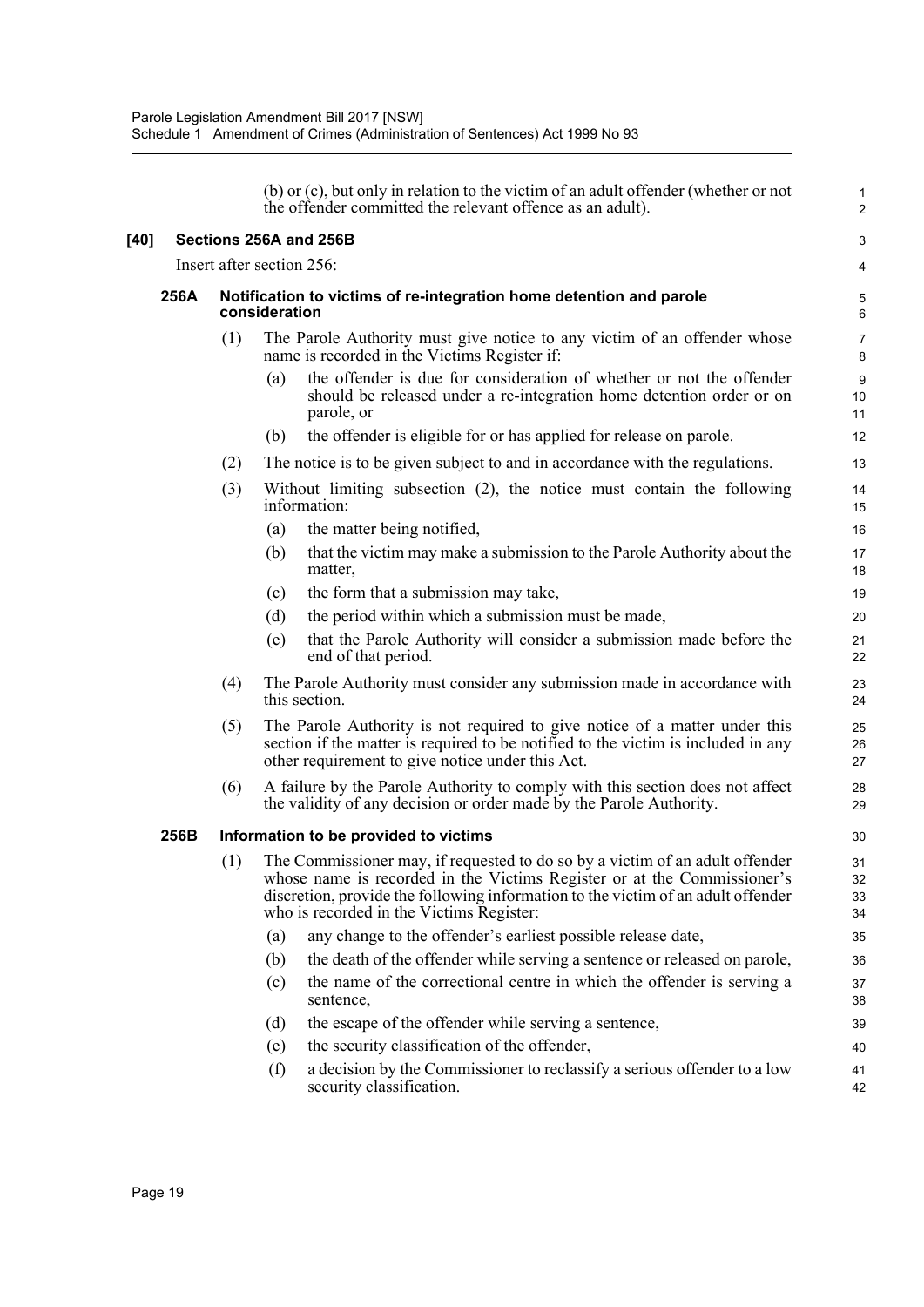|      | (2)         | The Parole Authority must give notice to a victim of an adult offender who is<br>recorded in the Victims Register of the following matters relating to the<br>offender:                                                                                                                         | $\mathbf{1}$<br>$\overline{c}$<br>3 |
|------|-------------|-------------------------------------------------------------------------------------------------------------------------------------------------------------------------------------------------------------------------------------------------------------------------------------------------|-------------------------------------|
|      |             | that the Authority has made a re-integration home detention order<br>(a)<br>releasing the offender and the date of the release,                                                                                                                                                                 | $\overline{\mathbf{4}}$<br>5        |
|      |             | (b)<br>any additional conditions placed on the re-integration home detention<br>order,                                                                                                                                                                                                          | $\,6\,$<br>$\overline{7}$           |
|      |             | that the conditions of the re-integration home detention order have been<br>(c)<br>changed, and particulars of the change,                                                                                                                                                                      | 8<br>$\boldsymbol{9}$               |
|      |             | that the offender's re-integration home detention order has been<br>(d)<br>revoked.                                                                                                                                                                                                             | 10<br>11                            |
|      | (3)         | The Parole Authority must give notice to a victim of an adult offender who is<br>recorded in the Victims Register of the following matters relating to the<br>offender:                                                                                                                         | 12<br>13<br>14                      |
|      |             | that the Parole Authority or the Governor has made a parole order<br>(a)<br>releasing the offender on parole and the date of the release,                                                                                                                                                       | 15<br>16                            |
|      |             | any additional conditions placed on the parole order,<br>(b)                                                                                                                                                                                                                                    | 17                                  |
|      |             | that the conditions of the parole order have been changed, and<br>(c)<br>particulars of the change,                                                                                                                                                                                             | 18<br>19                            |
|      |             | (d)<br>that the offender's parole has been revoked.                                                                                                                                                                                                                                             | 20                                  |
|      | (4)         | The information or notice is to be given in writing to the victim.                                                                                                                                                                                                                              | 21                                  |
|      | (5)         | Notice of the revocation of an order is not required to be given under this<br>section until any review of that order has been finally determined.                                                                                                                                              | 22<br>23                            |
|      | (6)         | The Commissioner and the Parole Authority are not required to provide<br>information or give notice under this section of any matter if the matter is<br>included in any other requirement to give notice under this Act to the victim.                                                         | 24<br>25<br>26                      |
|      | (7)         | In this section:                                                                                                                                                                                                                                                                                | 27                                  |
|      |             | <i>adult offender</i> means an offender who is an adult (whether or not the offender<br>committed the relevant offence as an adult).                                                                                                                                                            | 28<br>29                            |
| [41] |             | <b>Section 260 Evidentiary certificates</b>                                                                                                                                                                                                                                                     | 30                                  |
|      |             | Insert ", re-integration home detention order" before "or parole order" wherever occurring.                                                                                                                                                                                                     | 31                                  |
| [42] |             | Schedule 5 Savings, transitional and other provisions                                                                                                                                                                                                                                           | 32                                  |
|      |             | Insert at the end of the Schedule, with appropriate Part and clause numbering:                                                                                                                                                                                                                  | 33                                  |
|      | <b>Part</b> | <b>Provisions consequent on enactment of Parole</b><br><b>Legislation Amendment Act 2017</b>                                                                                                                                                                                                    | 34<br>35                            |
|      |             | <b>Definition</b>                                                                                                                                                                                                                                                                               | 36                                  |
|      |             | In this Part, <i>amending Act</i> means the <i>Parole Legislation Amendment Act</i><br>2017.                                                                                                                                                                                                    | 37                                  |
|      |             | Existing parole orders for sentences of 3 years or less                                                                                                                                                                                                                                         | 38                                  |
|      | (1)         | A parole order made by a court under section 50 of the Crimes (Sentencing<br><i>Procedure)</i> Act 1999, and in force immediately before the substitution of<br>Division 3 of Part 6 of the Act by the amending Act, is taken to be a statutory<br>parole order within the meaning of this Act. | 39<br>40<br>41<br>42                |

[41]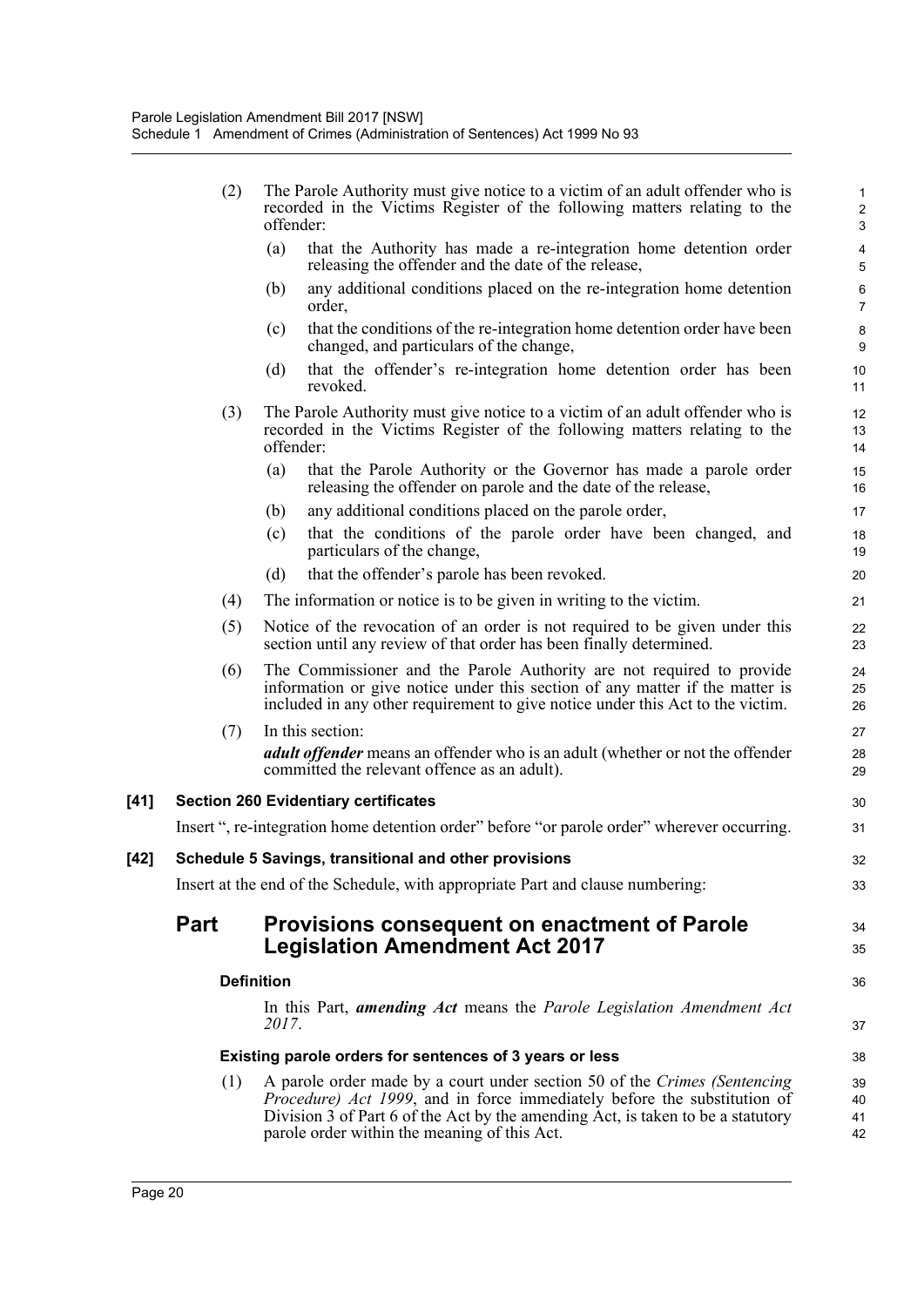(2) A condition imposed on a parole order by a sentencing court under section 51 or 51A of the *Crimes (Sentencing Procedure) Act 1999*, as in force before the repeal of those sections by the amending Act, is, for the purposes of this Act, taken to have been imposed by the Parole Authority.

#### **Existing applications for parole**

Section 135, as substituted by the amending Act, extends to the consideration of whether to make a parole order directing the release of an offender in any case in which the Parole Authority was considering whether to make an order, but had not made a decision, before that substitution.

#### **Breaches of existing parole orders**

- (1) The amendments made to this Act by the amending Act extend to breaches of parole orders that occurred before the substitution of section 170 by the amending Act and to parole orders in force immediately before that substitution.
- (2) However, subclause (1) does not apply to any breach that was finally dealt with under this Act before that substitution.

#### **Parole of children**

- (1) Parts 6 and 7 of this Act, as in force before the amendment of those Parts by the amending Act, continue to apply to or in respect of the parole of a detainee in accordance with section 29 of the *Children (Detention Centres) Act 1987* as in force before that amendment.
- (2) This clause ceases to have effect on the repeal of that section by the amending Act or on any other day that is prescribed by the regulations for the purposes of this clause.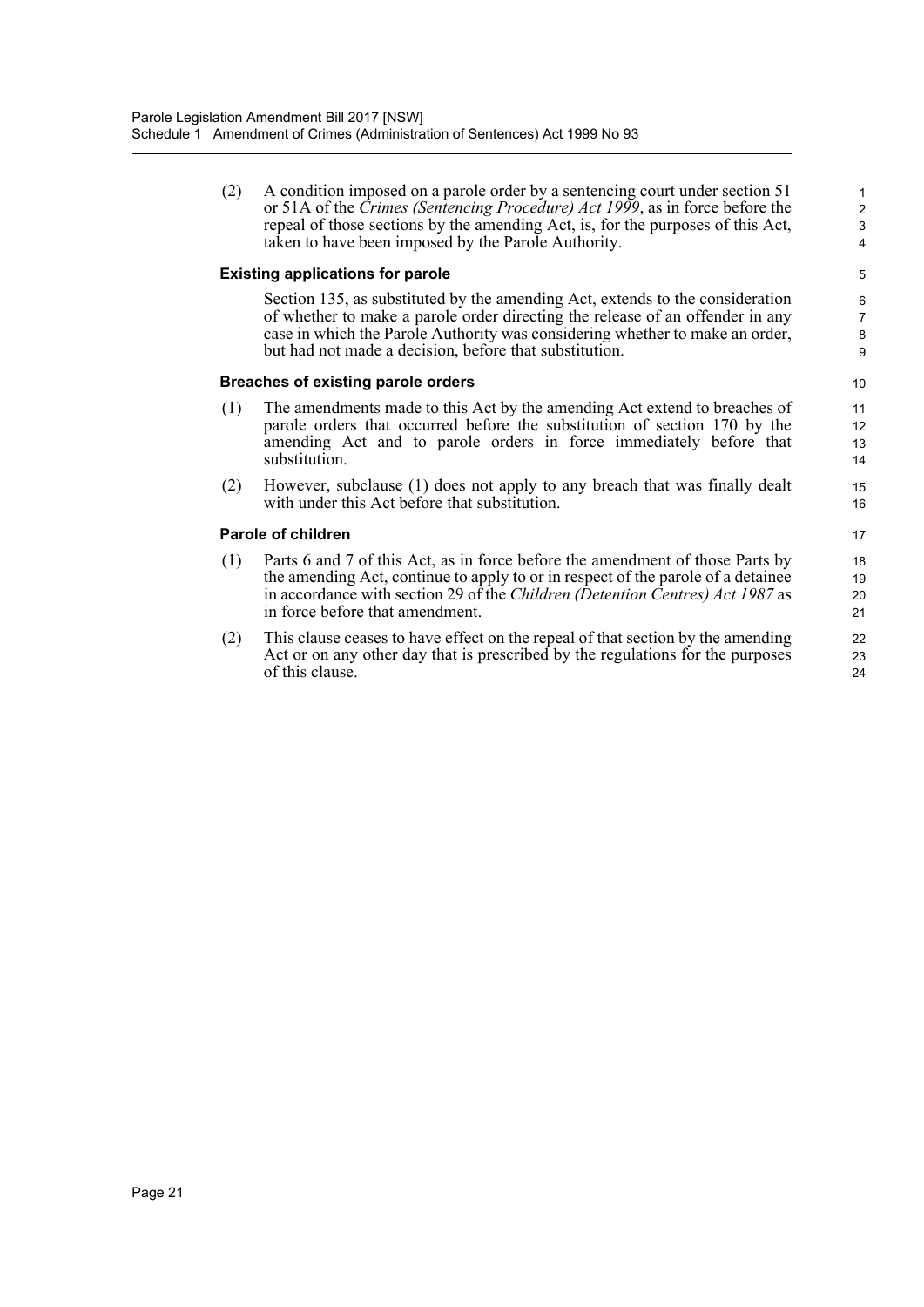<span id="page-31-0"></span>

|     | <b>Schedule 2</b> |                   |                       | <b>Amendment of Children (Detention Centres) Act</b><br>1987 No 57                                                                                                                                               | 1<br>$\overline{c}$ |
|-----|-------------------|-------------------|-----------------------|------------------------------------------------------------------------------------------------------------------------------------------------------------------------------------------------------------------|---------------------|
| [1] |                   |                   |                       | Section 9A Certain persons not to be detained in detention centres                                                                                                                                               | 3                   |
|     |                   |                   |                       | Omit "section 38" from section 9A $(2)$ $(g)$ .                                                                                                                                                                  | 4                   |
|     |                   |                   |                       | Insert instead "section 98".                                                                                                                                                                                     | 5                   |
| [2] |                   | detainees         |                       | Section 29 Application of Crimes (Administration of Sentences) Act 1999 to                                                                                                                                       | 6<br>$\overline{7}$ |
|     |                   | Omit the section. |                       |                                                                                                                                                                                                                  | 8                   |
| [3] | Part 4C           |                   |                       |                                                                                                                                                                                                                  | 9                   |
|     |                   |                   | Insert after Part 4B: |                                                                                                                                                                                                                  | 10                  |
|     |                   |                   |                       | <b>Part 4C Parole of detainees</b>                                                                                                                                                                               | 11                  |
|     |                   | <b>Division 1</b> |                       | <b>Preliminary</b>                                                                                                                                                                                               | 12                  |
|     | 38                |                   |                       | <b>Principles of Part</b>                                                                                                                                                                                        | 13                  |
|     |                   |                   |                       | For the purposes of this Part, the Children's Court or a person who has<br>functions under this Part is to have regard to the following principles:                                                              | 14<br>15            |
|     |                   |                   | (a)                   | the principles set out in section 6 of the Children (Criminal<br>Proceedings) Act 1987,                                                                                                                          | 16<br>17            |
|     |                   |                   | (b)                   | that the purpose of parole for children is to promote community safety,<br>recognising that the rehabilitation and re-integration of children into the<br>community may be highly relevant to that purpose.      | 18<br>19<br>20      |
|     | 39                |                   | <b>Definitions</b>    |                                                                                                                                                                                                                  | 21                  |
|     |                   |                   |                       | In this Part:                                                                                                                                                                                                    | 22                  |
|     |                   |                   |                       | detention order includes a sentence of imprisonment.                                                                                                                                                             | 23                  |
|     |                   |                   |                       | <i>juvenile offender</i> means:                                                                                                                                                                                  | 24                  |
|     |                   |                   | (a)                   | a person subject to control, or                                                                                                                                                                                  | 25                  |
|     |                   |                   | (b)                   | a person who is serving a sentence of imprisonment and who was under<br>the age of 18 years when the person committed the offence.                                                                               | 26<br>27            |
|     |                   |                   |                       | serious children's indictable offence has the same meaning as in the Children<br>(Criminal Proceedings) Act 1987.                                                                                                | 28<br>29            |
|     |                   |                   |                       | statutory parole order—see section 44.                                                                                                                                                                           | 30                  |
|     | 40                |                   |                       | <b>Application of Part</b>                                                                                                                                                                                       | 31                  |
|     |                   | (1)               |                       | This Part applies to a juvenile offender if the offender is under the age of<br>18 years when the offender first becomes eligible for parole or at any later time<br>when the offender is considered for parole. | 32<br>33<br>34      |
|     |                   | (2)               |                       | This Part ceases to apply to a juvenile offender when the juvenile offender<br>reaches the age of 18 years.                                                                                                      | 35<br>36            |
|     |                   | (3)               |                       | Despite subsection (2), this Part continues to apply to a juvenile offender if:                                                                                                                                  | 37                  |
|     |                   |                   | $\left( a\right)$     | the offender reaches the age of 18 years while on parole and the birthday<br>occurs during the last 12 weeks of the parole period, or                                                                            | 38<br>39            |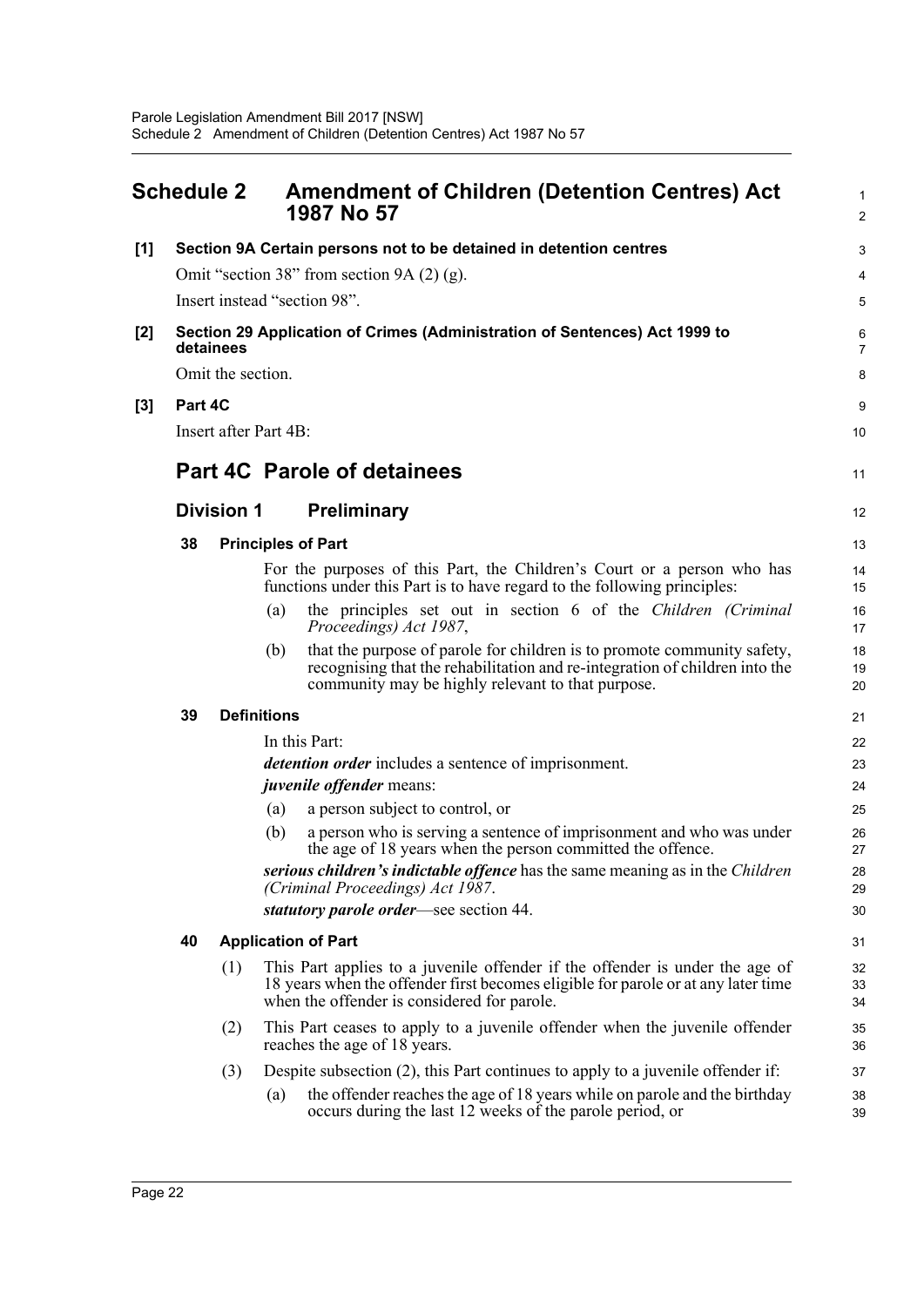|    |                                                                                                                                                                                 | (b)       | the Secretary considers that it is appropriate that the offender, or a class<br>of offenders of which the offender is a member, continue to be dealt<br>with under this Part.                                                                                                                                                 | $\mathbf{1}$<br>$\overline{c}$<br>3 |  |  |  |  |  |
|----|---------------------------------------------------------------------------------------------------------------------------------------------------------------------------------|-----------|-------------------------------------------------------------------------------------------------------------------------------------------------------------------------------------------------------------------------------------------------------------------------------------------------------------------------------|-------------------------------------|--|--|--|--|--|
|    | The provisions of the Crimes (Administration of Sentences) Act 1999 in<br>(4)<br>respect of parole apply to a juvenile offender if this Part does not apply to the<br>offender. |           |                                                                                                                                                                                                                                                                                                                               |                                     |  |  |  |  |  |
|    | (5)                                                                                                                                                                             |           | For the purposes of subsection $(4)$ :                                                                                                                                                                                                                                                                                        | $\overline{7}$                      |  |  |  |  |  |
|    |                                                                                                                                                                                 | (a)       | a reference in the Crimes (Administration of Sentences) Act 1999 to a<br>correctional centre includes a reference to a detention centre, and                                                                                                                                                                                  | 8<br>9                              |  |  |  |  |  |
|    |                                                                                                                                                                                 | (b)       | a reference in a parole order to a juvenile justice officer or supervision<br>by an officer includes a reference to a community corrections officer or<br>supervision by such an officer under that Act, and                                                                                                                  | 10<br>11<br>12                      |  |  |  |  |  |
|    |                                                                                                                                                                                 | (c)       | a parole order made under this Part for an offender is taken to be a parole<br>order made by the State Parole Authority.                                                                                                                                                                                                      | 13<br>14                            |  |  |  |  |  |
| 41 |                                                                                                                                                                                 |           | Jurisdiction of Children's Court relating to parole                                                                                                                                                                                                                                                                           | 15                                  |  |  |  |  |  |
|    | (1)                                                                                                                                                                             |           | The Children's Court has jurisdiction to determine matters relating to parole,<br>and conditions of parole, for juvenile offenders.                                                                                                                                                                                           | 16<br>17                            |  |  |  |  |  |
|    | (2)                                                                                                                                                                             |           | The jurisdiction of the Children's Court conferred by or under this Part is to be<br>exercised by:                                                                                                                                                                                                                            | 18<br>19                            |  |  |  |  |  |
|    |                                                                                                                                                                                 | (a)       | the President of the Court, or                                                                                                                                                                                                                                                                                                | 20                                  |  |  |  |  |  |
|    |                                                                                                                                                                                 | (b)       | a person appointed as a Children's Magistrate under section 7 of the<br>Children's Court Act 1987.                                                                                                                                                                                                                            | 21<br>22                            |  |  |  |  |  |
| 42 | Eligibility for release on parole                                                                                                                                               |           |                                                                                                                                                                                                                                                                                                                               |                                     |  |  |  |  |  |
|    | (1)                                                                                                                                                                             |           | A juvenile offender may be released on parole in accordance with this Part.                                                                                                                                                                                                                                                   | 24                                  |  |  |  |  |  |
|    | (2)                                                                                                                                                                             |           | A juvenile offender is eligible for release on parole only if:                                                                                                                                                                                                                                                                | 25                                  |  |  |  |  |  |
|    |                                                                                                                                                                                 | (a)       | the offender is subject to at least 1 detention order for which a<br>non-parole period has been set, and                                                                                                                                                                                                                      | 26<br>27                            |  |  |  |  |  |
|    |                                                                                                                                                                                 | (b)       | the offender has served the non-parole period of each such detention<br>order and is not subject to any other detention order.                                                                                                                                                                                                | 28<br>29                            |  |  |  |  |  |
|    | (3)                                                                                                                                                                             |           | Nothing in this Part authorises the release of a juvenile offender who is<br>required to be kept in custody in relation to an offence against a law of the<br>Commonwealth.                                                                                                                                                   | 30<br>31<br>32                      |  |  |  |  |  |
| 43 |                                                                                                                                                                                 |           | Parole order necessary for release                                                                                                                                                                                                                                                                                            | 33                                  |  |  |  |  |  |
|    |                                                                                                                                                                                 | offender. | A juvenile offender who is eligible for release on parole may not be released<br>on parole except in accordance with a parole order directing the release of the                                                                                                                                                              | 34<br>35<br>36                      |  |  |  |  |  |
|    | <b>Division 2</b>                                                                                                                                                               |           | <b>Making of parole orders</b>                                                                                                                                                                                                                                                                                                | 37                                  |  |  |  |  |  |
| 44 |                                                                                                                                                                                 |           | Statutory parole orders where detention order for period of 3 years or less                                                                                                                                                                                                                                                   | 38                                  |  |  |  |  |  |
|    | (1)                                                                                                                                                                             |           | A juvenile offender who is subject to a detention order for a period of 3 years<br>or less, being an order for which a non-parole period has been set, is taken to<br>be subject to a parole order (a <i>statutory parole order</i> ) directing the release of<br>the offender on parole at the end of the non-parole period. | 39<br>40<br>41<br>42                |  |  |  |  |  |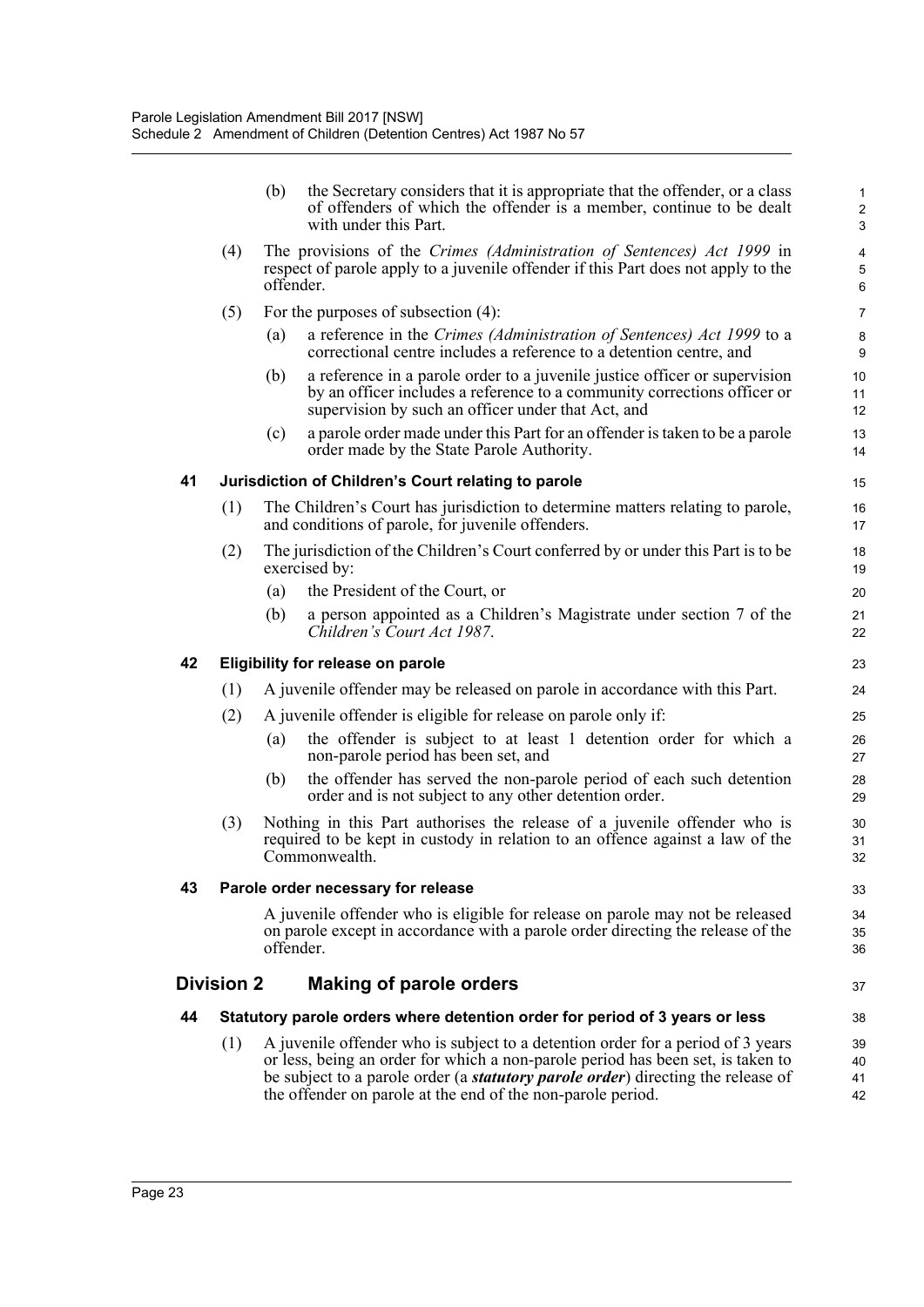|    | (2) |                                                                                                                                                                                         | A statutory parole order is conditional on the juvenile offender being eligible<br>for release on parole in accordance with section 42 at the end of the non-parole<br>period of the detention order.                                                                                                                                                                                                         | 2<br>3                     |  |  |
|----|-----|-----------------------------------------------------------------------------------------------------------------------------------------------------------------------------------------|---------------------------------------------------------------------------------------------------------------------------------------------------------------------------------------------------------------------------------------------------------------------------------------------------------------------------------------------------------------------------------------------------------------|----------------------------|--|--|
|    | (3) |                                                                                                                                                                                         | If the juvenile offender is not eligible for release at that time, the offender is<br>entitled to be released on parole as soon as the offender becomes so eligible.                                                                                                                                                                                                                                          | 4<br>5                     |  |  |
|    | (4) |                                                                                                                                                                                         | This section does not authorise the release on parole of a juvenile offender who<br>is also subject to a detention order for a period of more than 3 years for which<br>a non-parole period has been set unless the offender is otherwise entitled to be<br>released under this Division.                                                                                                                     | 6<br>7<br>8<br>g           |  |  |
| 45 |     |                                                                                                                                                                                         | Parole orders where detention order for period of more than 3 years                                                                                                                                                                                                                                                                                                                                           | 10                         |  |  |
|    | (1) |                                                                                                                                                                                         | At least 60 days before the parole eligibility date for a juvenile offender who<br>is subject to a detention order for a period of more than 3 years, the Children's<br>Court must consider whether the offender should be released on parole.                                                                                                                                                                | 11<br>12<br>13             |  |  |
|    | (2) |                                                                                                                                                                                         | Despite subsection (1), the Children's Court may defer consideration of a<br>juvenile offender's case until not less than 21 days before the offender's parole<br>eligibility date if it is of the opinion that:                                                                                                                                                                                              | 14<br>15<br>16             |  |  |
|    |     | (a)                                                                                                                                                                                     | it is unable to complete its consideration because it has not been<br>furnished with a report required to be made to it, or                                                                                                                                                                                                                                                                                   | 17<br>18                   |  |  |
|    |     | (b)                                                                                                                                                                                     | there are other relevant matters requiring further consideration.                                                                                                                                                                                                                                                                                                                                             | 19                         |  |  |
| 46 |     |                                                                                                                                                                                         | General duty of Children's Court relating to release of offenders                                                                                                                                                                                                                                                                                                                                             | 20                         |  |  |
|    | (1) | The Children's Court must not make a parole order directing the release of a<br>juvenile offender unless it is satisfied that it is in the interests of the safety of<br>the community. |                                                                                                                                                                                                                                                                                                                                                                                                               |                            |  |  |
|    | (2) |                                                                                                                                                                                         | In considering whether it is in the interests of the safety of the community to<br>release a juvenile offender, the Children's Court must have regard to the<br>following principal matters relating to the promotion of community safety,<br>while recognising that the rehabilitation and re-integration of the offender into<br>the community may be highly relevant to the promotion of community safety: | 24<br>25<br>26<br>27<br>28 |  |  |
|    |     | (a)                                                                                                                                                                                     | the risk to the safety of members of the community of releasing the<br>offender on parole,                                                                                                                                                                                                                                                                                                                    | 29<br>30                   |  |  |
|    |     | (b)                                                                                                                                                                                     | whether the release of the offender on parole is likely to address the risk<br>of the offender re-offending,                                                                                                                                                                                                                                                                                                  | 31<br>32                   |  |  |
|    |     | (c)                                                                                                                                                                                     | the risk to community safety of releasing the offender at the end of the<br>sentence without a period of supervised parole or at a later date with a<br>shorter period of supervised parole.                                                                                                                                                                                                                  | 33<br>34<br>35             |  |  |
|    | (3) |                                                                                                                                                                                         | In considering whether it is in the interests of the safety of the community to<br>release a juvenile offender, the Children's Court must also have regard to the<br>following matters:                                                                                                                                                                                                                       | 36<br>37<br>38             |  |  |
|    |     | (a)                                                                                                                                                                                     | the nature and circumstances of the offence to which the offender's<br>sentence relates,                                                                                                                                                                                                                                                                                                                      | 39<br>40                   |  |  |
|    |     | (b)                                                                                                                                                                                     | any relevant comments made by the sentencing court,                                                                                                                                                                                                                                                                                                                                                           | 41                         |  |  |
|    |     | (c)                                                                                                                                                                                     | the offender's criminal history,                                                                                                                                                                                                                                                                                                                                                                              | 42                         |  |  |
|    |     | (d)                                                                                                                                                                                     | the likely effect on any victim of the offender, and on any such victim's<br>family, of the offender being released on parole,                                                                                                                                                                                                                                                                                | 43<br>44                   |  |  |
|    |     | (e)                                                                                                                                                                                     | if applicable, whether the offender has failed to disclose the location of<br>the remains of a victim,                                                                                                                                                                                                                                                                                                        | 45<br>46                   |  |  |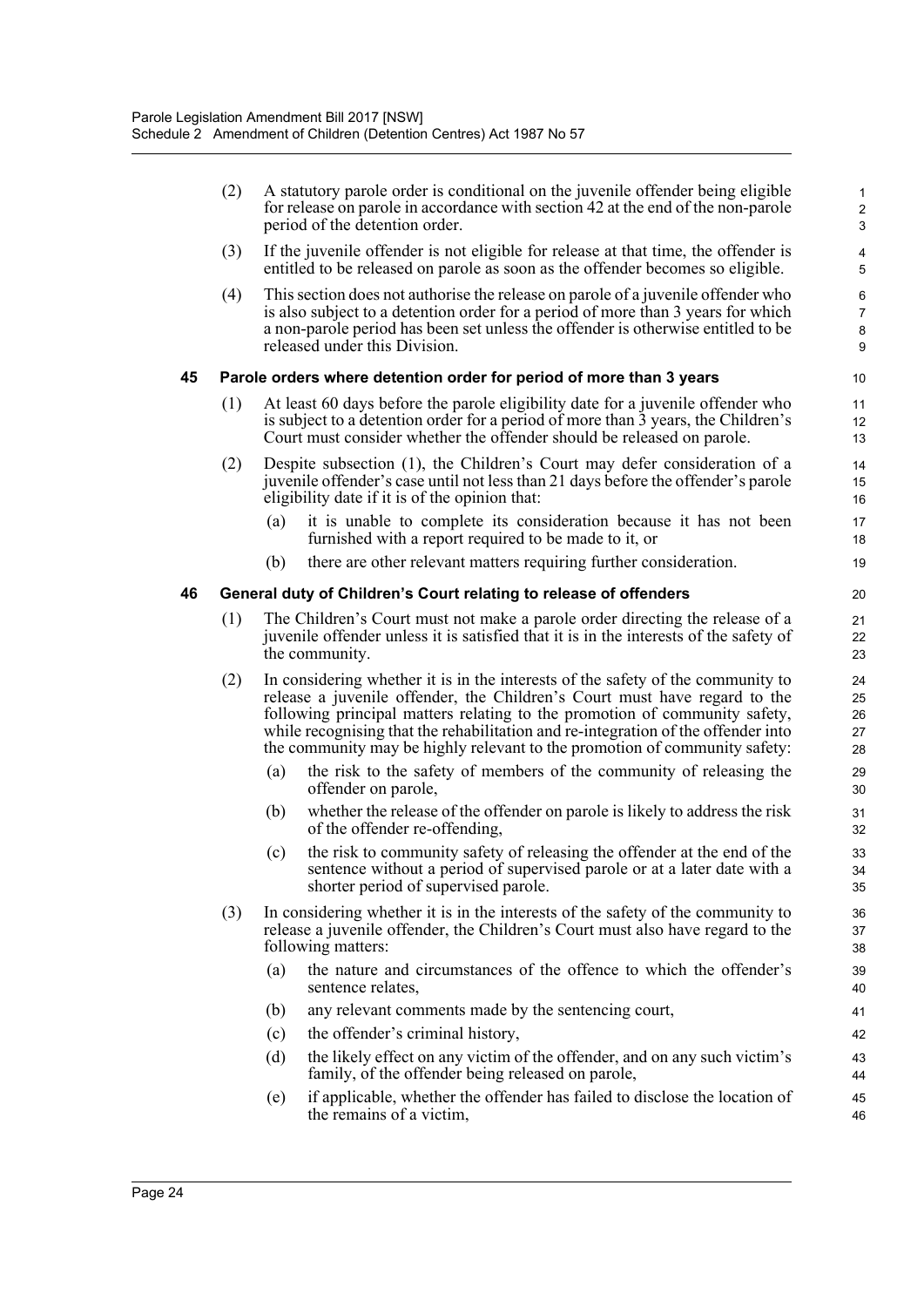(f) any report in relation to the granting of parole that has been prepared by or on behalf of the Department,

- (g) any other report in relation to the granting of parole to the offender that has been prepared by or on behalf of any authority of the State,
- (h) any other matters that the Children's Court considers to be relevant.
- (4) Without limiting subsection (3) (e) or (h), if the juvenile offender has provided post-sentence assistance, the Children's Court may have regard to the following:
	- (a) the nature and extent of the assistance (including the reliability and value of any information or evidence provided by the offender),
	- (b) the degree to which the offender's willingness to provide assistance reflects the offender's progress to rehabilitation.
- (5) A report prepared by or on behalf of the Department for the purposes of subsection (3) must address the matters prescribed by the regulations for the purposes of this section.
- (6) The Children's Court is not required to consider the matters specified by this section in relation to a juvenile offender if it determines under Division 5 that it cannot make a parole order for the offender.
- (7) In this section:

*post-sentence assistance* means assistance in the prevention, detection or investigation of, or in proceedings relating to, any offence provided by a juvenile offender to law enforcement authorities after the offender was sentenced and that was not taken into account or considered by the sentencing court.

#### **47 Parole orders in exceptional circumstances**

- (1) The Children's Court may make an order directing the release of a juvenile offender on parole who (but for this section) is not otherwise eligible for release on parole if the offender is dying or if the Court is satisfied that it is necessary to release the offender on parole because of exceptional extenuating circumstances.
- (2) Sections 44, 45 and 46 do not apply to a parole order under this section.

#### **Division 3 Release under parole orders**

#### **48 Application of Division**

This Division applies to a statutory parole order and any parole order directing the release of a juvenile offender made by the Children's Court under this Part.

#### **49 Date of release on parole of serious offenders**

- (1) In determining when a juvenile offender who has been convicted of an offence involving violence should be released, the Children's Court must take into account the potential trauma to a victim and the victim's family if the offender is released on the anniversary of the commission of the offence against the victim.
- (2) The following offences are *offences involving violence* for the purposes of this section:
	- (a) a prescribed sexual offence within the meaning of the *Criminal Procedure Act 1986*,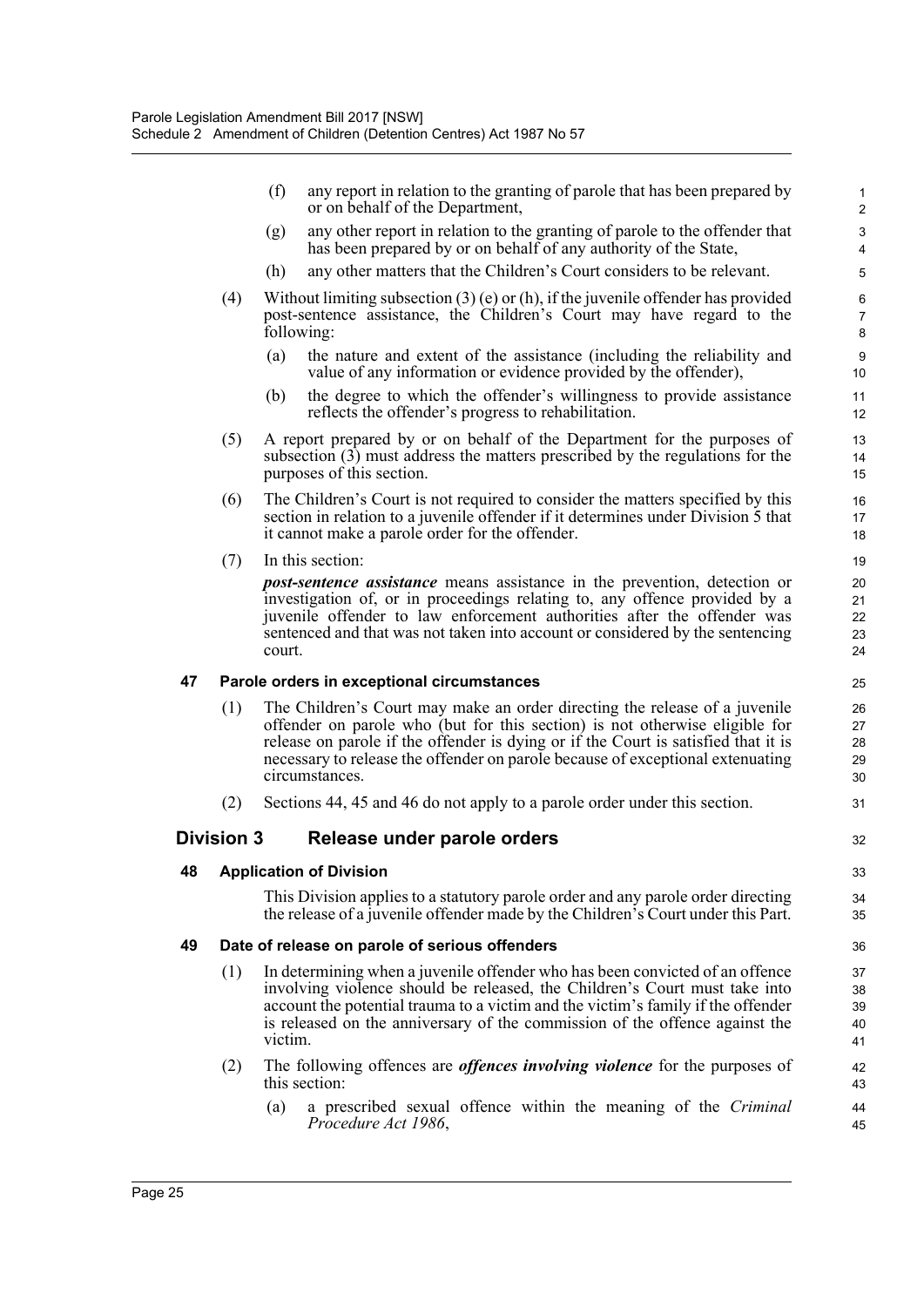(b) an offence under sections 27–30 of the *Crimes Act 1900* (attempts to murder),

41

42

- (c) an offence under section 33 of the *Crimes Act 1900* (wounding etc with intent to do grievous bodily harm or resist arrest),
- (d) an offence under section 35 (1) or (2) of the *Crimes Act 1900* (infliction of grievous bodily harm),
- (e) an offence under sections 86–91 of the *Crimes Act 1900* (abduction or kidnapping),
- (f) an offence under sections 94–98 of the *Crimes Act 1900* (robbery),
- (g) an offence the elements of which include the commission of, or an intention to commit, an offence referred to in any of the above paragraphs,
- (h) an offence that, at the time it was committed, was an offence involving violence for the purposes of this section,
- (i) any other offence that involves an act of actual or threatened violence that is prescribed by the regulations for the purposes of this section.

#### **50 Release under parole order**

- (1) A juvenile offender's parole order is sufficient warrant for any person having custody of the offender to release the offender in accordance with the terms of the order.
- (2) A juvenile offender who is released on parole under this Part is to be released from custody on the day specified in the relevant parole order in that regard (the *parole date*).
- (3) A juvenile offender may be released from custody:
	- (a) at any time on the parole date, or
	- (b) if the parole date is a Saturday or Sunday and the offender so requests, at any time on the Friday preceding the Saturday or Sunday, if it is not a public holiday, or during the next day after the parole date that is not a Saturday, Sunday or public holiday, or
	- (c) if the parole date is a public holiday and the offender so requests, at any time on the day preceding the public holiday, if it is not a Saturday or Sunday or a public holiday, or during the next day after the parole date that is not a Saturday, Sunday or public holiday.

#### **51 Sentence continues to run while juvenile offender on parole**

A juvenile offender who, while subject to a detention order, is released on parole in accordance with the terms of a parole order is taken to be subject to the detention order during the period:

- (a) that begins when the offender is released, and
- (b) that ends when the detention order expires or (if the parole order is sooner revoked) when the parole order is revoked.

#### **Division 4 Conditions and obligations of parole orders**

#### **52 Application of Division**

This Division applies to a statutory parole order and any parole order directing the release of a juvenile offender made by the Children's Court under this Part. 43 44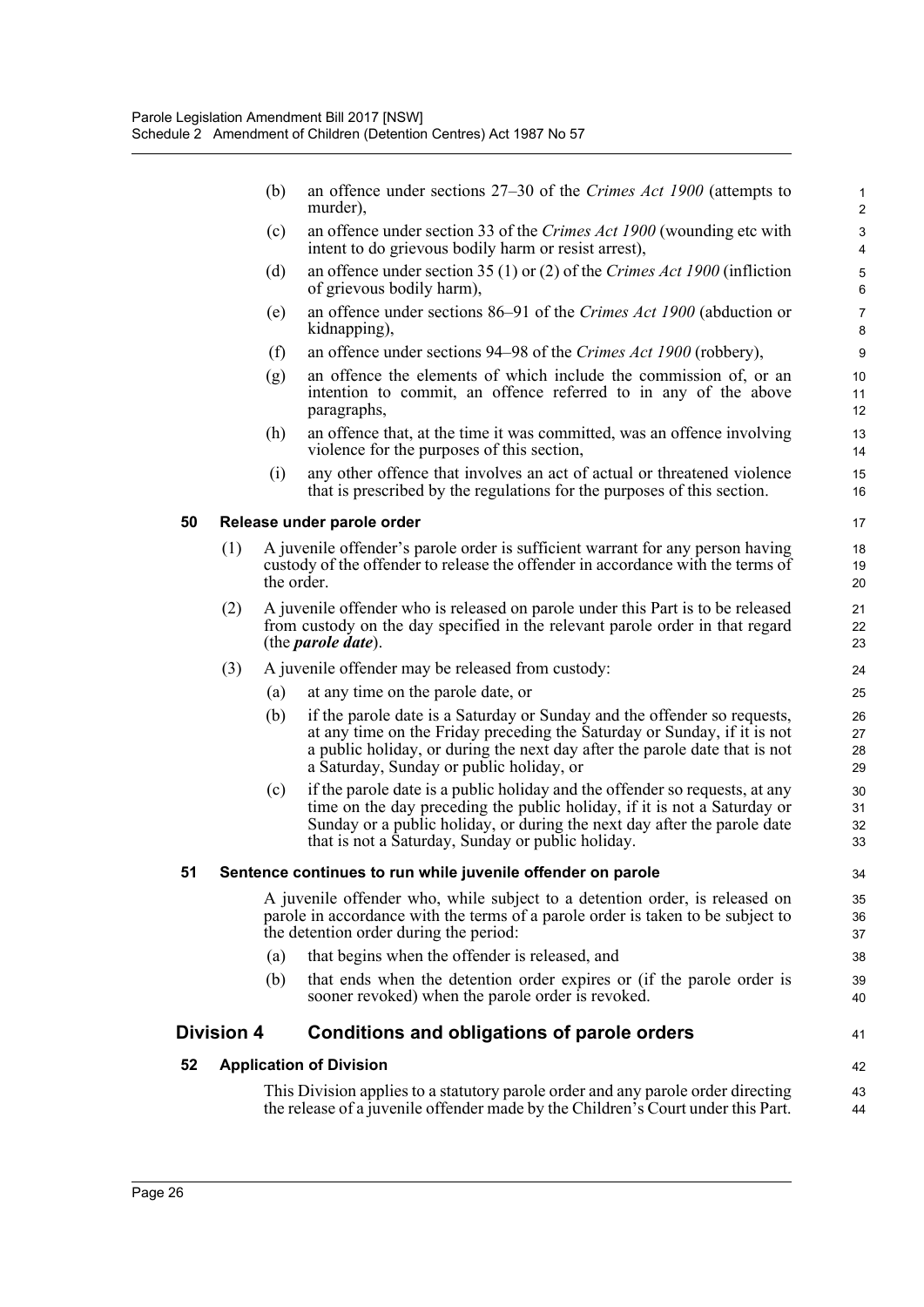#### **53 Conditions of parole generally**

|                      | (1) A parole order is subject to the standard conditions imposed by this Part or the<br>regulations. |  |  |  |  |  |  |  |
|----------------------|------------------------------------------------------------------------------------------------------|--|--|--|--|--|--|--|
| $\sim$ $\sim$ $\sim$ | $-$                                                                                                  |  |  |  |  |  |  |  |

- (2) The Children's Court may from time to time, by written notice given to the juvenile offender:
	- (a) impose additional conditions on a parole order, or
	- (b) vary or revoke any additional conditions imposed by it.
- (3) The conditions of a parole order for an offender subject to a detention order for a period of more than 3 years include conditions giving effect to a post-release report, prepared by the Department and adopted by the Children's Court (with or without changes), in relation to the juvenile offender.
- (4) In determining whether to impose a condition on, or vary or revoke a condition of, a parole order under this section or any other provision of this Act or the regulations, the Children's Court is to have regard to the following:
	- (a) whether the new condition, variation or revocation will assist in the management of a risk to community safety arising from the release of the juvenile offender on parole,
	- (b) the likely effect on any victim of the offender, and on any such victim's family, of the new condition, variation or revocation,
	- (c) whether the new condition, variation or revocation will assist in the management of risk of breaches of parole by the offender,
	- (d) whether the new condition, variation or revocation will assist in supporting participation by the offender in rehabilitation programs and managing re-integration into the community.
- (5) Nothing in this Parts permits the Children's Court:
	- (a) to revoke or vary any standard conditions imposed by this Part or the regulations, or
	- (b) to impose any additional conditions, or vary any additional conditions imposed by it, so as to be inconsistent with any standard conditions imposed by this Part or the regulations.

#### **54 Conditions of parole as to non-association and place restriction**

- (1) The conditions to which a parole order is subject may include either or both of the following:
	- (a) provisions prohibiting or restricting the juvenile offender from associating with a specified person,
	- (b) provisions prohibiting or restricting the offender from frequenting or visiting a specified place or district.
- (2) A condition referred to in subsection (1) is suspended:
	- (a) while the juvenile offender is in lawful custody (otherwise than while unescorted by a juvenile justice officer or correctional officer), and
	- (b) while the offender is under the immediate supervision of a person employed in the Department.
- (3) A juvenile offender does not contravene a prohibition or restriction as to his or her association with a specified person:
	- (a) if the offender does so in compliance with an order of a court, or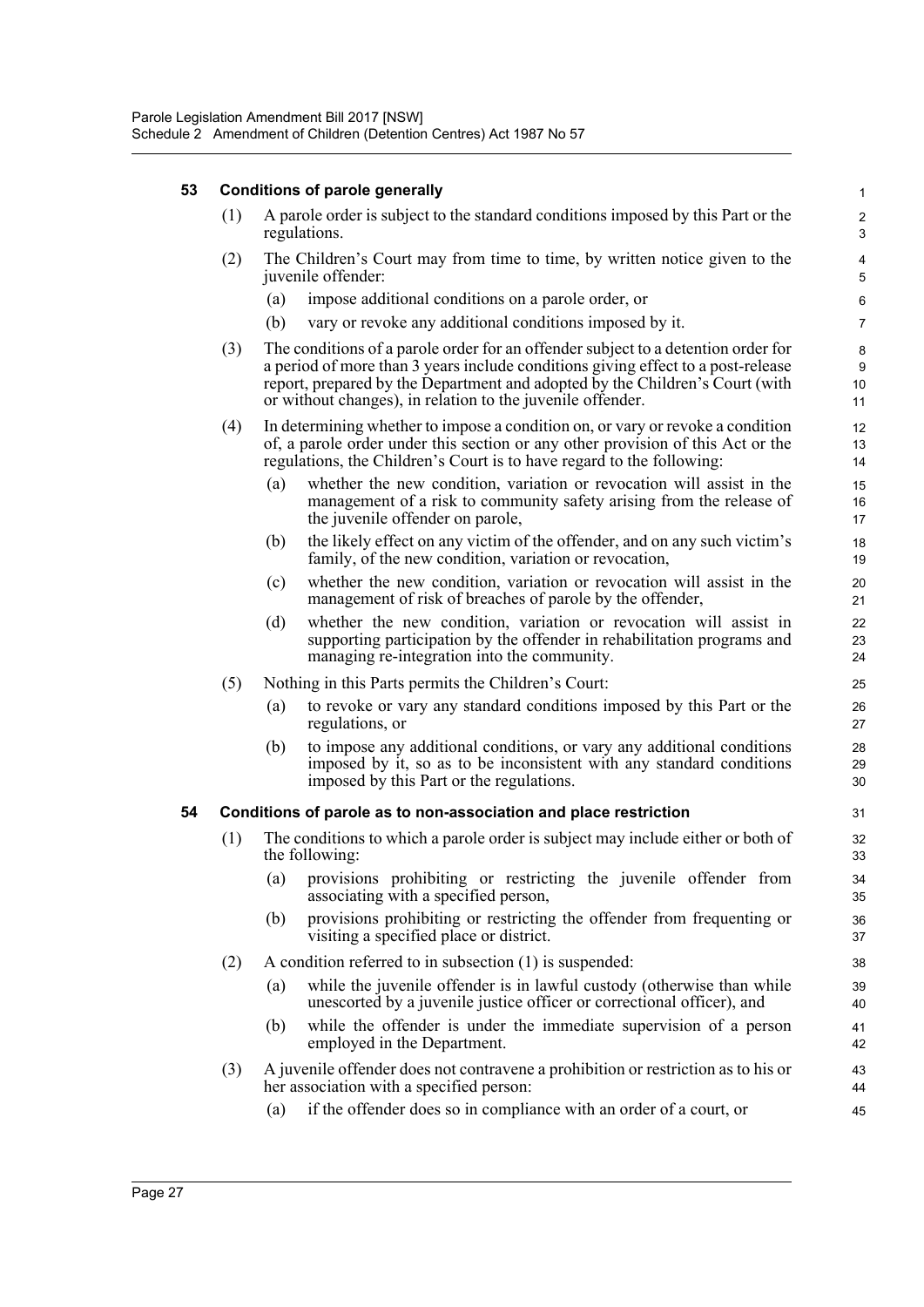|    |     | (b)                                                                                                                                                                                                                                                                       | if, having associated with the person unintentionally, the offender<br>immediately terminates the association.                                                                                                                                      | $\mathbf{1}$<br>$\overline{2}$ |  |  |  |
|----|-----|---------------------------------------------------------------------------------------------------------------------------------------------------------------------------------------------------------------------------------------------------------------------------|-----------------------------------------------------------------------------------------------------------------------------------------------------------------------------------------------------------------------------------------------------|--------------------------------|--|--|--|
|    | (4) | A juvenile offender does not contravene a requirement not to frequent or visit<br>a specified place or district if the offender does so in compliance with an order<br>of a court.                                                                                        |                                                                                                                                                                                                                                                     |                                |  |  |  |
|    | (5) |                                                                                                                                                                                                                                                                           | In this section, <i>associate with</i> means:                                                                                                                                                                                                       | 6                              |  |  |  |
|    |     | (a)                                                                                                                                                                                                                                                                       | to be in company with, or                                                                                                                                                                                                                           | 7                              |  |  |  |
|    |     | (b)                                                                                                                                                                                                                                                                       | to communicate with by any means (including by post, telephone,<br>facsimile, email or other means of electronic communication).                                                                                                                    | 8<br>9                         |  |  |  |
| 55 |     |                                                                                                                                                                                                                                                                           | <b>Conditions as to supervision</b>                                                                                                                                                                                                                 | 10                             |  |  |  |
|    | (1) |                                                                                                                                                                                                                                                                           | It is a condition of a parole order that the juvenile offender is to be subject to<br>supervision, as prescribed by the regulations.                                                                                                                | 11<br>$12 \overline{ }$        |  |  |  |
|    | (2) |                                                                                                                                                                                                                                                                           | The period of supervision is to be the period specified by or under the order or<br>under the regulations, except as provided by subsection (3).                                                                                                    | 13<br>14                       |  |  |  |
|    | (3) | in force.                                                                                                                                                                                                                                                                 | The period of supervision for a juvenile offender released under a parole order<br>made under section 47 is the whole of the period for which the parole order is                                                                                   | 15<br>16<br>17                 |  |  |  |
|    | (4) |                                                                                                                                                                                                                                                                           | The condition imposed by subsection (1) does not apply to an offender in the<br>circumstances (if any) prescribed by the regulations for the purposes of this<br>subsection.                                                                        | 18<br>19<br>20                 |  |  |  |
| 56 |     | circumstances                                                                                                                                                                                                                                                             | Children's Court may exempt from supervision condition in exceptional                                                                                                                                                                               | 21<br>22                       |  |  |  |
|    | (1) |                                                                                                                                                                                                                                                                           | The Children's Court may, by order in writing, exempt a juvenile offender for<br>a specified period from the condition imposed by section 55 (1) if the Court is<br>satisfied that the exceptional circumstances of the case justify the exemption. | 23<br>24<br>25                 |  |  |  |
|    | (2) |                                                                                                                                                                                                                                                                           | The exemption may be unconditional or subject to conditions.                                                                                                                                                                                        | 26                             |  |  |  |
|    | (3) |                                                                                                                                                                                                                                                                           | The order is to specify the purpose for which it is granted.                                                                                                                                                                                        | 27                             |  |  |  |
|    | (4) | For the purposes of this Act, a failure to comply with a condition of the<br>exemption is taken to be a failure to comply with the obligations of the parole<br>order. This subsection does not limit the power of the Children's Court to<br>revoke the exemption order. |                                                                                                                                                                                                                                                     |                                |  |  |  |
|    | (5) | A juvenile offender is not required to comply with the condition imposed<br>under section 55 $(1)$ if the offender is subject to an exemption.                                                                                                                            |                                                                                                                                                                                                                                                     |                                |  |  |  |
|    | (6) |                                                                                                                                                                                                                                                                           | The regulations may make provision for or with respect to the following:                                                                                                                                                                            | 34                             |  |  |  |
|    |     | (a)                                                                                                                                                                                                                                                                       | the periods for which an exemption may be ordered,                                                                                                                                                                                                  | 35                             |  |  |  |
|    |     | (b)                                                                                                                                                                                                                                                                       | notice to an offender of the making or revocation of an exemption order.                                                                                                                                                                            | 36                             |  |  |  |
| 57 |     |                                                                                                                                                                                                                                                                           | Suspension of certain parole conditions                                                                                                                                                                                                             | 37                             |  |  |  |
|    | (1) |                                                                                                                                                                                                                                                                           | This section applies to the following conditions of a parole order:                                                                                                                                                                                 | 38                             |  |  |  |
|    |     | (a)                                                                                                                                                                                                                                                                       | a condition referred to in section $54$ (1),                                                                                                                                                                                                        | 39                             |  |  |  |
|    |     | (b)                                                                                                                                                                                                                                                                       | a condition referred to in section 55 $(1)$ (a supervision condition).                                                                                                                                                                              | 40                             |  |  |  |
|    | (2) |                                                                                                                                                                                                                                                                           | A juvenile justice officer may, by order in writing and subject to the<br>regulations, suspend the application of a supervision condition to a juvenile<br>offender for a period or periods or indefinitely.                                        | 41<br>42<br>43                 |  |  |  |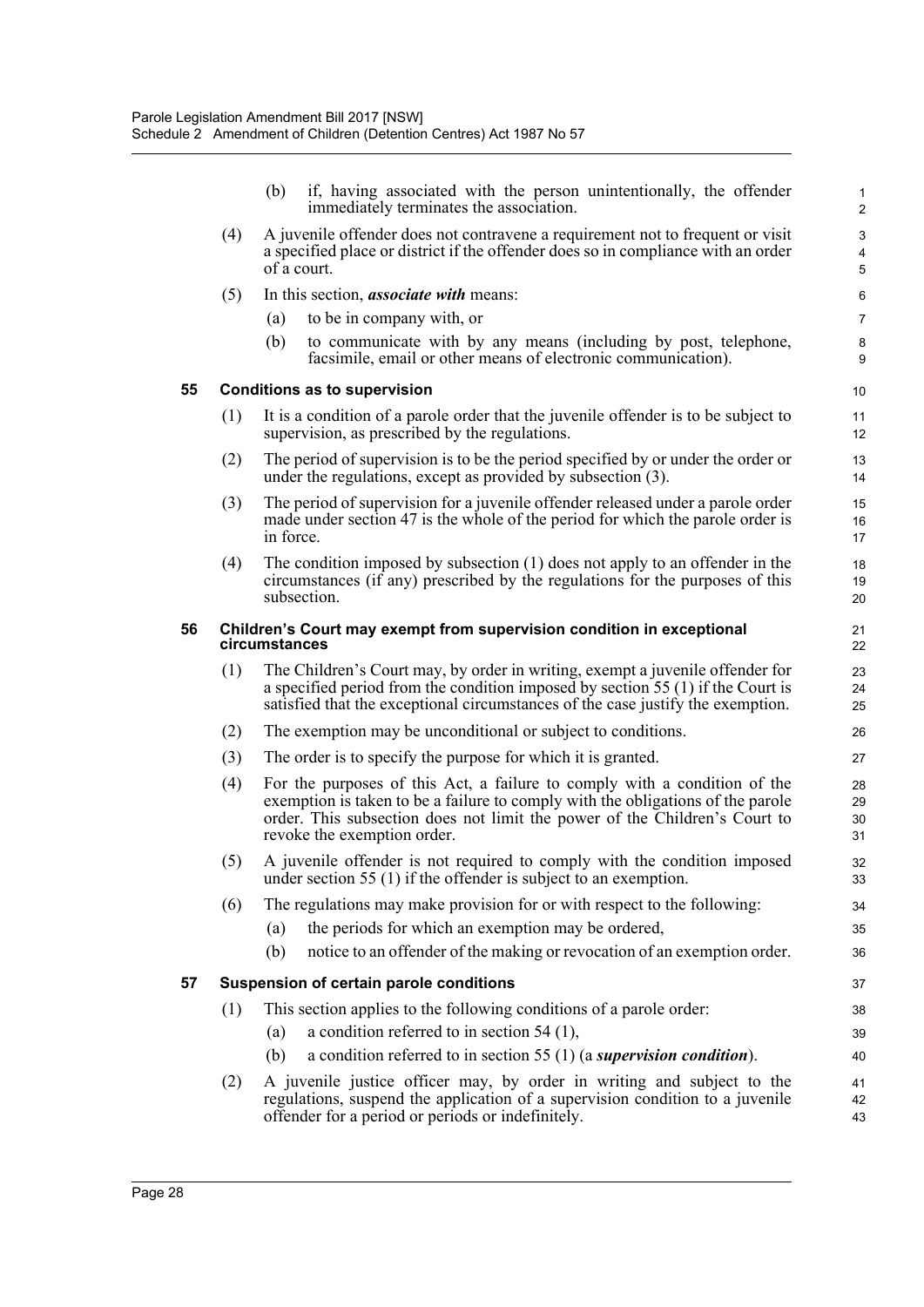|    | (3)               |                                                                                                                                                                                                                                                                                 | A juvenile justice officer may, by order given orally or in writing and subject<br>to the regulations, suspend the application of any other condition to which this<br>section applies to a juvenile offender for a period or periods.                                              | $\mathbf{1}$<br>$\boldsymbol{2}$<br>3 |  |  |
|----|-------------------|---------------------------------------------------------------------------------------------------------------------------------------------------------------------------------------------------------------------------------------------------------------------------------|-------------------------------------------------------------------------------------------------------------------------------------------------------------------------------------------------------------------------------------------------------------------------------------|---------------------------------------|--|--|
|    | (4)               |                                                                                                                                                                                                                                                                                 | The suspension may be unconditional or subject to conditions.                                                                                                                                                                                                                       | $\overline{\mathbf{4}}$               |  |  |
|    | (5)               |                                                                                                                                                                                                                                                                                 | For the purposes of this Act, a failure to comply with a condition of the<br>suspension is taken to be a failure to comply with the obligations of the parole<br>order. This subsection does not limit the power of the juvenile justice officer<br>to revoke the suspension order. | 5<br>6<br>$\overline{7}$<br>8         |  |  |
|    | (6)               |                                                                                                                                                                                                                                                                                 | The regulations may make provision for or with respect to the following:                                                                                                                                                                                                            | $\boldsymbol{9}$                      |  |  |
|    |                   | (a)                                                                                                                                                                                                                                                                             | the periods for which a condition may be suspended,                                                                                                                                                                                                                                 | 10                                    |  |  |
|    |                   | (b)                                                                                                                                                                                                                                                                             | notice to a juvenile offender of the making or revocation of a suspension<br>order,                                                                                                                                                                                                 | 11<br>12                              |  |  |
|    |                   | (c)                                                                                                                                                                                                                                                                             | requiring the power to make, amend or revoke a suspension order to be<br>exercised subject to and in accordance with any specified conditions.                                                                                                                                      | 13<br>14                              |  |  |
|    | (7)               |                                                                                                                                                                                                                                                                                 | This section does not apply to a condition imposed on an offender released on<br>parole under section 47.                                                                                                                                                                           | 15<br>16                              |  |  |
|    | <b>Division 5</b> |                                                                                                                                                                                                                                                                                 | Parole orders for terrorism related offenders                                                                                                                                                                                                                                       | 17                                    |  |  |
| 58 |                   | <b>Definitions</b>                                                                                                                                                                                                                                                              |                                                                                                                                                                                                                                                                                     | 18                                    |  |  |
|    | (1)               |                                                                                                                                                                                                                                                                                 | In this Division:                                                                                                                                                                                                                                                                   | 19                                    |  |  |
|    |                   |                                                                                                                                                                                                                                                                                 | <b><i>terrorism offence</i></b> means a terrorism offence within the meaning of the Crimes<br>Act 1914 of the Commonwealth or an offence under section 310J of the<br>Crimes Act 1900.                                                                                              | 20<br>21<br>22                        |  |  |
|    |                   | applies.                                                                                                                                                                                                                                                                        | <i>terrorism related offender</i> means a juvenile offender to whom this Division                                                                                                                                                                                                   | 23<br>24                              |  |  |
|    |                   |                                                                                                                                                                                                                                                                                 | <i>terrorist act</i> has the same meaning as it has in Part 5.3 of the Commonwealth<br>Criminal Code.                                                                                                                                                                               | 25<br>26                              |  |  |
|    | (2)               | A reference in this Division to a juvenile offender engaging in, or inciting or<br>assisting others to engage in, terrorist acts or violent extremism includes a<br>reference to an offender doing so in this State, in any other part of Australia or<br>in any other country. |                                                                                                                                                                                                                                                                                     |                                       |  |  |
| 59 |                   |                                                                                                                                                                                                                                                                                 | Juvenile offenders to whom Division applies                                                                                                                                                                                                                                         | 31                                    |  |  |
|    | (1)               |                                                                                                                                                                                                                                                                                 | This Division applies to a juvenile offender:                                                                                                                                                                                                                                       | 32                                    |  |  |
|    |                   | (a)                                                                                                                                                                                                                                                                             | who is subject to a detention order for a terrorism offence, who has<br>previously been convicted of a terrorism offence or who has been<br>charged with a terrorism offence, or                                                                                                    | 33<br>34<br>35                        |  |  |
|    |                   | (b)                                                                                                                                                                                                                                                                             | who is the subject of a control order made under Part 5.3 of the<br>Commonwealth Criminal Code, or                                                                                                                                                                                  | 36<br>37                              |  |  |
|    |                   | (c)                                                                                                                                                                                                                                                                             | who has any associations with a terrorist organisation (within the<br>meaning of Division 102 of Part 5.3 of the Commonwealth Criminal<br>Code), or                                                                                                                                 | 38<br>39<br>40                        |  |  |
|    |                   | (d)                                                                                                                                                                                                                                                                             | who has made statements or carried out activities advocating support for<br>terrorist acts or violent extremism, or                                                                                                                                                                 | 41<br>42                              |  |  |
|    |                   | (e)                                                                                                                                                                                                                                                                             | who has any associations or affiliation with any persons or groups<br>advocating support for terrorist acts or violent extremism.                                                                                                                                                   | 43<br>44                              |  |  |
|    |                   |                                                                                                                                                                                                                                                                                 |                                                                                                                                                                                                                                                                                     |                                       |  |  |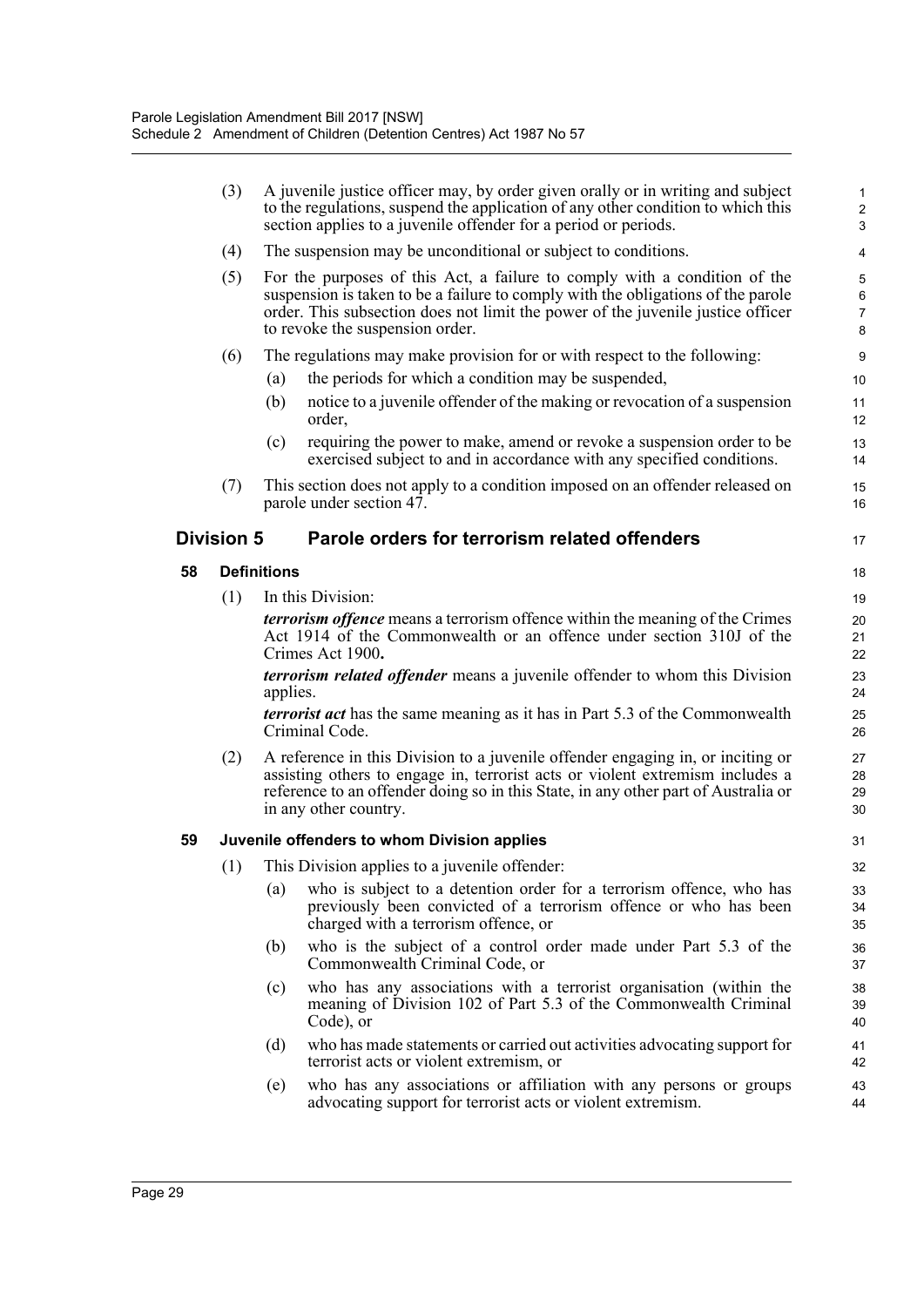(2) This Division applies to a statutory parole order and any other parole order directing the release of a juvenile offender made by the Children's Court under this Part.

1 2 3

40

41 42 43

#### **60 Limitation on release on parole of terrorism related offenders**

- (1) The Children's Court must not make a parole order directing the release of a juvenile offender who is known to the Court to be a terrorism related offender unless:
	- (a) the Court is satisfied that the offender will not engage in, or incite or assist others to engage in, terrorist acts or violent extremism, and
	- (b) the offender is otherwise eligible under this Act to be released on parole.
- (2) The grounds on which the Children's Court may revoke the parole order of a juvenile offender who is known to the Court to be a terrorism related offender include that the Court has become aware that the offender may engage in, or incite or assist others to engage in, terrorist acts or violent extremism.
- (3) The grounds on which the Children's Court may suspend the parole order of a juvenile offender who is known to the Court to be a terrorism related offender include that the Court has become aware that the offender may engage in, or incite or assist others to engage in, terrorist acts or violent extremism.
- (4) A statutory parole order directing the release of a juvenile offender who is known to the court as a terrorism related offender may be revoked by the Children's Court in accordance with this section at any time before or after the release of the offender on parole.

#### **61 General provisions relating to terrorism related offenders**

- (1) In deciding whether or not to release a terrorism related offender on parole, the Children's Court is to:
	- (a) have regard to any credible information it has on the risk that the offender may engage in, or incite or assist others to engage in, terrorist acts or violent extremism under the terms of the proposed parole order and in the future, and
	- (b) have regard in particular to whether the nature of any associations or affiliation that the offender has with any persons or groups advocating support for terrorist acts or violent extremism gives rise to any such risk.
- (2) The Children's Court may, for the purposes of this Division, have regard to advice received from the NSW Police Force or from any other public authority (whether of this or any other State or Territory or of the Commonwealth) established for law enforcement, security or anti-terrorist purposes.
- (3) This Division applies in addition to, and despite anything to the contrary in, any other provision of or made under this Part.
- (4) However, this Division does not limit the operation of section 47.

#### **Division 6 Revocation of parole orders and other sanctions**

#### **62 Application of Division**

This Division applies to a statutory parole order and any parole order directing the release of a juvenile offender made by the Children's Court under this Part.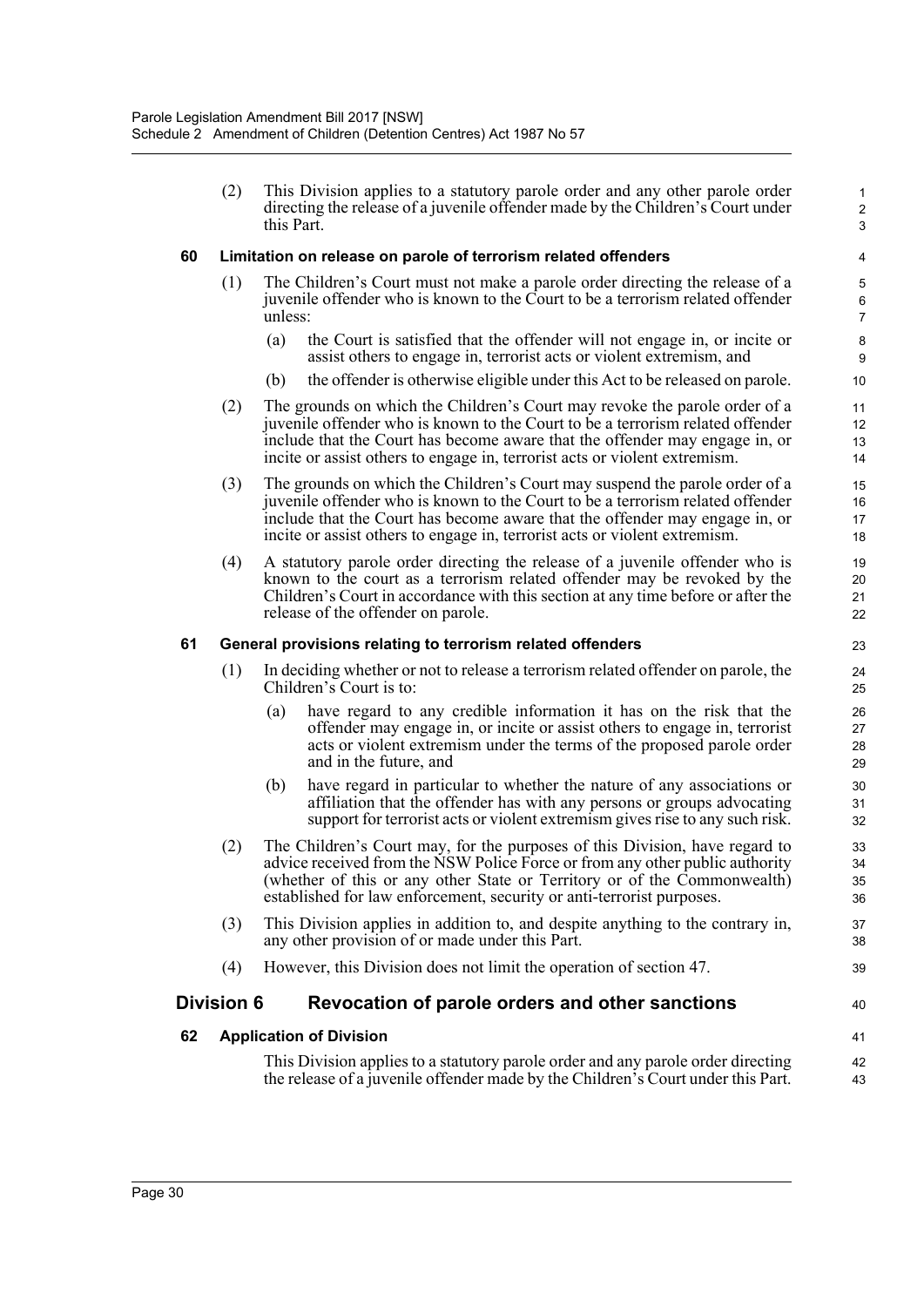#### **63 Revocation of parole before release**

- (1) The Children's Court may make an order revoking a parole order at any time before the offender to whom the order relates is released under the order, if the Court is satisfied that:
	- (a) the offender, if released, would pose a serious identifiable risk to the safety of the community and the risk cannot be sufficiently mitigated by directions from a juvenile justice officer or by changing the conditions of parole, or

46

- (b) the offender, if released, would pose a serious and immediate risk to the offender's safety and the risk cannot be sufficiently mitigated by directions from a juvenile justice officer or by changing the conditions of parole, or
- (c) the offender has requested the revocation, or
- (d) in the case of a parole order made by the Court, there has been a substantial change to a matter considered by the Court in making the order, or
- (e) any other circumstance prescribed by the regulations for the purpose of this section exists.
- (2) The Children's Court may revoke a parole order under this section on its own initiative or on the recommendation of a juvenile justice officer. **Note.** Division 5 sets out additional circumstances relating to the safety of the community in which the parole of individuals may be revoked before or after release if there are terrorism concerns.
- (3) The Attorney General, the Minister or the Secretary may request the Children's Court to revoke a parole order under this section and may make any submissions they think fit to support the request.

#### **64 Actions by Secretary on non-compliance**

- (1) This section applies if the Secretary is satisfied that a juvenile offender has failed to comply with the offender's obligations under a parole order.
- (2) The Secretary may take any of the following actions:
	- (a) record the non-compliance and take no further action,
	- (b) give an informal warning to the juvenile offender.
- (3) As an alternative to taking any such action, the Secretary can decide to refer the failure to comply to the Children's Court because of the serious nature of the non-compliance and may also make a recommendation as to the action that the Court may take in respect of the juvenile offender.
- (4) In deciding whether and what action should be taken in respect of the juvenile offender's failure to comply with obligations under the parole order, the Secretary may have regard to any action previously taken in respect of the failure to comply or any earlier failures to comply with the order.

#### **65 Actions by Children's Court on non-compliance**

- (1) This section applies if the Children's Court is satisfied that a juvenile offender has failed to comply with the offender's obligations under a parole order.
- (2) The Children's Court may take any of the following actions:
	- (a) record the non-compliance and take no further action, 45
	- (b) give the juvenile offender a formal warning,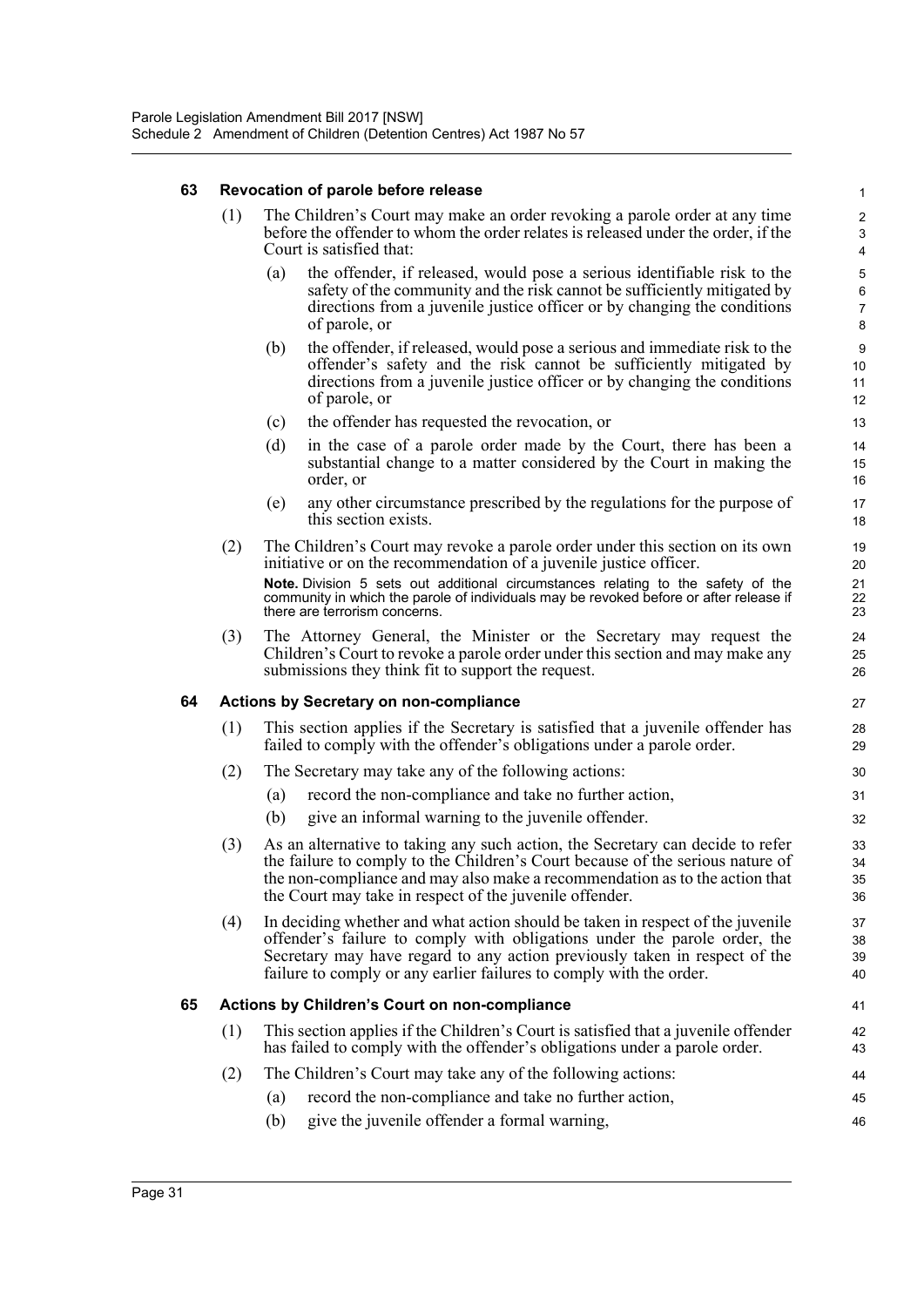|    |     | (c)               | impose additional conditions on the parole order,                                                                                                                      | 1              |
|----|-----|-------------------|------------------------------------------------------------------------------------------------------------------------------------------------------------------------|----------------|
|    |     | (d)               | vary or revoke conditions of the parole order (other than conditions                                                                                                   | 2              |
|    |     | (e)               | imposed by this Act or the regulations),<br>make an order revoking the parole order.                                                                                   | 3<br>4         |
|    |     |                   | Note. The Children's Court may issue a notice requiring a juvenile offender to attend                                                                                  | $\mathbf 5$    |
|    |     |                   | the Court for the purposes of this Part (see section 78 $(1)$ ).                                                                                                       | 6              |
| 66 |     |                   | Circumstances for revocation in addition to non-compliance                                                                                                             | 7              |
|    | (1) |                   | The Children's Court may make an order revoking a parole order at any time<br>after the release of a juvenile offender:                                                | 8<br>9         |
|    |     | $\left( a\right)$ | if it is satisfied that the offender poses a serious and immediate risk to                                                                                             | 10             |
|    |     |                   | the safety of the community and that the risk cannot be sufficiently<br>mitigated by directions from a juvenile justice officer or by changing                         | 11<br>12       |
|    |     |                   | the conditions of parole, or                                                                                                                                           | 13             |
|    |     | (b)               | if it is satisfied that there is a serious and immediate risk that the                                                                                                 | 14             |
|    |     |                   | offender will leave New South Wales in contravention of the conditions<br>of the parole order and that the risk cannot be sufficiently mitigated by                    | 15<br>16       |
|    |     |                   | directions from a juvenile justice officer or by changing the conditions                                                                                               | 17             |
|    |     |                   | of parole, or                                                                                                                                                          | 18             |
|    |     | (c)               | in the case of an offender who has been granted parole under section 47<br>on the grounds that the offender is dying or because of exceptional                         | 19<br>20       |
|    |     |                   | extenuating circumstances, if it is satisfied that those grounds or                                                                                                    | 21             |
|    |     |                   | circumstances no longer exist, or                                                                                                                                      | 22             |
|    |     | (d)               | if the offender fails to appear before the Children's Court when required<br>to do so under this Part, or                                                              | 23<br>24       |
|    |     | (e)               | if the offender has applied for the order to be revoked.                                                                                                               | 25             |
|    | (2) |                   | The Children's Court may make a parole revocation order on its own initiative<br>or on the recommendation of the Secretary or a juvenile justice officer.              | 26<br>27       |
|    |     | concerns.         | Note. Division 5 sets out additional circumstances relating to the safety of the<br>community in which the parole of individuals may be revoked if there are terrorism | 28<br>29<br>30 |
| 67 |     |                   | Hearings as to non-compliance and revocation                                                                                                                           | 31             |
|    | (1) |                   | The Children's Court may, at any time, hold a hearing into whether a juvenile                                                                                          | 32             |
|    |     |                   | offender has failed to comply with the offender's obligations under a parole                                                                                           | 33             |
|    |     |                   | order or whether there are other grounds to revoke the order.<br><b>Note.</b> Division 8 sets out procedures for hearings.                                             | 34<br>35       |
|    | (2) |                   | The Children's Court is not required to hold a hearing before it decides to                                                                                            | 36             |
|    |     |                   | revoke a parole order directing the release of a juvenile offender or to take any                                                                                      | 37             |
|    |     |                   | other action in relation to non-compliance with an order.                                                                                                              | 38             |
|    | (3) |                   | If the Children's Court revokes a parole order without holding a hearing, the                                                                                          | 39             |
|    |     |                   | Court is required to hold a hearing within 28 days of giving notice to the<br>juvenile offender of the revocation.                                                     | 40<br>41       |
|    | (4) |                   | If a hearing is held under subsection (3), the Children's Court may make any                                                                                           | 42             |
|    |     |                   | decision that it could make on a reconsideration application under                                                                                                     | 43             |
|    |     |                   | section $74(1)$ .                                                                                                                                                      | 44             |
| 68 |     |                   | <b>Effect of revocation order</b>                                                                                                                                      | 45             |
|    | (1) |                   | An order revoking a parole order takes effect, or is taken to have effect, on the<br>day on which it is made or on any earlier day specified in the order.             | 46<br>47       |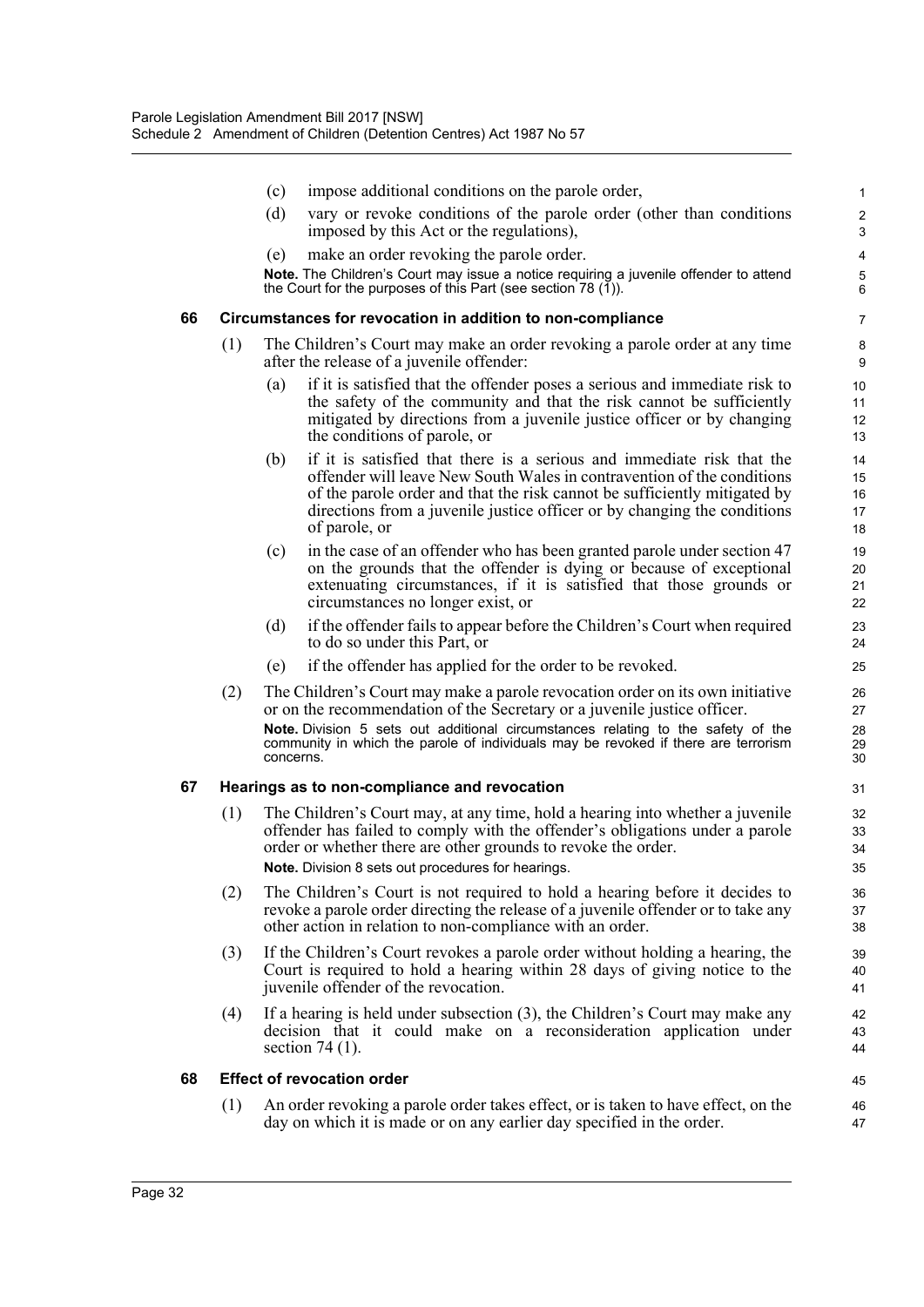|    | (2)                                               | The earliest day on which the revocation of a parole order on the grounds of<br>non-compliance may be taken to have effect is the date of the last occasion on<br>which there was a failure by the juvenile offender to comply with obligations<br>under the parole order that constituted all or part of the grounds for the<br>revocation.                                                            | $\mathbf{1}$<br>$\sqrt{2}$<br>3<br>4<br>5 |  |  |  |  |  |  |  |
|----|---------------------------------------------------|---------------------------------------------------------------------------------------------------------------------------------------------------------------------------------------------------------------------------------------------------------------------------------------------------------------------------------------------------------------------------------------------------------|-------------------------------------------|--|--|--|--|--|--|--|
|    | (3)                                               | If the juvenile offender is not taken into custody until after the day on which<br>the order revoking the parole order takes effect, the term of the offender's<br>detention order is, by this subsection, extended by the number of days the<br>person was at large after the order took effect.                                                                                                       | 6<br>$\overline{7}$<br>8<br>9             |  |  |  |  |  |  |  |
|    |                                                   | Note. Division 7 sets out rights and procedures for reconsideration where a parole<br>order is revoked.                                                                                                                                                                                                                                                                                                 | 10<br>11                                  |  |  |  |  |  |  |  |
| 69 |                                                   | Request by Attorney General, Minister, DPP to revoke parole order                                                                                                                                                                                                                                                                                                                                       | 12                                        |  |  |  |  |  |  |  |
|    |                                                   | The Attorney General, the Minister or the Director of Public Prosecutions may<br>request the Children's Court to exercise its powers to revoke a parole order in<br>relation to a juvenile offender who is serving a sentence of imprisonment for<br>a serious children's indictable offence on the ground that the order has been<br>made on the basis of false, misleading or irrelevant information. | 13<br>14<br>15<br>16<br>17                |  |  |  |  |  |  |  |
| 70 | Application to Supreme Court by juvenile offender |                                                                                                                                                                                                                                                                                                                                                                                                         |                                           |  |  |  |  |  |  |  |
|    | (1)                                               | If:                                                                                                                                                                                                                                                                                                                                                                                                     | 19                                        |  |  |  |  |  |  |  |
|    |                                                   | the Children's Court revokes a parole order, and<br>(a)                                                                                                                                                                                                                                                                                                                                                 | 20                                        |  |  |  |  |  |  |  |
|    |                                                   | the juvenile offender to whom the parole order relates alleges that the<br>(b)<br>order has been revoked on the basis of false, misleading or irrelevant<br>information.                                                                                                                                                                                                                                | 21<br>22<br>23                            |  |  |  |  |  |  |  |
|    |                                                   | the offender may, in accordance with rules of court, apply to the Supreme<br>Court for a direction to be given to the Children's Court as to whether the<br>information was false, misleading or irrelevant.                                                                                                                                                                                            | 24<br>25<br>26                            |  |  |  |  |  |  |  |
|    | (2)                                               | The Supreme Court may give any directions with respect to the information<br>that it thinks fit.                                                                                                                                                                                                                                                                                                        | 27<br>28                                  |  |  |  |  |  |  |  |
|    | (3)                                               | An application under this section is to be considered by the Supreme Court if<br>and only if it is satisfied that the application is not an abuse of process and that<br>there appears to be sufficient evidence to support the application.                                                                                                                                                            | 29<br>30<br>31                            |  |  |  |  |  |  |  |
|    | (4)                                               | This section does not give the Supreme Court jurisdiction to consider the<br>merits of the Children's Court's decision otherwise than on the grounds<br>referred to in subsection (1).                                                                                                                                                                                                                  | 32<br>33<br>34                            |  |  |  |  |  |  |  |
|    | (5)                                               | At the hearing or determination of an application under this section, a juvenile<br>offender is not entitled to appear in person, except by leave of the Supreme<br>Court.                                                                                                                                                                                                                              | 35<br>36<br>37                            |  |  |  |  |  |  |  |
|    | <b>Division 7</b>                                 | <b>Reconsideration of parole</b>                                                                                                                                                                                                                                                                                                                                                                        | 38                                        |  |  |  |  |  |  |  |
| 71 |                                                   | <b>Application of Division</b>                                                                                                                                                                                                                                                                                                                                                                          | 39                                        |  |  |  |  |  |  |  |
|    |                                                   | This Division applies to a statutory parole order and any parole order directing<br>the release of a juvenile offender made by the Children's Court under this Part.                                                                                                                                                                                                                                    | 40<br>41                                  |  |  |  |  |  |  |  |
| 72 |                                                   | Reconsideration options after refusal of parole                                                                                                                                                                                                                                                                                                                                                         | 42                                        |  |  |  |  |  |  |  |
|    |                                                   | If the Children's Court refuses to make a parole order directing the release of<br>a juvenile offender, the Court must specify one of the following:                                                                                                                                                                                                                                                    | 43<br>44                                  |  |  |  |  |  |  |  |
|    |                                                   | a new date on which the offender will be eligible for parole,<br>(a)                                                                                                                                                                                                                                                                                                                                    | 45                                        |  |  |  |  |  |  |  |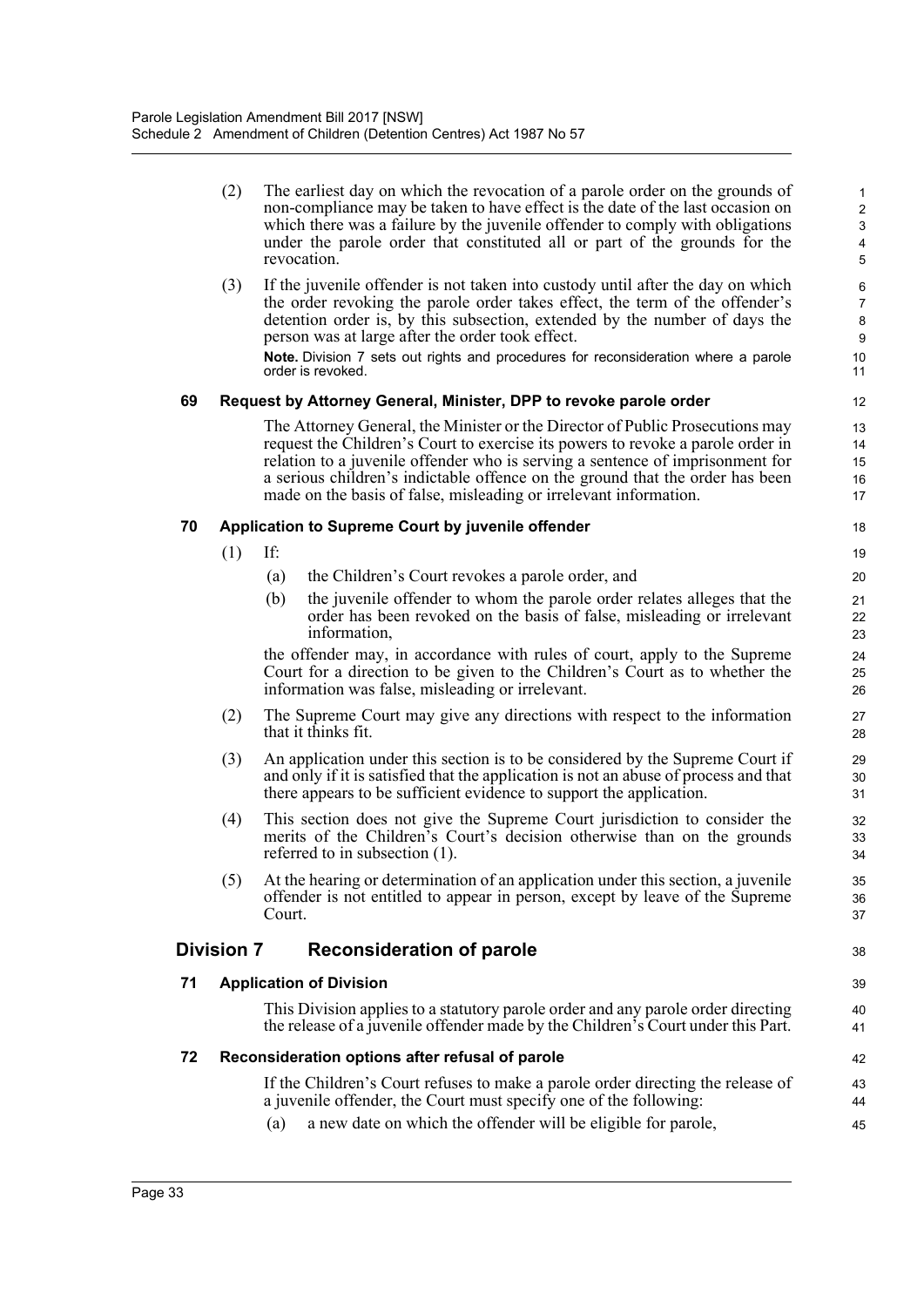|    |     | (b) |                  | a date for a hearing to reconsider whether or not the offender should be<br>released on parole,                                                                                                           | 1<br>2                                      |
|----|-----|-----|------------------|-----------------------------------------------------------------------------------------------------------------------------------------------------------------------------------------------------------|---------------------------------------------|
|    |     | (c) |                  | a date on or after which the offender may apply to the Court to be<br>released on parole.                                                                                                                 | $\ensuremath{\mathsf{3}}$<br>$\overline{4}$ |
| 73 |     |     |                  | Reconsideration options after revocation of parole                                                                                                                                                        | 5                                           |
|    | (1) |     | following:       | If the Children's Court revokes a parole order, the Court must do one of the                                                                                                                              | 6<br>7                                      |
|    |     | (a) |                  | specify a new date on which the offender will be eligible for parole,                                                                                                                                     | 8                                           |
|    |     | (b) |                  | specify a date for a hearing to reconsider whether or not the offender<br>should be released on parole,                                                                                                   | 9<br>10                                     |
|    |     | (c) |                  | specify a date on or after which the offender may apply to the Court to<br>be released on parole,                                                                                                         | 11<br>12                                    |
|    |     | (d) |                  | defer determining any of the matters referred to in paragraph $(a)$ , $(b)$<br>or (c) for a specified period (not being for more than 3 months).                                                          | 13<br>14                                    |
|    | (2) |     | occasions.       | The Children's Court may defer determining any of those matters on 1 or more                                                                                                                              | 15<br>16                                    |
| 74 |     |     |                  | Application for reconsideration of parole decision or revocation                                                                                                                                          | 17                                          |
|    | (1) |     |                  | A juvenile offender may apply to the Children's Court for the granting of<br>parole after a decision to refuse or revoke, or to defer a decision about, parole:                                           | 18<br>19                                    |
|    |     | (a) |                  | on or after a day specified by the Court for the making of any such<br>application by the offender, or                                                                                                    | 20<br>21                                    |
|    |     | (b) |                  | at any time after the decision on the ground that:                                                                                                                                                        | 22                                          |
|    |     |     | (i)              | new information has become available that is relevant to the<br>granting of parole or a condition of parole, or                                                                                           | 23<br>24                                    |
|    |     |     | (ii)             | the situation of the offender, or in relation to the granting of<br>parole, has materially changed since the decision.                                                                                    | 25<br>26                                    |
|    | (2) |     | the ground that: | A juvenile offender may apply to the Children's Court for the reconsideration<br>of a decision about the conditions of parole at any time after the decision on                                           | 27<br>28<br>29                              |
|    |     | (a) |                  | new information has become available that is relevant to the granting of<br>parole or a condition of parole, or                                                                                           | 30<br>31                                    |
|    |     | (b) |                  | the situation of the offender, or in relation to the granting of parole, has<br>materially changed since the decision.                                                                                    | 32<br>33                                    |
|    | (3) |     |                  | An application under this section may be accompanied by written submissions<br>in support of the application.                                                                                             | 34<br>35                                    |
|    | (4) |     |                  | On an application being made, the Children's Court:                                                                                                                                                       | 36                                          |
|    |     | (a) |                  | must set a date (occurring as soon as practicable) on which the hearing<br>will be conducted, and                                                                                                         | 37<br>38                                    |
|    |     | (b) |                  | must give notice to the juvenile offender of the date, time and place for<br>the hearing.                                                                                                                 | 39<br>40                                    |
|    | (5) |     |                  | The Children's Court may refuse to consider an application made under<br>subsection $(1)$ $(b)$ or $(2)$ if it considers the application to be frivolous,<br>vexatious or to have no prospect of success. | 41<br>42<br>43                              |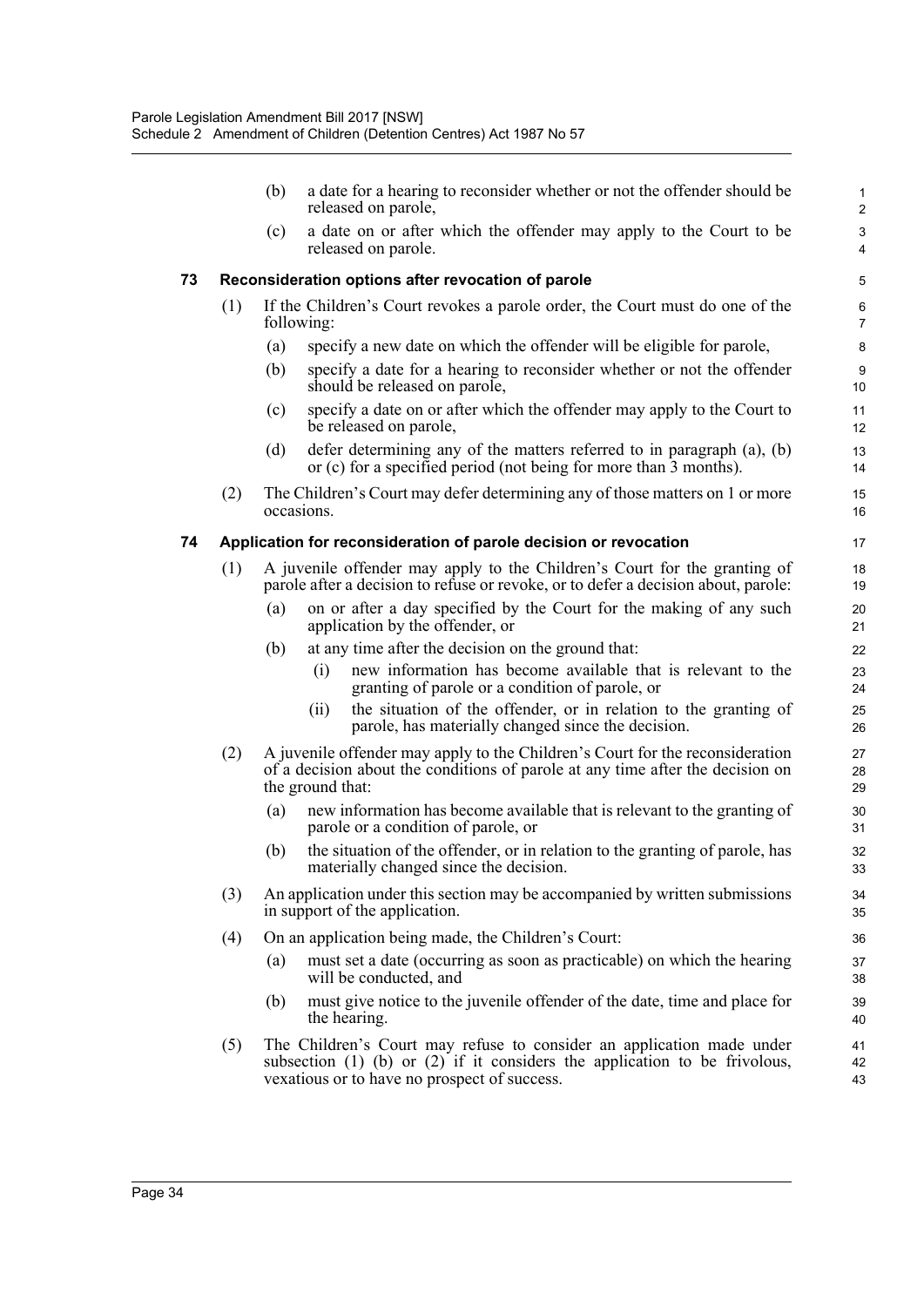#### **75 Decisions on reconsideration**

| (1) | On the hearing of an application under section $74$ (1), the Children's Court<br>may: |                                                                                                                                                                            |             |  |  |  |  |
|-----|---------------------------------------------------------------------------------------|----------------------------------------------------------------------------------------------------------------------------------------------------------------------------|-------------|--|--|--|--|
|     | $\left( a\right)$                                                                     | defer the making of a decision as to whether or not the juvenile offender<br>should be released on parole for a specified period (not being for more<br>than 3 months), or | 4<br>5<br>6 |  |  |  |  |
|     | (b)                                                                                   | confirm the decision being reconsidered, or                                                                                                                                | 7           |  |  |  |  |
|     | (c)                                                                                   | make or reinstate a parole order for the juvenile offender.                                                                                                                | 8           |  |  |  |  |
| (2) | On the hearing of an application under section $74$ (2), the Children's Court<br>may: |                                                                                                                                                                            |             |  |  |  |  |
|     | (a)                                                                                   | confirm the decision being reconsidered, or                                                                                                                                | 11          |  |  |  |  |
|     | (b)                                                                                   | vary or revoke the conditions of parole or impose new conditions of<br>parole.                                                                                             | 12<br>13    |  |  |  |  |
| (3) |                                                                                       | The Children's Court may defer making a decision as to a juvenile offender                                                                                                 | 14          |  |  |  |  |

1

15

# **76 Date of parole after reconsideration**

on 1 or more occasions.

The period specified for release in a parole order directing the release of a juvenile offender made after an application under this Division is to be:

- (a) if the order is made before the offender's parole eligibility date, a period that begins on or after the eligibility date and ends no later than 35 days after that date, or
- (b) if the order is made after the offender's parole eligibility date, a period that begins on the date on which the order is made and ends no later than 35 days after that date.

#### **Division 8 Procedure at hearings**

#### **77 Hearings**

- (1) The Children's Court may conduct hearings for the purposes of exercising its jurisdiction under this Part.
- (2) Hearings under this Part are to be held in accordance with section 10 of the *Children (Criminal Proceedings) Act 1987*, unless otherwise ordered by the Children's Court.

#### **78 Power to require attendance of juvenile offenders and witnesses and production of documents**

- (1) A Children's Magistrate may, at any time, by notice in writing given to a juvenile offender who has been released on parole require the offender to attend at a specified time and place for the purposes of this Part.
- (2) A Children's Magistrate may, by notice in writing given to a person, require the person on whom the notice is served:
	- (a) to appear before the Children's Court for the purpose of giving evidence in proceedings under this Part, or
	- (b) to produce to the Children's Court any document (including a document in the custody or under the control of the person and in the possession of or the property of the Crown) that is relevant to any proceedings of the Children's Court under this Part,

at a time, date and place specified in the instrument.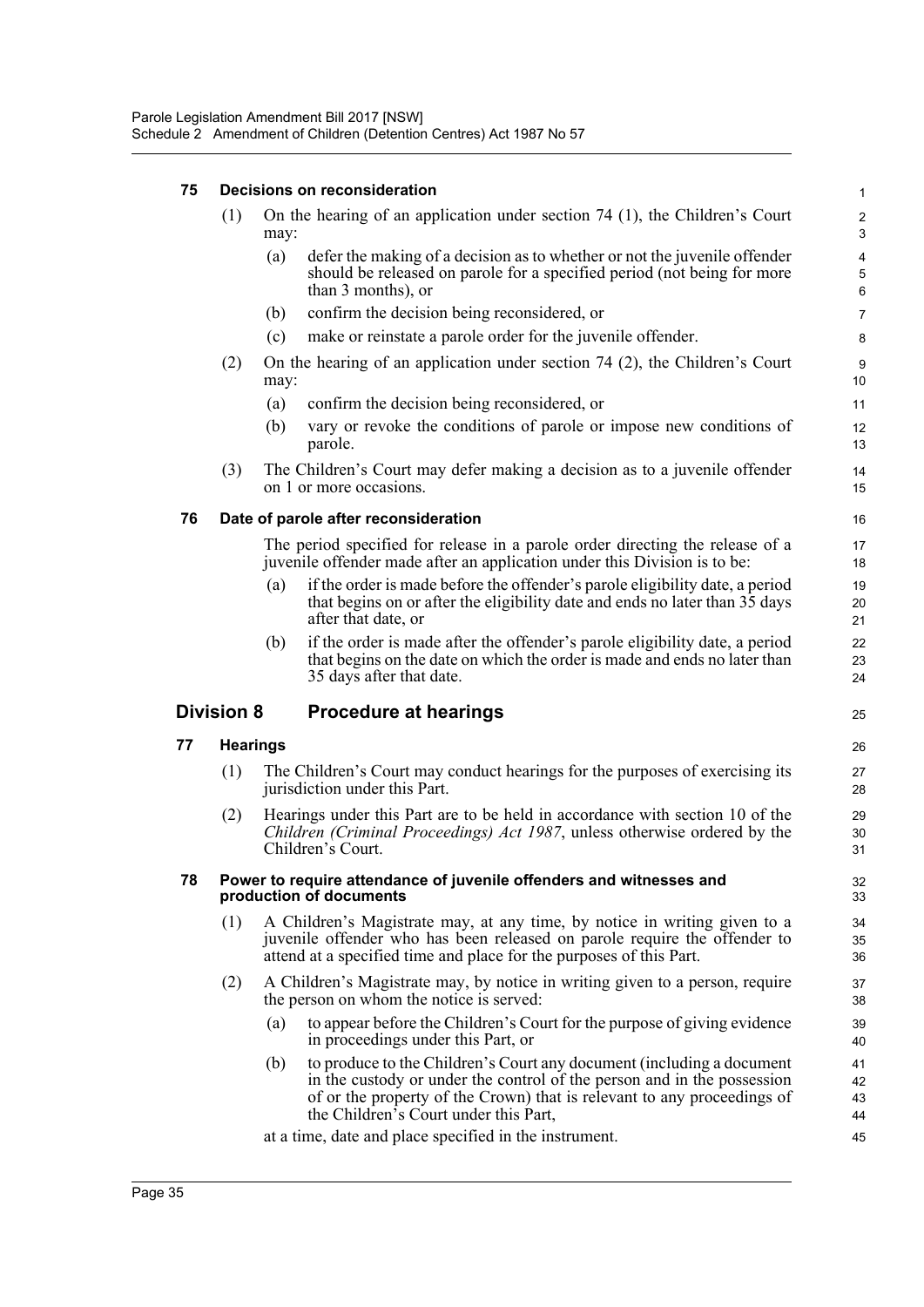|    | (3)             |                     | A Children's Magistrate may require a person who appears before the<br>Children's Court to be sworn for the purpose of giving evidence on oath and<br>may administer an oath accordingly.                                                                                                  | 2<br>3               |
|----|-----------------|---------------------|--------------------------------------------------------------------------------------------------------------------------------------------------------------------------------------------------------------------------------------------------------------------------------------------|----------------------|
|    | (4)             |                     | If a document is produced to the Children's Court, the Court may take<br>possession of the document for any period that it considers necessary for the<br>purposes of the proceedings before it.                                                                                           | 6                    |
|    | (5)             |                     | This section does not require a person to produce to the Children's Court any<br>document the production of which the Minister certifies in writing:                                                                                                                                       | 7<br>8               |
|    |                 | (a)                 | may endanger an offender or any other person, or                                                                                                                                                                                                                                           | g                    |
|    |                 | (b)                 | may otherwise be contrary to the public interest.                                                                                                                                                                                                                                          | 10                   |
| 79 |                 |                     | Submissions by juvenile offenders at hearings                                                                                                                                                                                                                                              | 11                   |
|    | (1)             |                     | At any hearing relating to a juvenile offender conducted by the Children's<br>Court under this Part, the offender may make submissions to the Court as to<br>whether or not the offender should be released on parole.                                                                     | 12<br>13<br>14       |
|    | (2)             |                     | Submissions may be made orally or in writing and, if in writing, may be given<br>to the Children's Court either before or at the hearing.                                                                                                                                                  | 15<br>16             |
| 80 |                 |                     | <b>Rights of parties making submissions</b>                                                                                                                                                                                                                                                | 17                   |
|    |                 |                     | Any person (including the State) who is entitled under this Part to make<br>submissions at a hearing to the Children's Court may, at the hearing:                                                                                                                                          | 18<br>19             |
|    |                 | (a)                 | be represented by an Australian legal practitioner or, with the consent<br>of the Court, by any other person, and                                                                                                                                                                          | 20<br>21             |
|    |                 | (b)                 | call and examine any witness who attends, including any witness called<br>by the Court, and                                                                                                                                                                                                | 22<br>23             |
|    |                 | (c)                 | produce documents and exhibits to the Court, and                                                                                                                                                                                                                                           | 24                   |
|    |                 | (d)                 | give evidence on oath, and                                                                                                                                                                                                                                                                 | 25                   |
|    |                 | (e)                 | otherwise adduce, orally or in writing, to the Court any matters, and<br>address the Court on any matters, that are relevant to the proceedings<br>before the Court.                                                                                                                       | 26<br>27<br>28       |
| 81 |                 | <b>Adjournments</b> |                                                                                                                                                                                                                                                                                            | 29                   |
|    |                 |                     | The Children's Court may postpone or adjourn a hearing for any reason that<br>seems appropriate to it.                                                                                                                                                                                     | 30<br>31             |
| 82 | <b>Warrants</b> |                     |                                                                                                                                                                                                                                                                                            | 32                   |
|    | (1)             |                     | A Children's Magistrate may issue a warrant for the arrest of a juvenile<br>offender if:                                                                                                                                                                                                   | 33<br>34             |
|    |                 | (a)                 | the offender fails to appear before the Children's Court after a notice has<br>been issued to the offender under section 78, or                                                                                                                                                            | 35<br>36             |
|    |                 | (b)                 | the Court is of the opinion that the offender will not appear if given such<br>a notice.                                                                                                                                                                                                   | 37<br>38             |
|    | (2)             |                     | If the Children's Court revokes a parole order, a Children's Magistrate may<br>issue a warrant committing the juvenile offender to a detention centre or<br>correctional centre to serve the remainder of the detention order to which the<br>order relates by way of full-time detention. | 39<br>40<br>41<br>42 |
|    | (3)             |                     | The Children's Court may, by order, recall or suspend any warrant that it has<br>issued under this section.                                                                                                                                                                                | 43<br>44             |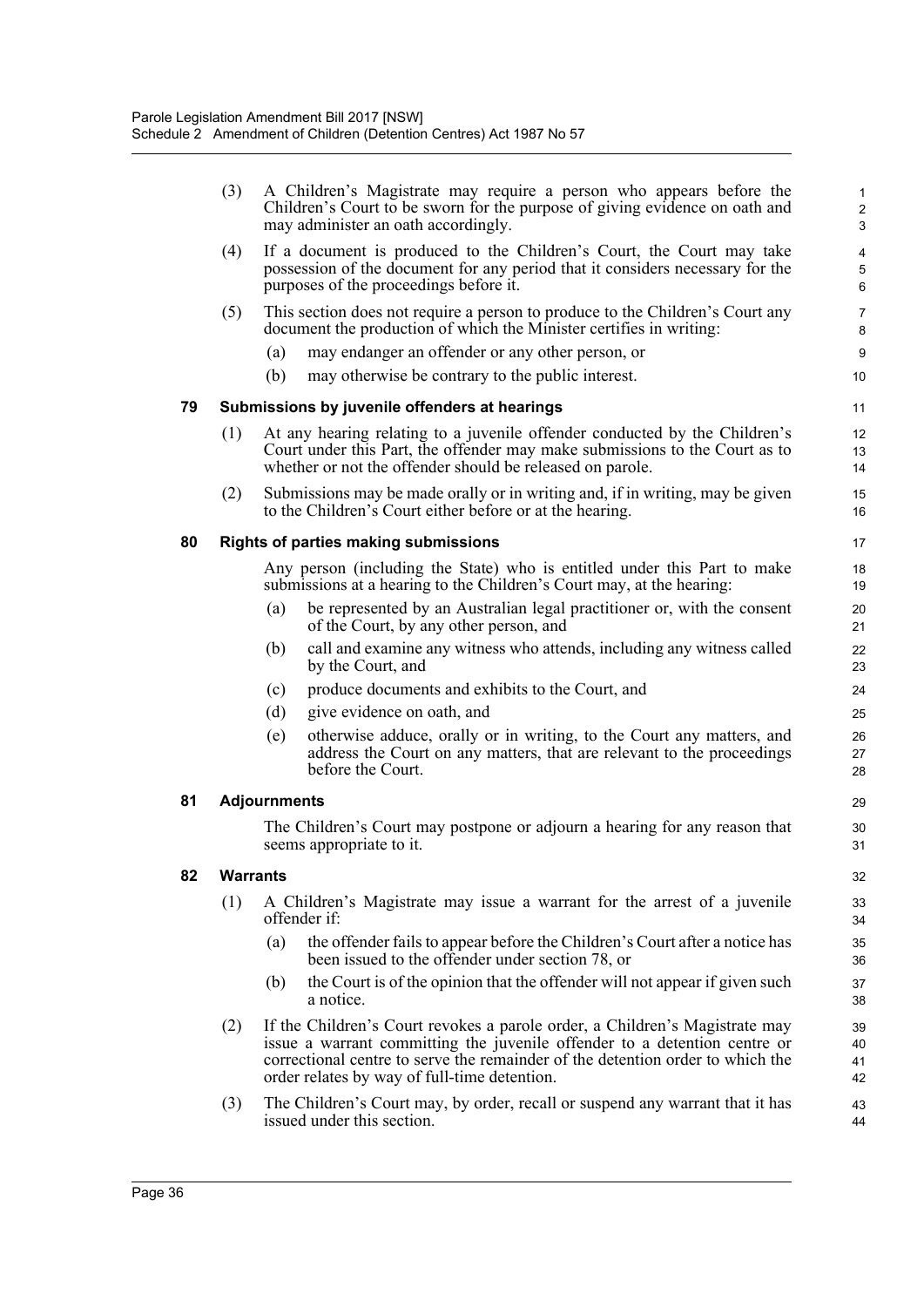(4) A warrant for the arrest of a juvenile offender under this section is sufficient authority for any police officer to arrest, or to have custody of, the juvenile offender named in the warrant, to convey the offender to the place specified in the warrant and to deliver the offender into the custody of the Children's Court.

22

40 41

- (5) A warrant committing a juvenile offender to a detention centre or correctional centre under this section is sufficient authority:
	- (a) for any police officer to arrest, or to have custody of, the juvenile offender named in the warrant, to convey the offender to the place specified in the warrant and to deliver the offender into the custody of the person in charge of that place, and
	- (b) for the person in charge of that place to have custody of the offender named in the warrant for the remainder of the detention order to which the warrant relates.
- (6) The regulations may make provision for or with respect to the form of any warrants issued for the purposes of this section.

#### **83 Witnesses' expenses**

A person who is required to appear or give evidence before the Children's Court under this Part (other than a juvenile offender in respect of whom the proceedings are being held) is entitled to be paid any allowances and expenses that the Minister may determine in respect of the person.

#### **Division 9 Prerogative of mercy**

#### **84 Governor may make parole order**

- (1) The Governor may, in exercising the prerogative of mercy, make a parole order in respect of a juvenile offender.
- (2) The parole order may be made whether or not the juvenile offender is eligible for release on parole.
- (3) A juvenile offender may be released on parole in accordance with a parole order made by the Governor.
- (4) The following provisions of this Part (the *applied provisions*) apply to a parole order made by the Governor in the same way as they apply to a parole order made by the Children's Court:
	- (a) Division 1 (other than sections 41 and 42),
	- (b) Divisions 3, 4, 6, 7, 8 and 10 (other than sections 92 and 93).
- (5) Except to the extent the Governor otherwise directs, the Children's Court is to exercise functions under the applied provisions as if the parole order were a parole order made by the Children's Court.
- (6) The Governor may revoke or vary a direction given to the Children's Court under this section.

#### **Division 10 Miscellaneous**

#### **85 Application of Division**

This Division applies to a statutory parole order and any parole order directing the release of a juvenile offender made by the Children's Court under this Part. 42 43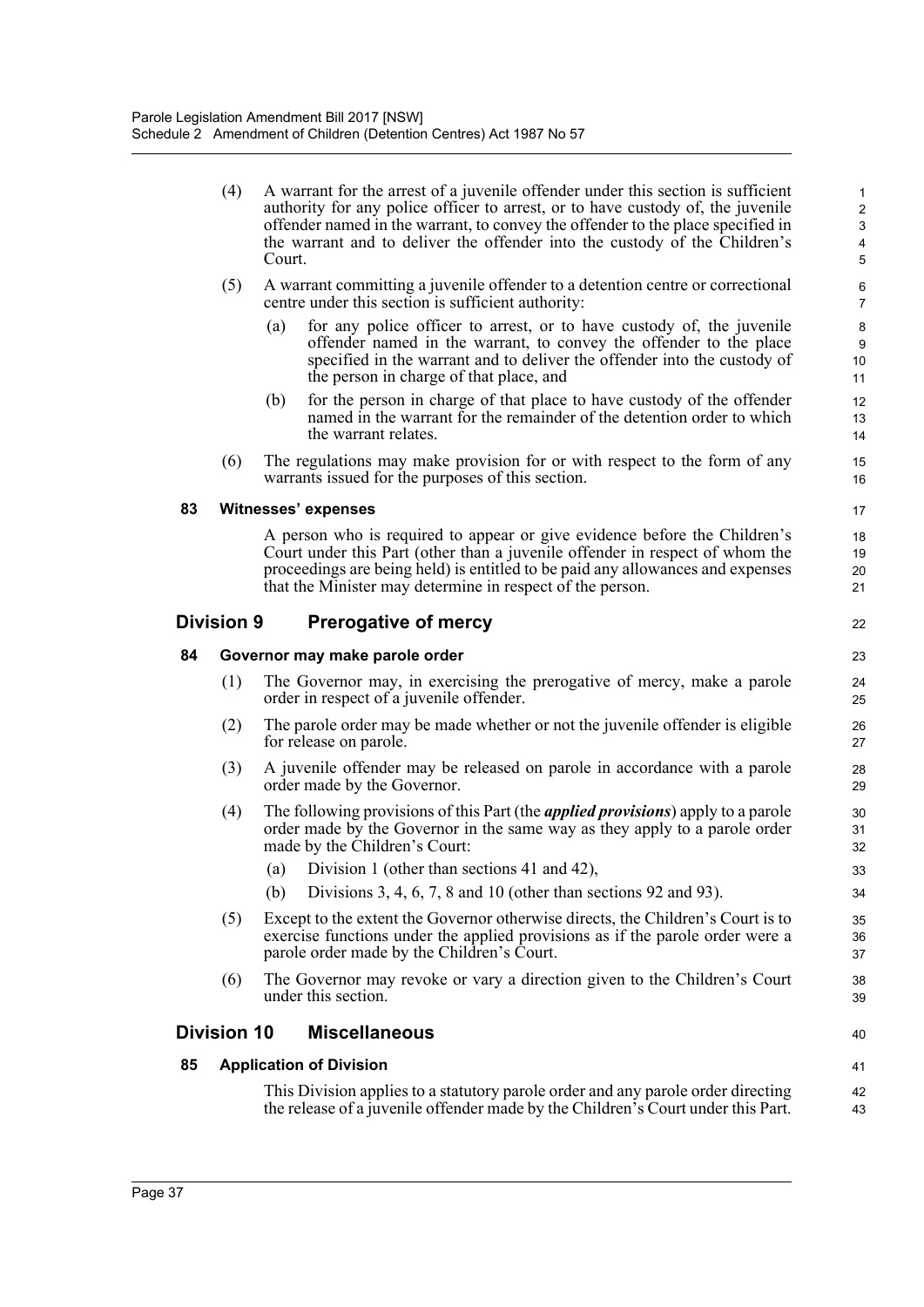## **86 Submissions by State**

|    | (1)                                                                            | The State may at any time make submissions to the Children's Court<br>concerning the release on parole of a serious offender.                                                                                                                                                                            | $\overline{\mathbf{c}}$<br>3       |  |  |  |  |
|----|--------------------------------------------------------------------------------|----------------------------------------------------------------------------------------------------------------------------------------------------------------------------------------------------------------------------------------------------------------------------------------------------------|------------------------------------|--|--|--|--|
|    | (2)                                                                            | If the State makes any such submission before the Children's Court makes a<br>final decision concerning the release of the offender, the Court must not make<br>such a decision without taking the submission into account.                                                                              | $\overline{4}$<br>$\mathbf 5$<br>6 |  |  |  |  |
|    | (3)                                                                            | If the State makes any such submission after the Children's Court makes a<br>final decision concerning the release of the offender, but before the offender is<br>released, the Court must consider whether or not it should exercise its power<br>under section 63 to revoke the relevant parole order. | 7<br>8<br>9<br>10                  |  |  |  |  |
|    | (4)                                                                            | The regulations may make provision for or with respect to submissions by the<br>State under this section, including provisions relating to the application of this<br>Part in connection with any such submission.                                                                                       | 11<br>12<br>13                     |  |  |  |  |
|    | (5)                                                                            | The powers of the State under this section may be exercised by the Secretary<br>and by any other authority of the State.                                                                                                                                                                                 | 14<br>15                           |  |  |  |  |
|    | (6)                                                                            | In this section:                                                                                                                                                                                                                                                                                         | 16                                 |  |  |  |  |
|    |                                                                                | serious offender means a juvenile offender who belongs to a class of offenders<br>prescribed by the regulations for the purposes of this section.                                                                                                                                                        | 17<br>18                           |  |  |  |  |
| 87 | <b>Submissions by Secretary</b>                                                |                                                                                                                                                                                                                                                                                                          |                                    |  |  |  |  |
|    | (1)                                                                            | The Secretary may at any time make submissions to the Children's Court<br>concerning the release on parole of a juvenile offender.                                                                                                                                                                       | 20<br>21                           |  |  |  |  |
|    | (2)                                                                            | If the Secretary makes a submission before the Children's Court makes a final<br>decision concerning the release of the juvenile offender, the Court must not<br>make the decision without taking the submission into account.                                                                           | 22<br>23<br>24                     |  |  |  |  |
|    | (3)                                                                            | The regulations may make provision for or with respect to submissions by the<br>Secretary under this section.                                                                                                                                                                                            | 25<br>26                           |  |  |  |  |
| 88 | Functions may be exercised after order has expired                             |                                                                                                                                                                                                                                                                                                          |                                    |  |  |  |  |
|    |                                                                                | The Children's Court may exercise any function under this Part in relation to<br>a parole order, even if the order has expired.                                                                                                                                                                          | 28<br>29                           |  |  |  |  |
| 89 | Notice of parole decisions<br>30                                               |                                                                                                                                                                                                                                                                                                          |                                    |  |  |  |  |
|    | (1)                                                                            | The Children's Court must give notice to a juvenile offender of a decision<br>under this Part relating to the grant or revocation of parole, including any<br>decision relating to the conditions of parole.                                                                                             | 31<br>32<br>33                     |  |  |  |  |
|    | (2)                                                                            | The notice is to contain any matters that are prescribed by the regulations for<br>the purposes of this section.                                                                                                                                                                                         | 34<br>35                           |  |  |  |  |
| 90 | Parole order not invalidated by failure to comply with procedural requirements |                                                                                                                                                                                                                                                                                                          |                                    |  |  |  |  |
|    |                                                                                | A parole order is not invalid merely because of a failure by the Children's<br>Court or another court to comply with any procedural requirement imposed by<br>or under this Act.                                                                                                                         | 37<br>38<br>39                     |  |  |  |  |
| 91 | Security of certain information                                                |                                                                                                                                                                                                                                                                                                          |                                    |  |  |  |  |
|    | (1)                                                                            | This section applies if a provision of this Part or the regulations (an<br><i>information requirement</i> ) requires a person to be provided with a copy of a<br>report or another document (or any part of the report or document) or<br>information contained in a report or document.                 | 41<br>42<br>43<br>44               |  |  |  |  |

1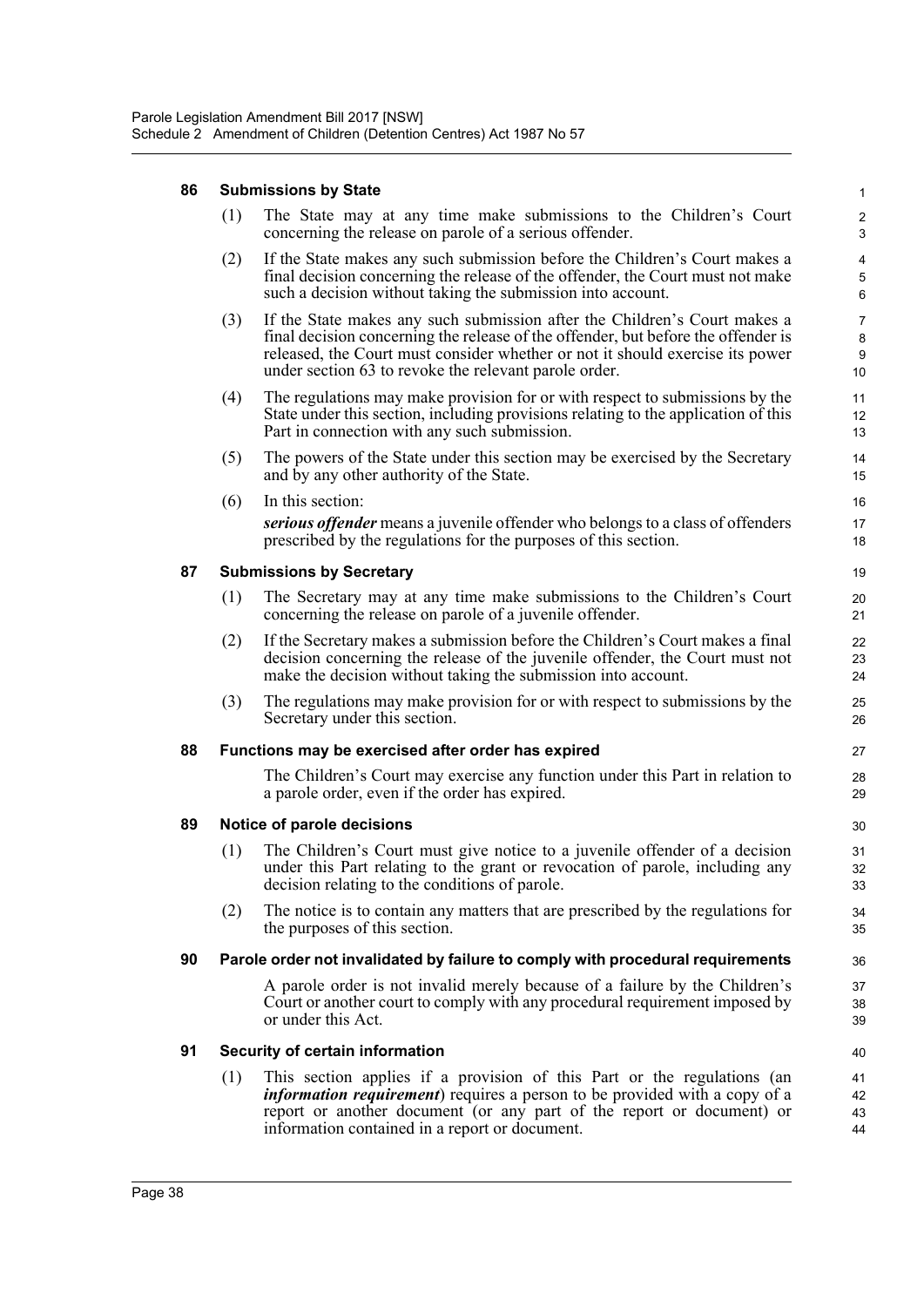|    | (2)                                               | A person is not required to comply with an information requirement to provide<br>a copy of a report or other document if compliance with the requirement may,<br>in the opinion of a Children's Magistrate:                                                                                     |                                                                                                                                                                                                |                     |  |  |  |
|----|---------------------------------------------------|-------------------------------------------------------------------------------------------------------------------------------------------------------------------------------------------------------------------------------------------------------------------------------------------------|------------------------------------------------------------------------------------------------------------------------------------------------------------------------------------------------|---------------------|--|--|--|
|    |                                                   | (a)                                                                                                                                                                                                                                                                                             | adversely affect the security, discipline or good order of a detention<br>centre or correctional centre, or                                                                                    | $\overline{4}$<br>5 |  |  |  |
|    |                                                   | (b)                                                                                                                                                                                                                                                                                             | endanger the person or any other person, or                                                                                                                                                    | 6                   |  |  |  |
|    |                                                   | (c)                                                                                                                                                                                                                                                                                             | jeopardise the conduct of any lawful investigation, or                                                                                                                                         | $\overline{7}$      |  |  |  |
|    |                                                   | (d)                                                                                                                                                                                                                                                                                             | prejudice the public interest, or                                                                                                                                                              | 8                   |  |  |  |
|    |                                                   | (e)                                                                                                                                                                                                                                                                                             | adversely affect the supervision of any juvenile offender who has been<br>released on parole.                                                                                                  | $9\,$<br>10         |  |  |  |
|    | (3)                                               | A person is not required to comply with an information requirement to provide<br>information about any part of the content of a report or other document if a<br>copy of the report or document cannot be provided because of subsection (2)<br>and, in the opinion of a Children's Magistrate: |                                                                                                                                                                                                |                     |  |  |  |
|    |                                                   | (a)                                                                                                                                                                                                                                                                                             | not providing the information to the person is necessary in the public<br>interest, and                                                                                                        | 15<br>16            |  |  |  |
|    |                                                   | (b)                                                                                                                                                                                                                                                                                             | the public interest outweighs any right to procedural fairness that may<br>be denied by not providing the information.                                                                         | 17<br>18            |  |  |  |
|    | (4)                                               |                                                                                                                                                                                                                                                                                                 | Subsection (2) does not permit the Minister to be denied access to any<br>document held by the Children's Court.                                                                               | 19<br>20            |  |  |  |
| 92 | <b>Delegation of functions by Secretary</b><br>21 |                                                                                                                                                                                                                                                                                                 |                                                                                                                                                                                                |                     |  |  |  |
|    |                                                   | The Secretary may delegate any of the Secretary's functions under this Part,<br>other than this power of delegation, to any of the following persons:                                                                                                                                           |                                                                                                                                                                                                |                     |  |  |  |
|    |                                                   | (a)                                                                                                                                                                                                                                                                                             | a juvenile justice officer,                                                                                                                                                                    | 24                  |  |  |  |
|    |                                                   | (b)                                                                                                                                                                                                                                                                                             | a correctional officer,                                                                                                                                                                        | 25                  |  |  |  |
|    |                                                   | (c)                                                                                                                                                                                                                                                                                             | any other person, or a member of a class of persons, prescribed by the<br>regulations.                                                                                                         | 26<br>27            |  |  |  |
| 93 | <b>Recommendations to Secretary</b>               |                                                                                                                                                                                                                                                                                                 |                                                                                                                                                                                                |                     |  |  |  |
|    | (1)                                               | The Children's Court may at any time make recommendations to the Secretary<br>concerning the preparation of juvenile offenders for release on parole, either<br>generally or in relation to any particular offender or class of offenders.                                                      |                                                                                                                                                                                                |                     |  |  |  |
|    | (2)                                               |                                                                                                                                                                                                                                                                                                 | The Secretary must have regard to, but is not bound by, any such<br>recommendation in exercising functions.                                                                                    | 32<br>33            |  |  |  |
| 94 | <b>Service of notices</b><br>34                   |                                                                                                                                                                                                                                                                                                 |                                                                                                                                                                                                |                     |  |  |  |
|    | (1)                                               | Any notice required by or under this Part to be given to a person in respect of<br>whom a parole order is in force, or any other person, may be given:                                                                                                                                          |                                                                                                                                                                                                |                     |  |  |  |
|    |                                                   | (a)                                                                                                                                                                                                                                                                                             | personally, or                                                                                                                                                                                 | 37                  |  |  |  |
|    |                                                   | (b)                                                                                                                                                                                                                                                                                             | by posting it, addressed to the person, to the address specified by the<br>person for that purpose.                                                                                            | 38<br>39            |  |  |  |
|    | (2)                                               |                                                                                                                                                                                                                                                                                                 | Any such notice may be served on a person in custody by giving the notice to<br>the person in whose custody the person is held, and is to be dealt with in<br>accordance with the regulations. | 40<br>41<br>42      |  |  |  |
|    | (3)                                               |                                                                                                                                                                                                                                                                                                 | The means of giving a notice authorised by this section are in addition to any<br>other means that are sufficient for valid service of the notice.                                             | 43<br>44            |  |  |  |
|    |                                                   |                                                                                                                                                                                                                                                                                                 |                                                                                                                                                                                                |                     |  |  |  |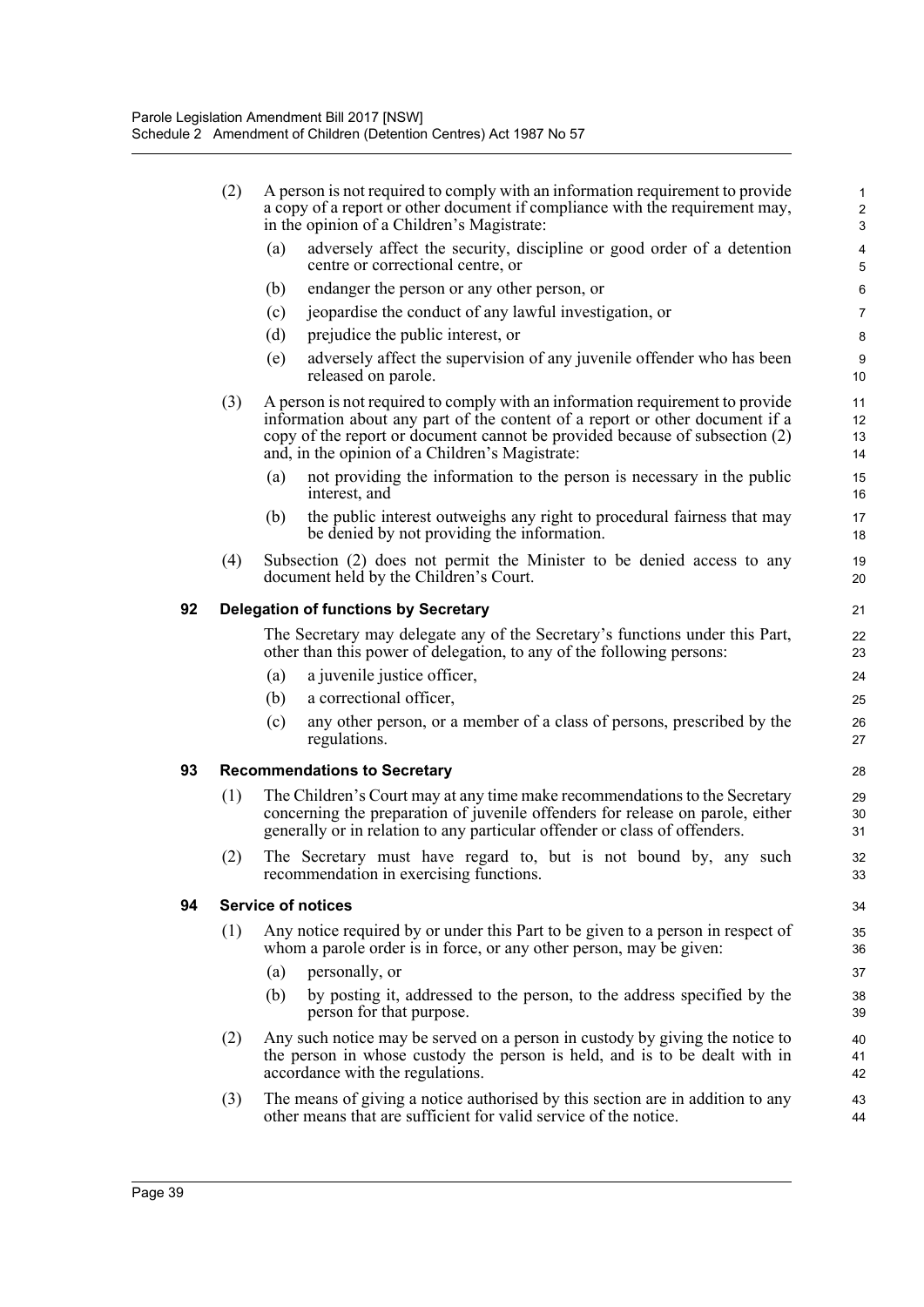|     | 95                                                                             | <b>Records of decisions</b> |                       |                                                                                                                                                                                                                                                                         |                                                  |  |
|-----|--------------------------------------------------------------------------------|-----------------------------|-----------------------|-------------------------------------------------------------------------------------------------------------------------------------------------------------------------------------------------------------------------------------------------------------------------|--------------------------------------------------|--|
|     |                                                                                | (1)                         |                       | The Children's Court must record its reasons for the following decisions:                                                                                                                                                                                               | 2                                                |  |
|     |                                                                                |                             | (a)                   | decisions that result in the granting or refusal of parole,                                                                                                                                                                                                             | 3                                                |  |
|     |                                                                                |                             | (b)                   | decisions that result in the suspension or revocation of a parole order,                                                                                                                                                                                                | 4                                                |  |
|     |                                                                                |                             | (c)                   | decisions that result in the refusal to revoke a parole order following a<br>submission by the State, the Attorney General, the Minister, the<br>Director of Public Prosecutions or the Secretary under this Part or a<br>recommendation by a juvenile justice officer. | $\overline{5}$<br>$\,6\,$<br>$\overline{7}$<br>8 |  |
|     |                                                                                | (2)                         | decision.             | In recording its reasons for a decision that a juvenile offender should or should<br>not be released on parole, the Children's Court must address the matters<br>required to be taken into account by it under this Part when making the                                | 9<br>10<br>11<br>12                              |  |
|     |                                                                                | (3)                         |                       | Copies of any records made under this section are to be supplied to the<br>Minister, the Secretary, the juvenile offender concerned and the Department<br>on request.                                                                                                   | 13<br>14<br>15                                   |  |
|     | 96                                                                             |                             | <b>Decision final</b> |                                                                                                                                                                                                                                                                         | 16                                               |  |
|     |                                                                                |                             |                       | Subject to this Act, a decision by the Children's Court under this Part is final.                                                                                                                                                                                       | 17                                               |  |
|     | 97                                                                             |                             | <b>Regulations</b>    |                                                                                                                                                                                                                                                                         | 18                                               |  |
|     |                                                                                |                             | matters:              | The regulations may make provision for or with respect to the following                                                                                                                                                                                                 | 19<br>20                                         |  |
|     |                                                                                |                             | (a)                   | the form, management, control, administration and supervision of<br>parole orders,                                                                                                                                                                                      | 21<br>22                                         |  |
|     |                                                                                |                             | (b)                   | the standard conditions to be imposed on parole orders,                                                                                                                                                                                                                 | 23                                               |  |
|     |                                                                                |                             | (c)                   | the giving of notices to a juvenile offender,                                                                                                                                                                                                                           | 24                                               |  |
|     |                                                                                |                             | (d)                   | the functions of juvenile justice officers under this Part,                                                                                                                                                                                                             | 25                                               |  |
|     |                                                                                |                             | (e)                   | the transfer of supervision of a person who has ceased to be a juvenile<br>offender to whom this Part applies,                                                                                                                                                          | 26<br>27                                         |  |
|     |                                                                                |                             | (f)                   | the notification of parole decisions by or on behalf of the Children's<br>Court to persons other than juvenile offenders.                                                                                                                                               | 28<br>29                                         |  |
| [4] |                                                                                | Sections 38-45              |                       |                                                                                                                                                                                                                                                                         | 30                                               |  |
|     | Renumber the sections as sections 98–109.                                      |                             |                       |                                                                                                                                                                                                                                                                         |                                                  |  |
| [5] | <b>Schedule 1 Savings and transitional provisions</b>                          |                             |                       |                                                                                                                                                                                                                                                                         |                                                  |  |
|     | Insert at the end of the Schedule, with appropriate Part and clause numbering: |                             |                       |                                                                                                                                                                                                                                                                         |                                                  |  |
|     | <b>Part</b>                                                                    |                             |                       | Provisions consequent on enactment of Parole<br><b>Legislation Amendment Act 2017</b>                                                                                                                                                                                   | 34<br>35                                         |  |
|     | <b>Definitions</b>                                                             |                             |                       |                                                                                                                                                                                                                                                                         | 36                                               |  |
|     |                                                                                | (1)                         |                       | In this Part:                                                                                                                                                                                                                                                           | 37                                               |  |
|     |                                                                                |                             |                       | former parole provisions means the provisions of the Crimes (Administration<br>of Sentences) Act 1999, as applied by section 29 of this Act before its repeal<br>by the 2017 amending Act.                                                                              | 38<br>39<br>40                                   |  |
|     |                                                                                |                             |                       | the 2017 amending Act means the Parole Legislation Amendment Act 2017.                                                                                                                                                                                                  | 41                                               |  |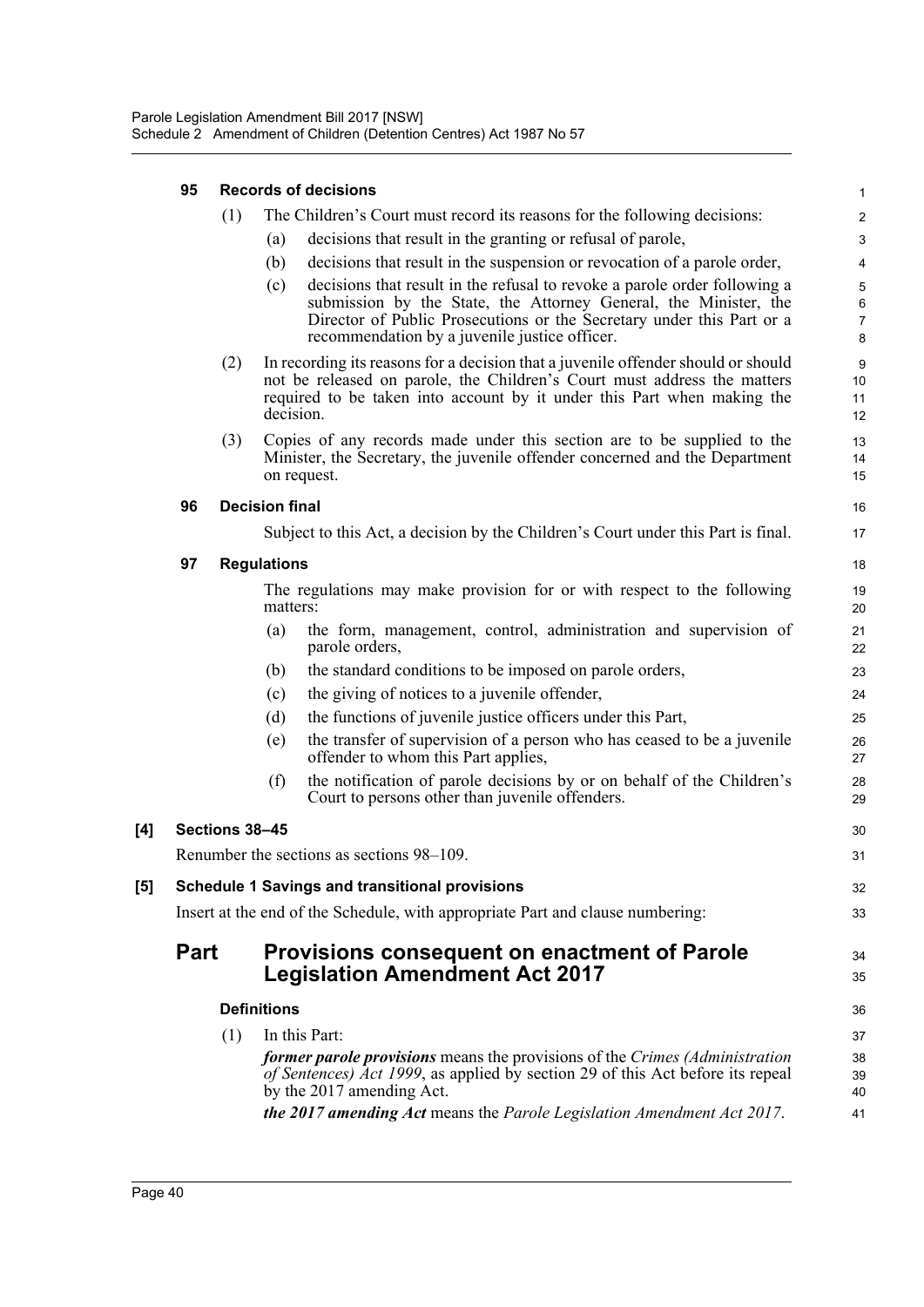(2) Words and expressions used in this Part have the same meaning as in Part 4C of this Act.

1 2

#### **General savings**

- (1) Any act, matter or thing done or omitted to be done under any of the former parole provisions and having any force or effect immediately before the commencement of a provision of Part 4C of this Act that replaces that former parole provision is, on that commencement, taken to have been done or omitted to be done under the provision of Part 4C of this Act.
- (2) This clause does not apply:
	- (a) to the extent that its application is inconsistent with any other provision of this Schedule or a provision of a regulation made under this Schedule, or
	- (b) to the extent that its application would be inappropriate in a particular case.

#### **Existing proceedings**

The former parole provisions continue to apply to or in respect of the following proceedings, if commenced before the repeal of the former parole provisions:

- (a) any proceedings before any court relating to the revocation of parole or a breach of parole,
- (b) any proceedings before the Supreme Court relating to the granting of parole.

#### **Terrorism matters**

Division 5 of Part 4C, as inserted by the 2017 amending Act, extends to applications for parole orders pending on the commencement of that Division and to parole orders made before that commencement.

#### **Existing parole orders for detention orders of 3 years or less**

- (1) A parole order made by a court in respect of a detention order for a period of 3 years or less, and in force before the commencement of section 44 as inserted by the 2017 amending Act, is taken to be a statutory parole order.
- (2) A condition imposed by a court on any such parole order is, for the purposes of this Act, taken to have been imposed by the Children's Court.

#### **Existing applications for parole**

Section 46, as inserted by the 2017 amending Act, extends to the consideration of whether to make a parole order directing the release of a juvenile offender in any case in which the Children's Court was considering whether to make an order, but had not made a decision, before the commencement of that section.

#### **Non-compliance with existing parole orders**

- (1) The amendments made to this Act by the 2017 amending Act extend to non-compliance with the obligations of a parole order by a juvenile offender that occurred before the commencement of Division 6 of Part 4C of this Act and to parole orders for juvenile offenders in force immediately before that commencement.
- (2) However, subclause (1) does not apply to any non-compliance that was finally dealt with under the former parole provisions before that commencement.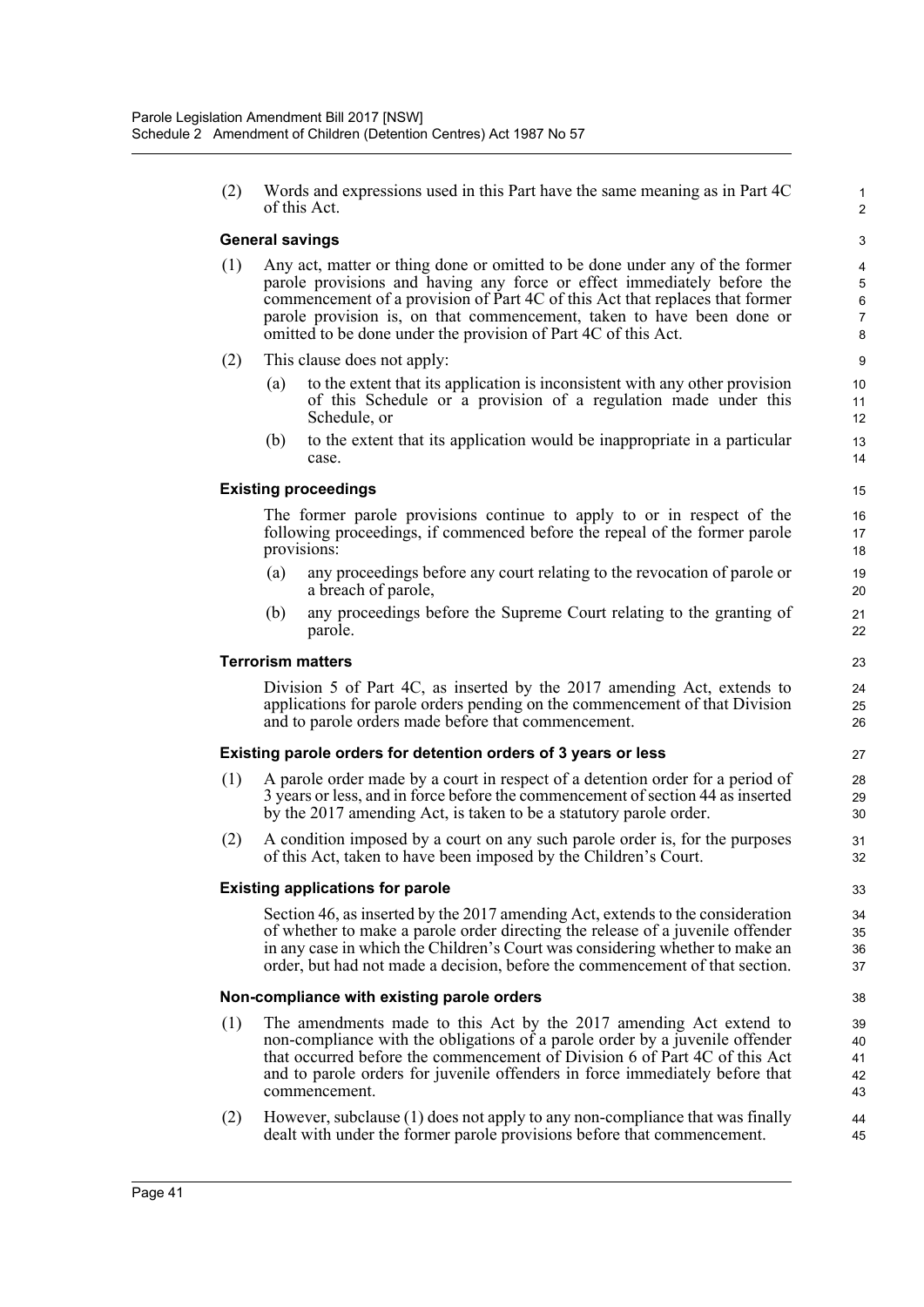<span id="page-51-0"></span>

|       | <b>Schedule 3</b><br>Amendment of other Acts consequential on<br>amendments to Crimes (Administration of<br><b>Sentences) Act 1999</b>                                                                                  | 1<br>$\overline{c}$<br>3 |  |  |  |  |
|-------|-------------------------------------------------------------------------------------------------------------------------------------------------------------------------------------------------------------------------|--------------------------|--|--|--|--|
| 3.1   | <b>Crimes (Interstate Transfer of Community Based Sentences) Act 2004</b><br><b>No 72</b>                                                                                                                               |                          |  |  |  |  |
|       | <b>Section 5 Definitions</b>                                                                                                                                                                                            | 6                        |  |  |  |  |
|       | Omit the definition of <i>parole order</i> . Insert instead:<br><i>parole order</i> means an order in force under section 138, 141, 149, 150, 154A,<br>158 or 160 of the Crimes (Administration of Sentences) Act 1999. | $\overline{7}$<br>8<br>9 |  |  |  |  |
| 3.2   | <b>Crimes (Sentencing Procedure) Act 1999 No 92</b>                                                                                                                                                                     | 10                       |  |  |  |  |
| [1]   | Section 50 Making of parole orders by court                                                                                                                                                                             | 11                       |  |  |  |  |
|       | Omit the section.                                                                                                                                                                                                       | 12                       |  |  |  |  |
| [2]   | Section 51 Conditions on parole orders                                                                                                                                                                                  | 13                       |  |  |  |  |
|       | Omit the section.                                                                                                                                                                                                       | 14                       |  |  |  |  |
| $[3]$ | Section 51A Conditions of parole as to non-association and place restriction<br>Omit the section.                                                                                                                       | 15<br>16                 |  |  |  |  |
| [4]   | Section 51B Certain information not to be published or broadcast                                                                                                                                                        |                          |  |  |  |  |
|       | Omit the section.                                                                                                                                                                                                       | 18                       |  |  |  |  |
| 3.3   | Drug Court Act 1998 No 150                                                                                                                                                                                              | 19                       |  |  |  |  |
| [1]   | Sections 7A (4), 7B (5) and 7C (5)                                                                                                                                                                                      | 20                       |  |  |  |  |
|       | Omit ", 50, 51 and 51A" wherever occurring.                                                                                                                                                                             | 21                       |  |  |  |  |
| $[2]$ | Sections 18D (2) (a) and 18G (b)                                                                                                                                                                                        |                          |  |  |  |  |
|       | Omit "parole order made under section 50 of the Crimes (Sentencing Procedure) Act 1999"<br>wherever occurring.                                                                                                          |                          |  |  |  |  |
|       | Insert instead "statutory parole order under section 158 of the Crimes (Administration of<br>Sentences) Act 1999".                                                                                                      | 25<br>26                 |  |  |  |  |